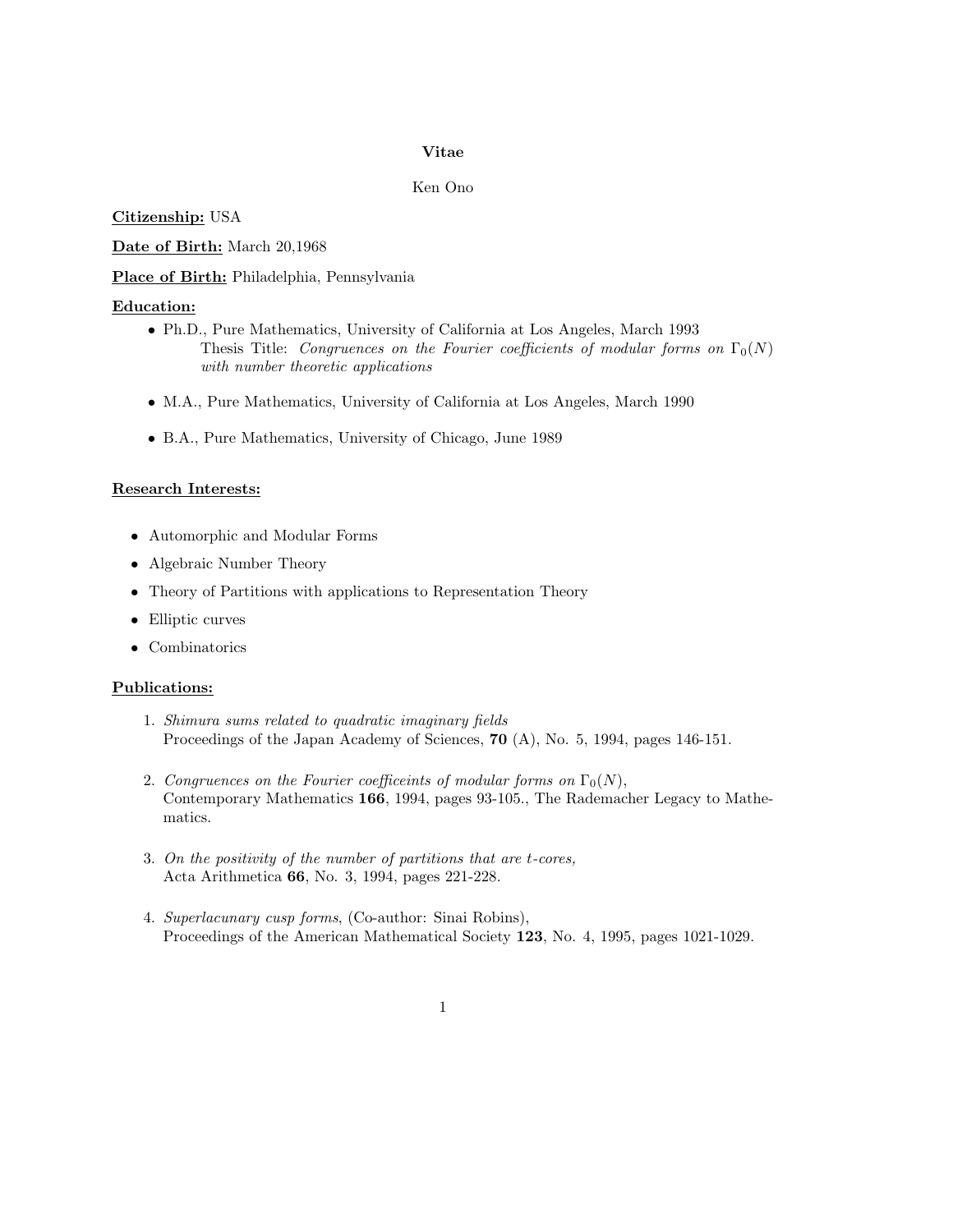- 5. Parity of the partition function, Electronic Research Annoucements of the American Mathematical Society, 1, No. 1, 1995, pages 35-42
- 6. On the representation of integers as sums of triangular numbers Aequationes Mathematica (Co-authors: Sinai Robins and Patrick Wahl) 50, 1995, pages 73-94.
- 7. A note on the number of t-core partitions The Rocky Mountain Journal of Mathematics 25, 3, 1995, pages 1165-1169.
- 8. A note on the Shimura correspondence and the Ramanujan  $\tau(n)$ -function, Utilitas Mathematica 47, 1995, pages 153-160.
- 9. Congruences for Frobenius partitions. Journal of Number Theory, 57, 1, 1996 pages 170-180.
- 10. Defect zero p−blocks for finite simple groups , (Co-author: Andrew Granville) Transactions of the American Mathematical Society, 348, 1, 1996, pages 331-347.
- 11. On the parity of the partition function in arithmetic progressions. Journal fur die Reine und angewandte Mathematik, 472, 1996, pages 1-15.
- 12. Congruences for the Fourier coefficients of half-integral weight modular forms and special values of L−functions, (Co-authors: Antal Balog and Henri Darmon). Proceedings for a Conference in Honor of Heini Halberstam, 1, 1996, pages 105-128.
- 13. Congruences for partition functions, (Co-author: Dennis Eichhorn), Proceedings for a Conference in Honor of Heini Halberstam, 1, 1996, pages 309-321.
- 14. Rank zero quadratic twists of modular elliptic curves, Compositio Mathematica,104, 1996, pages 293-304.
- 15. Quadratic forms and elliptic curves, III, (Co-author: Takashi Ono), Proceedings of the Japan Academy of Sciences, Ser. A, 72, 1996, pages 204-205.
- 16. Euler's concordant forms Acta Arithmetica, 65, 1996, pages 101-123.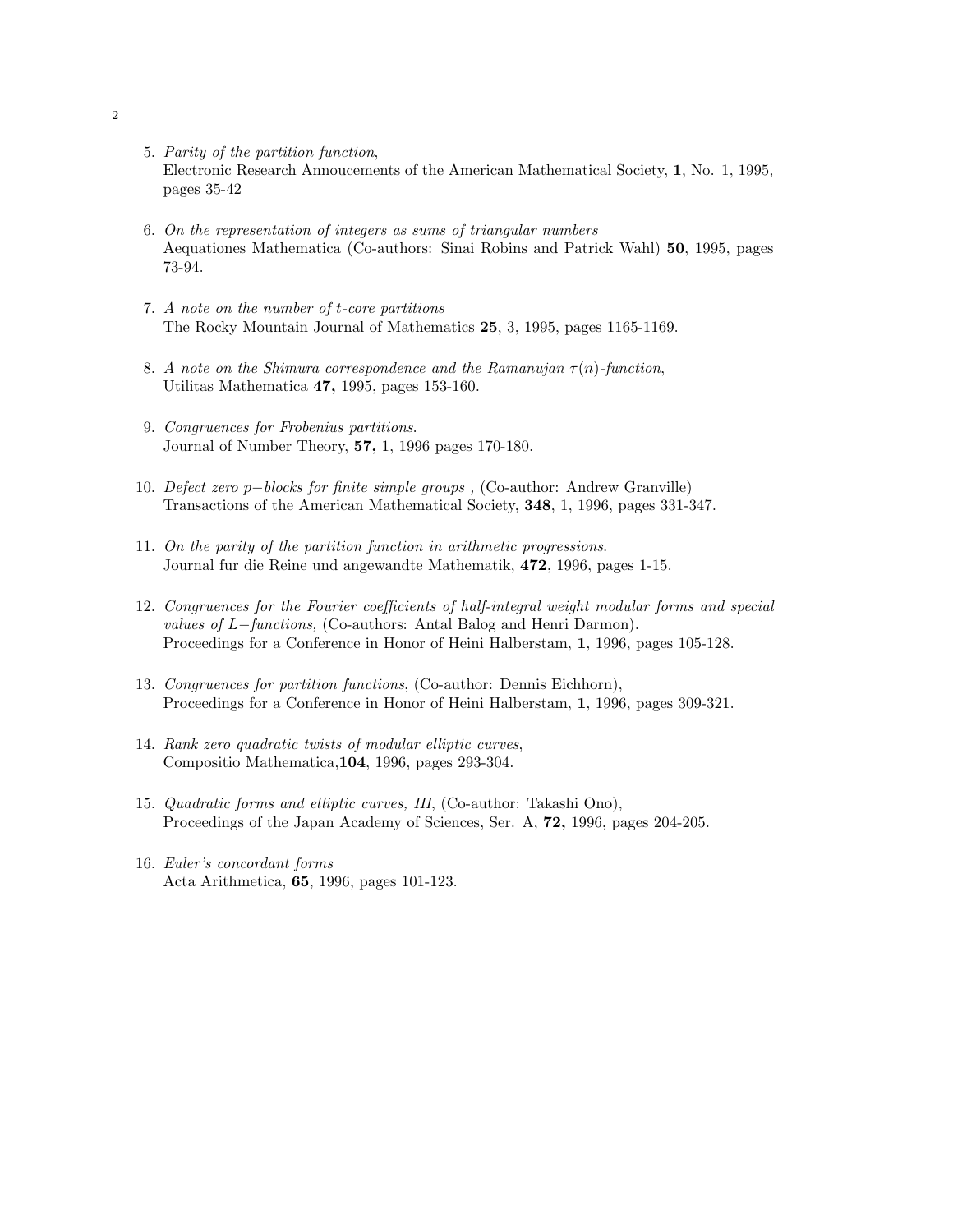- 17. Some recurrences for arithmetical functions, (Co-authors: Neville Robbins and Brad Wilson) Journal of the Indian Mathematical Society, 62, 1996, pages 29-50.
- 18. Divisibility properties of certain partition functions by powers of primes, (Co-author: Basil Gordon), The Ramanujan Journal, 1, 1997, pages 25-35.
- 19. Parity of the Fourier coefficients of modular forms, (Co-author: Brad Wilson). Illinois Journal of Mathematics, 41, 1997, pages 142-150.
- 20. Odd values of the partition function. Discrete Mathematics, 169, 1997, pages 263-268.
- 21. 4−core partitions and class numbers, (Co-author: Lawrence Sze), Acta Arithmetica, 65, 1997, pages 249-272.
- 22. Twists of elliptic curves, Compositio Mathematica, 106, 1997, pages 349-360.
- 23. Ramanujan, taxicabs, birthdates, zipcodes and twists. American Mathematical Monthly, 104, No. 10, 1997, pages 912-917.
- 24. Tate-Shafarevich groups of the congruent number elliptic curves, Acta Arithmetica, 81, 1997, pages 247-252.
- 25. Ramanujan's ternary quadratic form, (Co-author: Soundararajan Kannan), Inventiones Mathematicae, 130, 3, 1997, pages 415-454.
- 26. Eta-quotients and elliptic curves, (Co-author: Yves Martin), Proceedings of the American Mathematical Society, 125, 1997, pages 3169-3176.
- 27. Values of Gaussian hypergeometric series Transactions of the American Mathematical Society, 350, 3, 1998, pages 1205-1223.
- 28. A binomial coefficient identity related to a conjecture of F. Beukers, (Co-authors: Scott Ahlgren, Shalosh Ekhad, Doron Zeilberger), Electronic Journal of Combinatorics, Volume 5 (1), 1998, R10.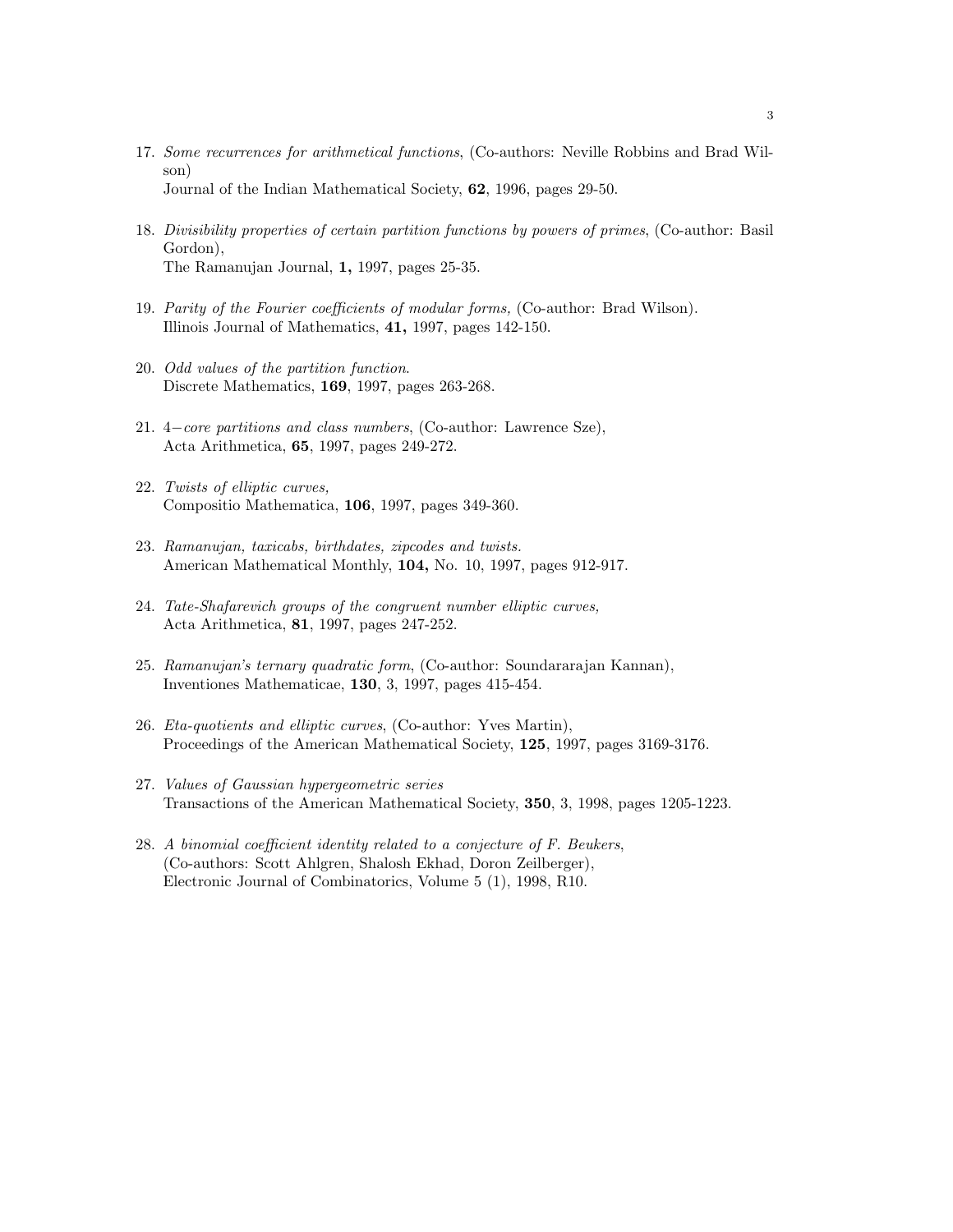- 29. Fourier coefficients of half integral weight modular forms modulo  $\ell$  (Co-author: Chris Skinner), Annals of Mathematics, 147, No. 2, 1998, pages 453-470.
- 30. Gordon's  $\epsilon$ -conjecture on the lacunarity of modular forms, Comptes Rendues Math. Rep. of Acad. Sci. Canada, 20, (4), 1998, pages 103-107.
- 31. Partitions into distinct parts and elliptic curves, Journal of Combinatorial Theory, Series A, 82, 1998, pages 193-201.
- $32.$  A note on a question of J. Nekovář and the Birch and Swinnerton-Dyer Conjecture, Proceedings of the American Mathematical Society, 126, 1998, pages 2849-2853.
- 33. The residue of  $p(n)$  modulo small primes, The Ramanujan Journal, Erdös Memorial Issue, 2, 1998, pages 47-54.
- 34. The partition function in arithmetic progressions. Mathematische Annalen, 312, 1998, pages 251-260.
- 35. Rook theory and t−cores, (Co-authors: Jim Haglund and Lawrence Sze). Journal of Combinatorial Theory, Series A, 84, 1998, pages 9-37.
- 36. Corrigendum: Fourier coefficients of half-integral weight modular forms modulo  $\ell$ , (Co-author: Christopher Skinner), Annals of Mathematics, 148, 1998, page 361, A typesetting error is corrected in paper 29.
- 37. Non-vanishing of quadratic twists of modular L−functions, (Co-author: Chris Skinner), Inventiones Mathematicae, 134, 1998, pages 651-660.
- 38. Integers represented by ternary quadratic forms, (Co-author: Soundararajan Kannan), Proceedings of the  $5<sup>th</sup>$  Meeting of the Canadian Number Theory Association, CRM Proceedings and Lecture Notes, 19, 1998, pages 281-290.
- 39. A Note on the Irreducibility of Hecke polynomials, (Co-author: Kevin James). Journal of Number Theory, 73, 1998, pages 527-532.
- 40. Non-vanishing of values of modular L-functions and some applications, (Co-authors: Jan Hendrik Bruinier, Kevin James, Winfried Kohnen, Vinayak Vatsal, Chris Skinner ), Proceedings of Topics in Number Theory, Kluwer Academic Publishers, 1999, pages 115- 126.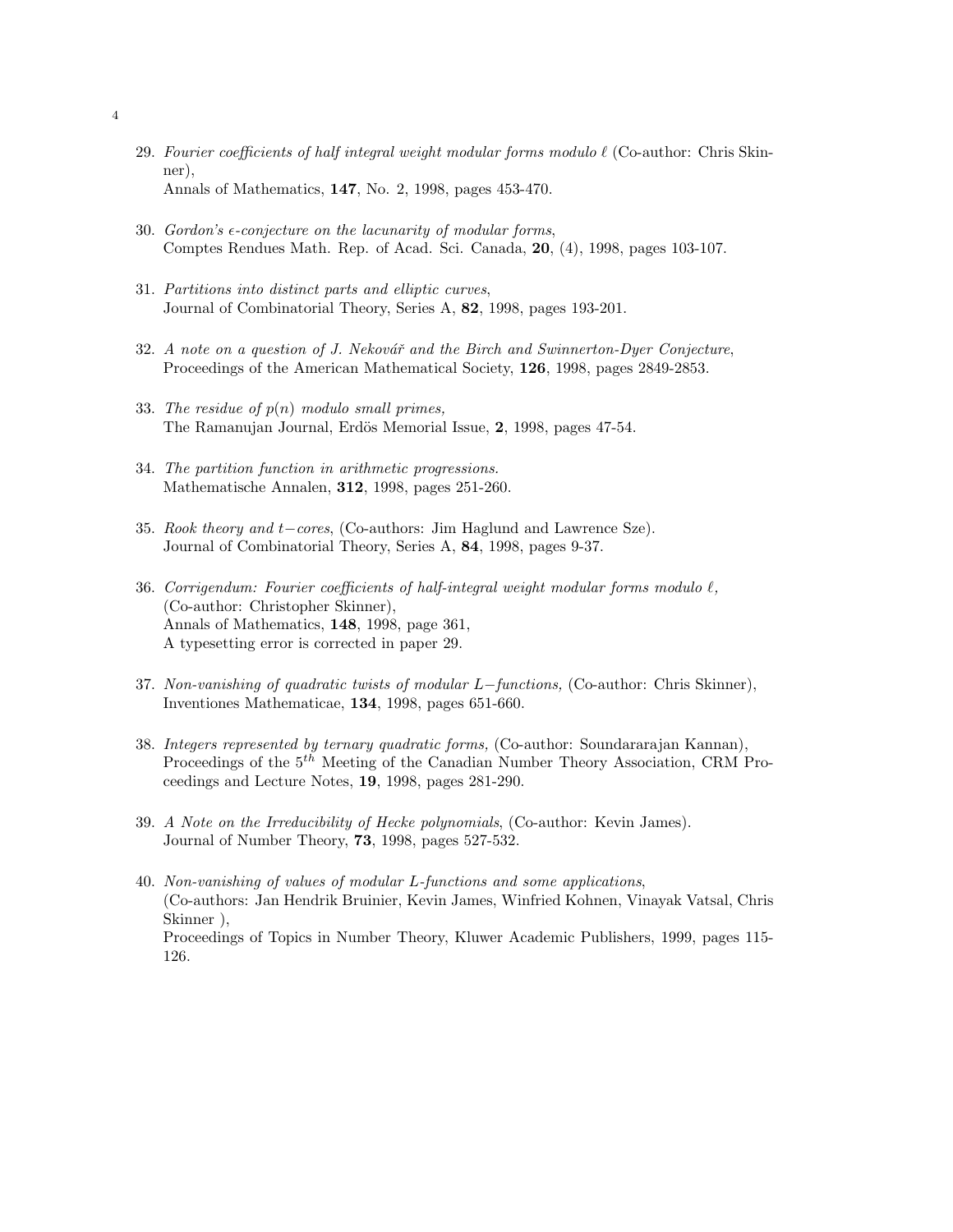- 41. Theorems and conjectures involving rook polynomials with real roots, (Co-authors: Jim Haglund and David Wagner), Proceedings of Topics in Number Theory, Kluwer Academic Publishers, 1999, pages 207- 222.
- 42. Indivisibility of class numbers of imaginary quadratic fields and orders of Tate-Shafarevich groups of elliptic curves with complex multiplication, (Co-author: Winfried Kohnen). Inventiones Mathematicae, 135, 1999, pages 387-398.
- 43. Selmer groups of quadratic twists of modular elliptic curves, (Co-author: Kevin James), Mathematische Annalen, 314, 1999, pages 1-17.
- 44. Ramanujan's unpublished manuscript on the partition and tau functions with commentary, (Co-author: Bruce Berndt), The Andrews Festchrift, Eds. D. Foata and G.-N. Han, Springer Verlag, 2001, pages 39-110.
- 45. On the circular summation of the eleventh powers of Ramanujan's theta function, Journal of Number Theory, 76, 1999, pages 62-65.
- 46. Indivisbility of class numbers of real quadratic fields. Compositio Mathematica, 119, 1999, pages 1-11.
- 47. The partition function and the arithmetic of certain modular L-functions, (Co-author: Li Guo), International Mathematical Research Notices, 1999, No. 21, pages 1179-1197.
- 48. Distribution of the partition function modulo m, Annals of Mathematics, 151, 2000, pages 293-307.
- 49. A Gaussian hypergeometric series evaluation and Apéry number congruences, (Co-author: Scott Ahlgren), Journal fur die reine und angewandte Mathematik, 518, 2000, pages 187-212.
- 50. Modularity of a certain Calabi-Yau threefold, (Co-author: Scott Ahlgren), Monatshefte für Mathematik, 129, 2000, 177-190.
- 51. On "good" half-integral weight modular forms, (Co-author: Jorge Jimenez Urroz). Mathematics Research Letters, 7, No. 2, 2000, 205-212.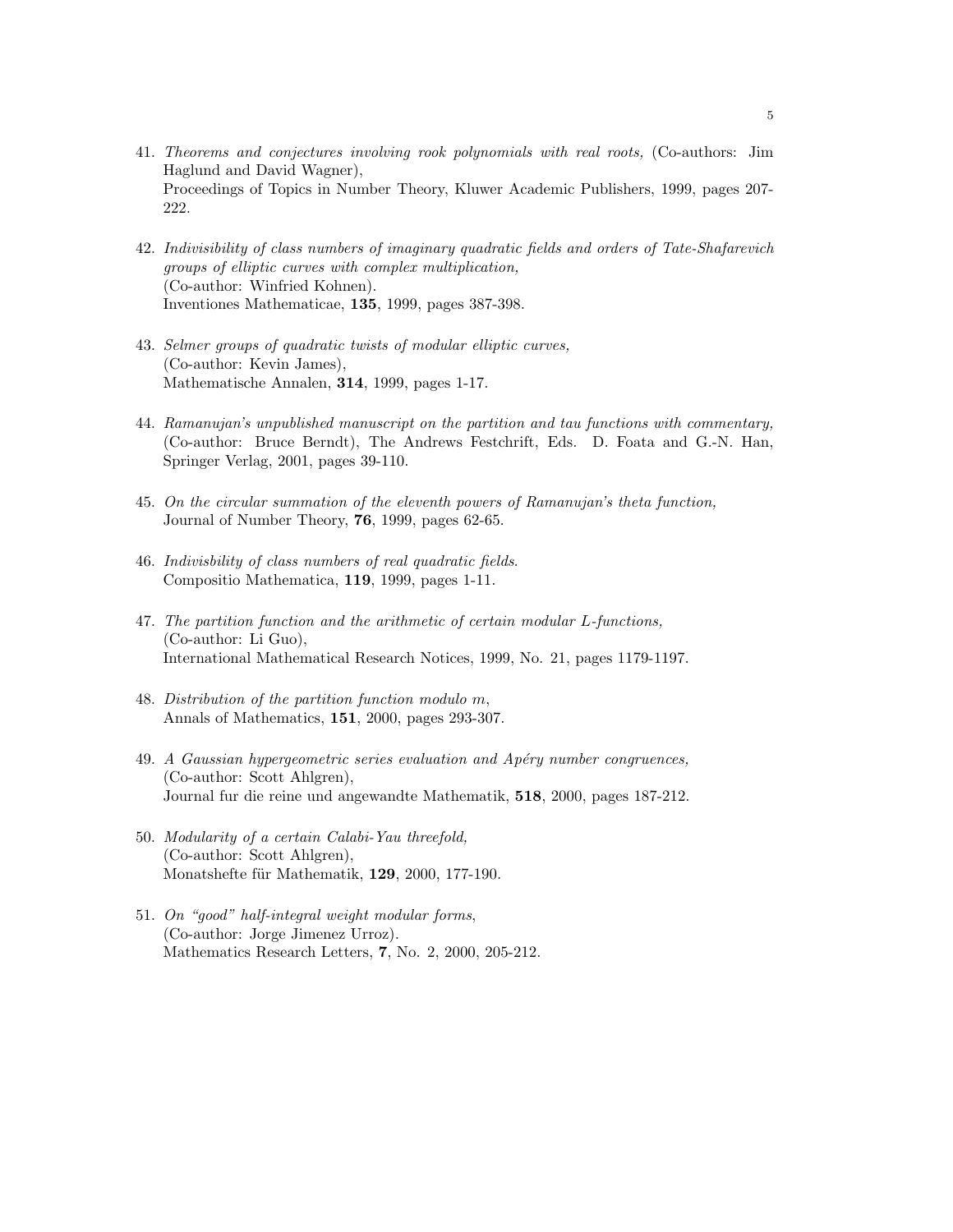- 52. The 2-adic behavior of the number of partitions into distinct parts, (Co-author: David Penniston), Journal of Combinatorial Theory, Series A, 92, 2000, 138-157.
- 53. Nonvanishing of quadratic twists of modular L-functions with applications for elliptic curves, Journal fur die reine und angewandte Mathematik, 533, 2001, 81-97.
- 54. Differential endomorphisms for modular forms on  $\Gamma_0(4)$ , Symbolic Computation, Number Theory, Special Functions, Physics and Combinatorics (Proceedings, Gainesville, 1999), Kluwer Acad. Publ. (Ed. F. Garvan and M. Ismail), 223-230.
- 55. q-series identities and values of certain L-functions, (Co-author: George Andrews and Jorge Jimenez-Urroz), Duke Mathematical Journal, 108, 2001, pages 395-419.
- 56. Corrigendum: The 2-adic behavior of the number of partitions into distinct parts, (Co-author: David Penniston), Journal of Combinatorial Theory, Series A, 95, 2001, page 196, Theorem 11 of #52 was stated incorrectly. It is corrected here.
- 57. Parity of the partition function in arithmetic progressions II, (Co-author: Matthew Boylan), Bulletin of the London Mathematical Society, 33, No. 5, 2001, pages 558-564.
- 58. Addition and counting: The arithmetic of partitions, (Co-author: Scott Ahlgren), Notices of the American Mathematical Society, 48, October 2001, pages 978-984.
- 59. Arithmetic of the partition function, Proceeding of the NATO Advanced Study Institute on Special Functions, Special Functions 2000, (Editors: J. Bustoz and S. Suslov, Kluwer Acad. Publ., pages 243-253.
- 60. Prime power degree representations of the symmetric and alternating groups, (Co-authors: Antal Balog, Christine Bessenrodt and Jorn Olsson), Journal of the London Mathematical Society, 64, 2001, 344-356.
- 61. Congruence properties for the partition function, (Co-author: Scott Ahlgren), Proceedings of the National Academy of Sciences, USA, 98, Issue 23, 2001, 12882-12884.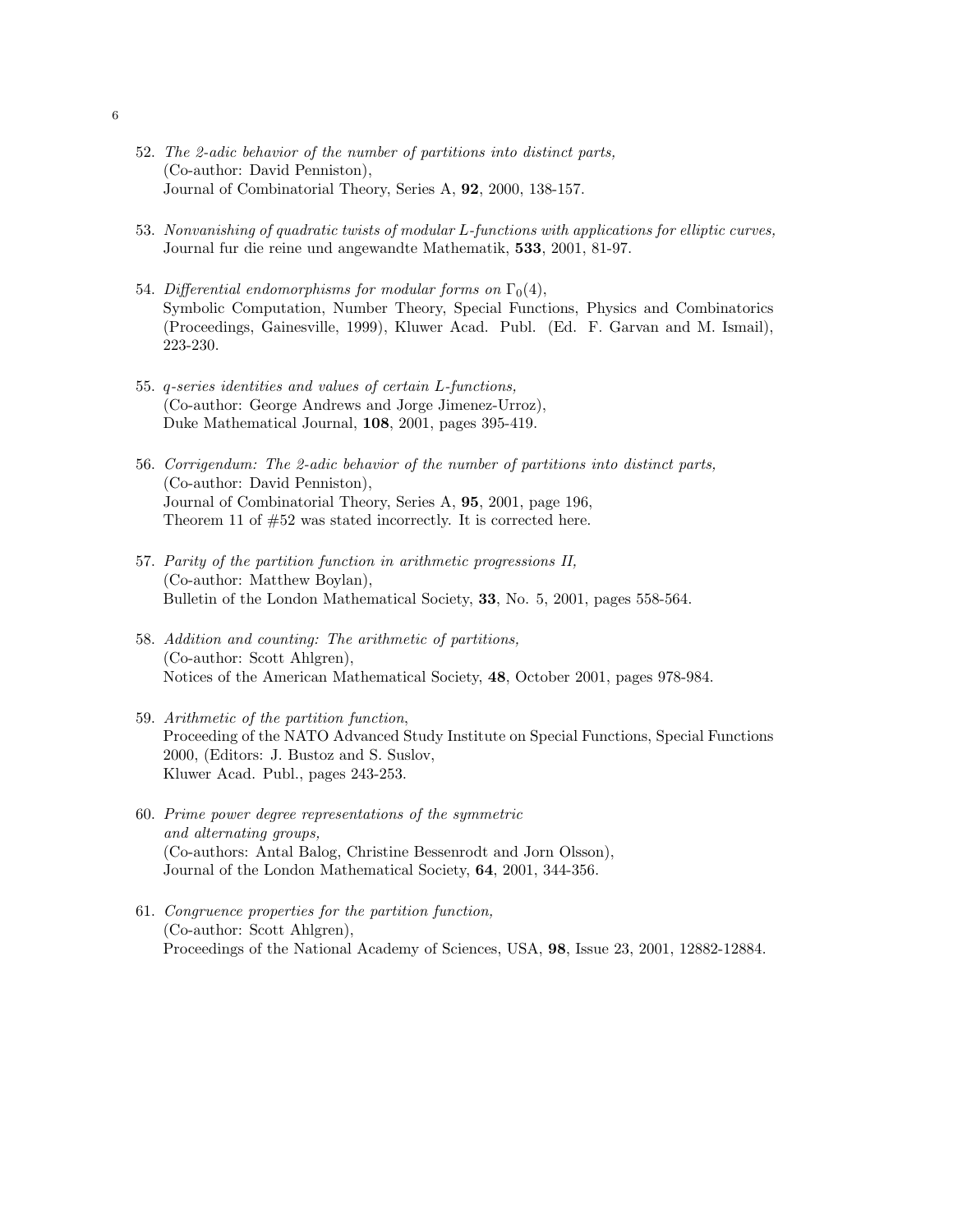- 62. The Chebotarev Density Theory in short intervals and some questions of Serre, (Co-author: Antal Balog), Journal of Number Theory, 91, 2001, pages 356-371.
- 63. Congruences and conjectures for the partition function, (Co-author: Scott Ahlgren), Proceedings of the Conference on q-series with applications to combinatorics, number theory and physics, AMS Contemporary Mathematics, 291, [Ed. B. C. Berndt and K. Ono], 2001, pages 1-10.
- 64. Extension of Ramanujan's congruences for the partition function modulo powers of 5, (Co-author: Jeremy Lovejoy), Journal fur die reine angewandte Mathematik, 542, 2002, pages 123-132.
- 65. Zeta functions of an infinite family of K3 surfaces, (Co-authors: Scott Ahlgren and David Penniston), American Journal of Mathematics, 124, 2002, pages 353-368.
- 66. Representations of integers as sums of squares, Journal of Number Theory, 95, 2002, pages 253-258.
- 67. A q-series identity and the arithmetic of Hurwitz zeta-functions, (Co-author: Gwynneth Coogan), Proceedings of the American Mathematical Society, 131, 2003, pages 719-724.
- 68. Quadratic twists of modular forms and elliptic curves. (Co-author: Matthew A. Papanikolas), Proceedings of the Millenial Number Theory Conference, Urbana, Illinois (Ed. M. A. Bennett etc. al.), Vol. III, A. K. Peters, 2002, pages 73-86.
- 69. Congruences for  ${}_{3}F_{2}$  hypergeometric functions over finite fields, (Co-author: David Penniston), Illinois Journal of Mathematics, 46, (2002), 679-684.
- 70. Weierstrass points on  $X_0(p)$  and supersingular j-invariants, (Co-author: Scott Ahlgren). Mathematiche Annalen, 325, 2003, 355-368.
- 71. Coefficients of half-integral weight modular forms, (Co-author: Jan H. Bruinier), Journal of Number Theory, 99 (2003), pages 164-179.
- 72. Modular form congruences and Selmer groups,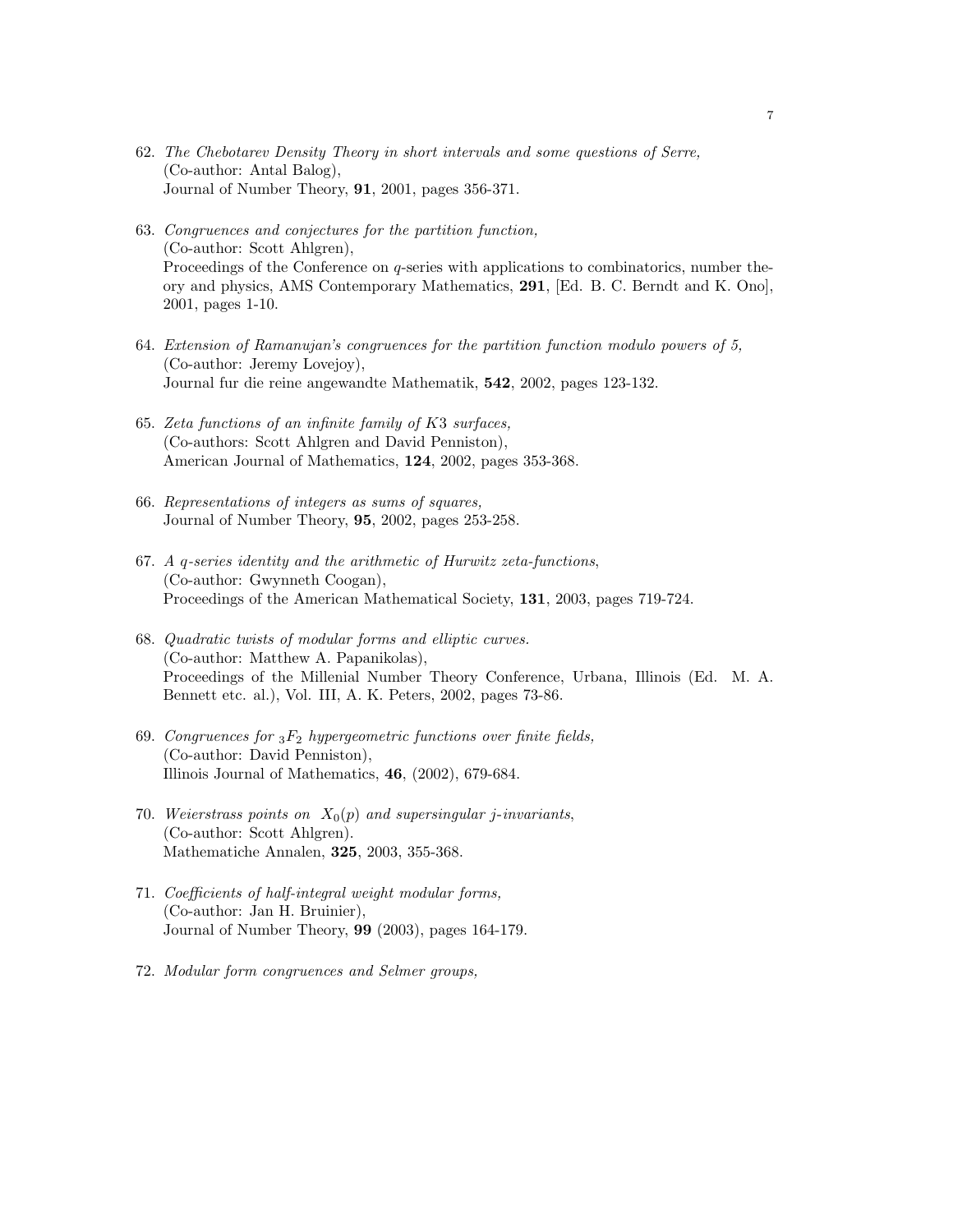(Co-author: William J. McGraw), Journal of the London Mathematical Society, 67, (2003), pages 302-318.

- 73. Arithmetic of the coefficients of Cohen's Eisenstein series, (Co-authors: Antal Balog and William McGraw), Acta Arithmetica, 107, (2003), pages 337-344.
- 74. Hypergeometric generating functions for the values of Dirichlet and other L-functions, (Co-author: Jeremy Lovejoy), Proceedings of the National Academy of Sciences, USA, 100, No. 12, (2003), pages 6904- 6909.
- 75. Baxter algebras and Hopf algebras, (Co-authors: George Andrews, Li Guo, and William Keigher), Transactions of the American Mathematical Society, 355, (2003), pages 4639-4656.
- 76. The life and work of R. A. Rankin, (Co-authors: Bruce C. Berndt and Winfried Kohnen), The Ramanujan Journal, 7, (2003), pages 11-40.
- 77. Elements of class groups and Shafarevich-Tate groups of elliptic curves, (Co-author: Antal Balog), Duke Mathematical Journal, 120, (2003), pages 35-63.
- 78. Arithmetic of Borcherds' exponents, (Co-author: Jan Bruinier), Mathematische Annalen, 327, (2003), pages 293-303.
- 79. p-adic properties of the values of the j-function, (Co-author: Matt Papanikolas), Galois Theory and Modular Forms, Kluwer Acad. Publ., Editors: K. Hashimoto, K. Miyake and H. Nakamura, 2003, pages 357-366.
- 80. The arithmetic of the values of modular functions and the divisors of modular forms, (Co-authors: Jan H. Bruinier and Winfried Kohnen), Compositio Mathematica, 140 (2004), pages 552-566.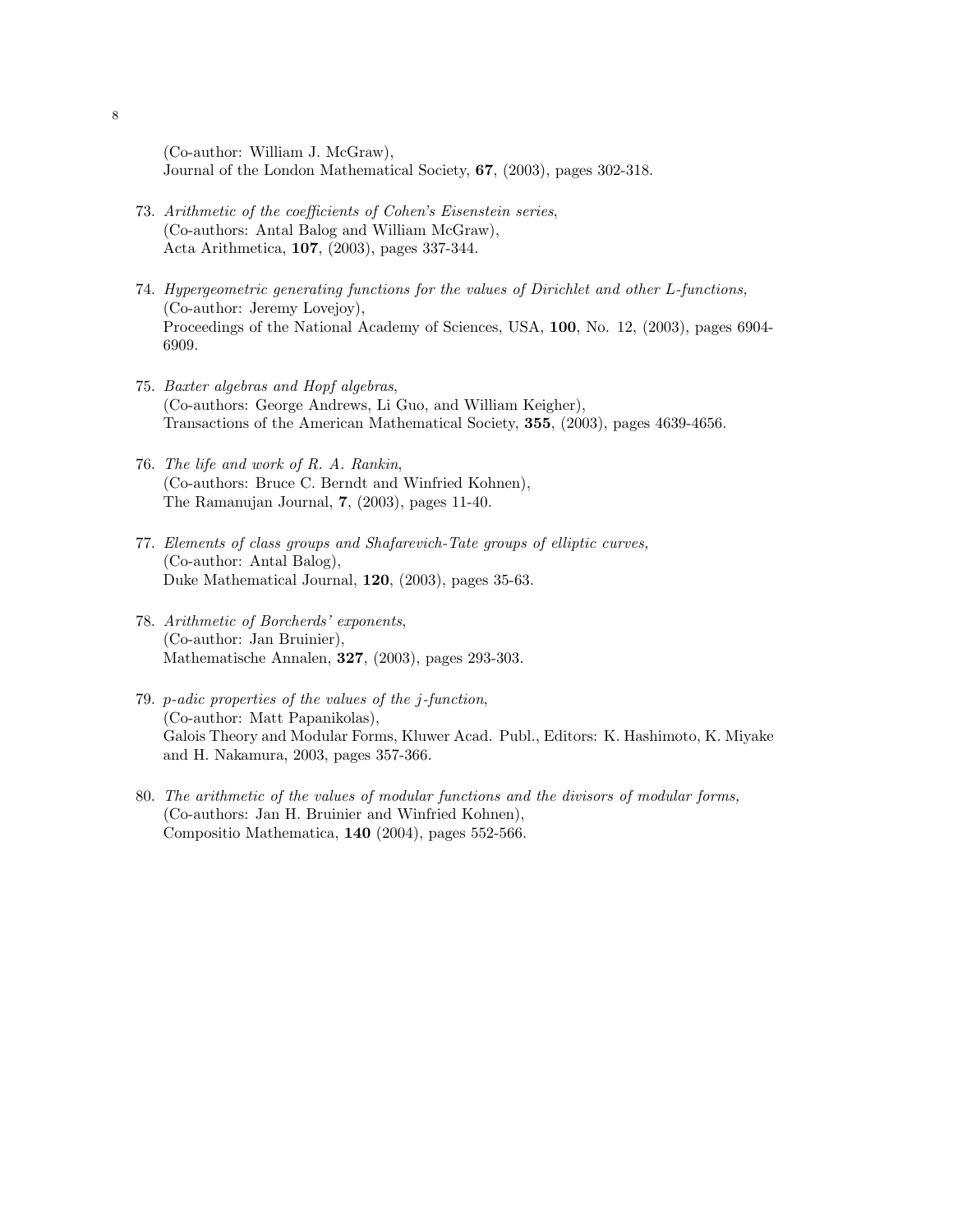- 81. Arithmetic of certain hypergeometric modular forms, (Co-author: Karl Mahlburg), Acta Arithmetica, 113, (2004), pages 39-55.
- 82. Hecke operators and the q-expansion of modular forms, Proceedings of the 7th Meeting of the Canadian Number Theory Association, Montreal 2002, CRM Proceedings and Lecture Notes 36, American Mathematical Society, (2004), pages 229-235.
- 83. Arithmetic of singular moduli and class polynomials, (Co-author: Scott Ahlgren), Compositio Mathematica, 141, (2005), pages 293-312.
- 84. Gaussian hypergeometric functions and Hecke operators, (Co-authors: Sharon Frechette and Matt Papanikolas), International Mathematical Research Notices, 60, (2004), pages 3233-3262.
- 85. Corrigendum: Coefficients of half-integral weight modular forms, (Co-author: Jan H. Bruinier), Journal of Number Theory, 104, (2004), pages 378-379. The hypothesis that M is prime is needed for Theorems 1 and 2.3 of  $#71$ .
- 86. 2-adic properties of certain modular forms and their applications to arithmetic functions, (Co-author: Yuichiro Taguchi), International Journal of Number Theory, 1, No. 1, (2005), pages 75-101.
- 87. Partitions and McKay numbers for  $S_n$ , Journal of Combinatorial Theory, Series A, 108, (2004), pages 185-197.
- 88. The combinatorics of traces of Hecke operators, (Co-authors: Sharon Frechette and Matt Papanikolas), Proceedings of the National Academy of Sciences, USA, 101, No. 49, (2004), pages 17016- 17020.
- 89. Linear relations between modular form coefficients and non-ordinary primes (Co-authors: YoungJu Choie and Winfried Kohnen), Bulletin of the London Mathematical Society, 37, Part 3, (2005), pages 335-341.
- 90. Hilbert class polynomials and traces of singular moduli, (Co-authors: Jan Hendrik Bruinier and Paul Jenkins), Mathematische Annalen, 334, no 2, (2006), page 373-393.
- 91. On the work of Basil Gordon,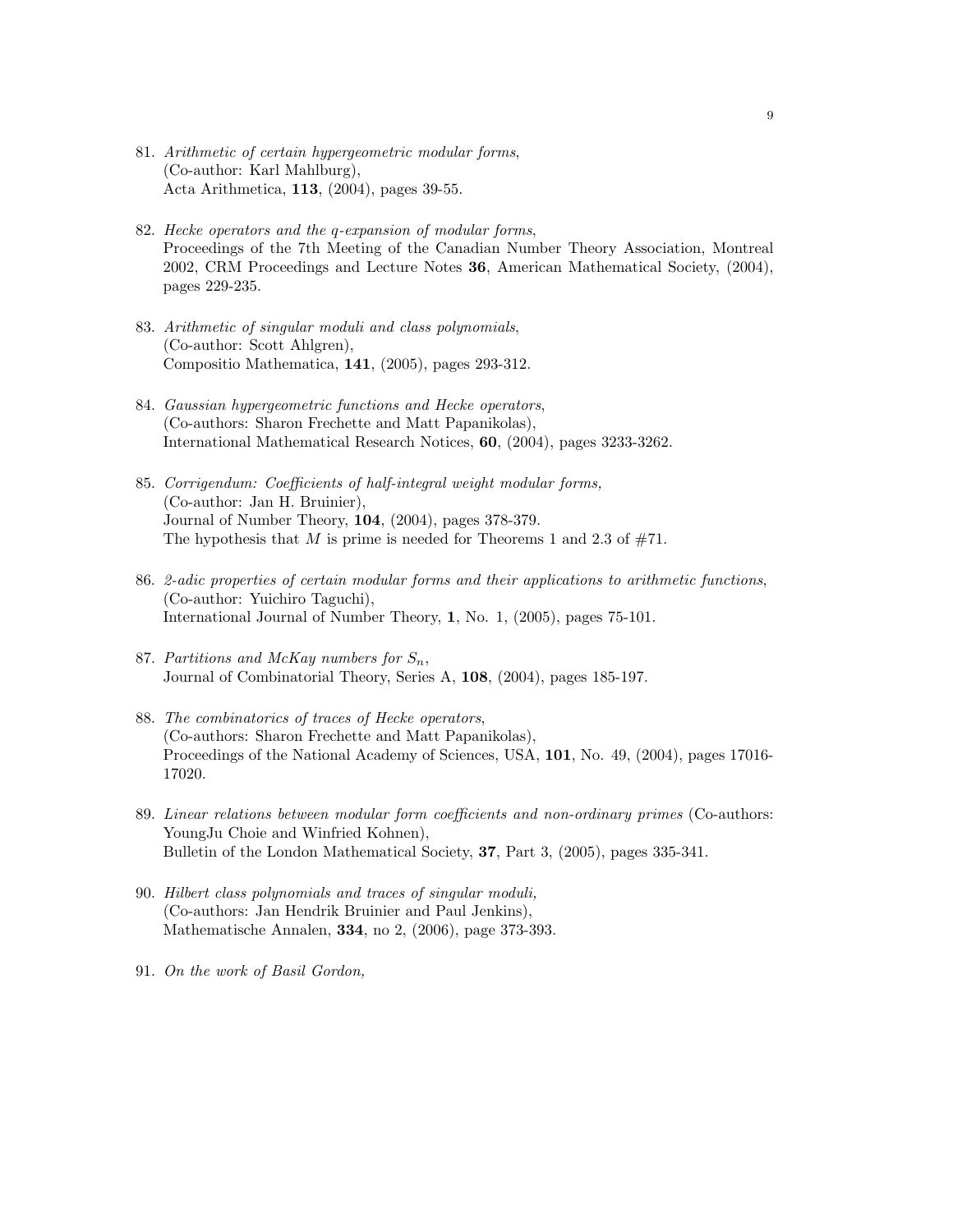(Co-authors: George E. Andrews, Krishnaswami Alladi, and Richard McIntosh), Journal of Combinatorial Theory, Series A, 113, (2006), pages 21-38.

- 92. Reduction of CM elliptic curves and modular function congruences, (Co-authors: Noam D. Elkies and Tonghai Yang), International Mathematical Research Notices, 44 (2005), pages 2695-2707.
- 93. Identities for traces of singular moduli, (Co-author: Kathrin Bringmann), Acta Arithmetica, 119 (2005), pages 317-327.
- 94. Number theoretic properties of Wronskians in Andrews-Gordon q-series, (Co-authors: Antun Milas and Eric Mortenson), International Journal of Number Theory, 4, (2008), pages 323-337.
- 95. Traces of singular moduli on Hilbert modular surfaces, (Co-authors: Kathrin Bringmann and Jeremy Rouse), International Mathematical Research Notices, 47 (2005), pages 2891-2912.
- 96. Arithmetic properties of coefficients of half-integral weight Maass-Poincaré series, (Co-author: Kathrin Bringmann), Mathematische Annalen, 337 (2007), pages 591-612.
- 97. An arithmetic formula for the partition function, (Co-author: Kathrin Bringmann), Proceedings of the American Mathematical Society, 135 (2007), pages 3507-3514.
- 98. The  $f(q)$  mock theta function conjecture and partition ranks, (Co-author: Kathrin Bringmann), Inventiones Mathematicae, 165 (2006), pages 243-266.
- 99. Singular moduli generating functions for modular curves and surfaces, Proceedings of the Gauss-Dirichlet Conference, Clay Math. Institute Proceedings, Clay Math. Proc., 7, Amer. Math. Soc., 2007, pages 185-206.
- 100. Dyson's ranks and Maass forms, (Co-author: Kathrin Bringmann), Annals of Mathematics, 171 (2010), pages 419-449.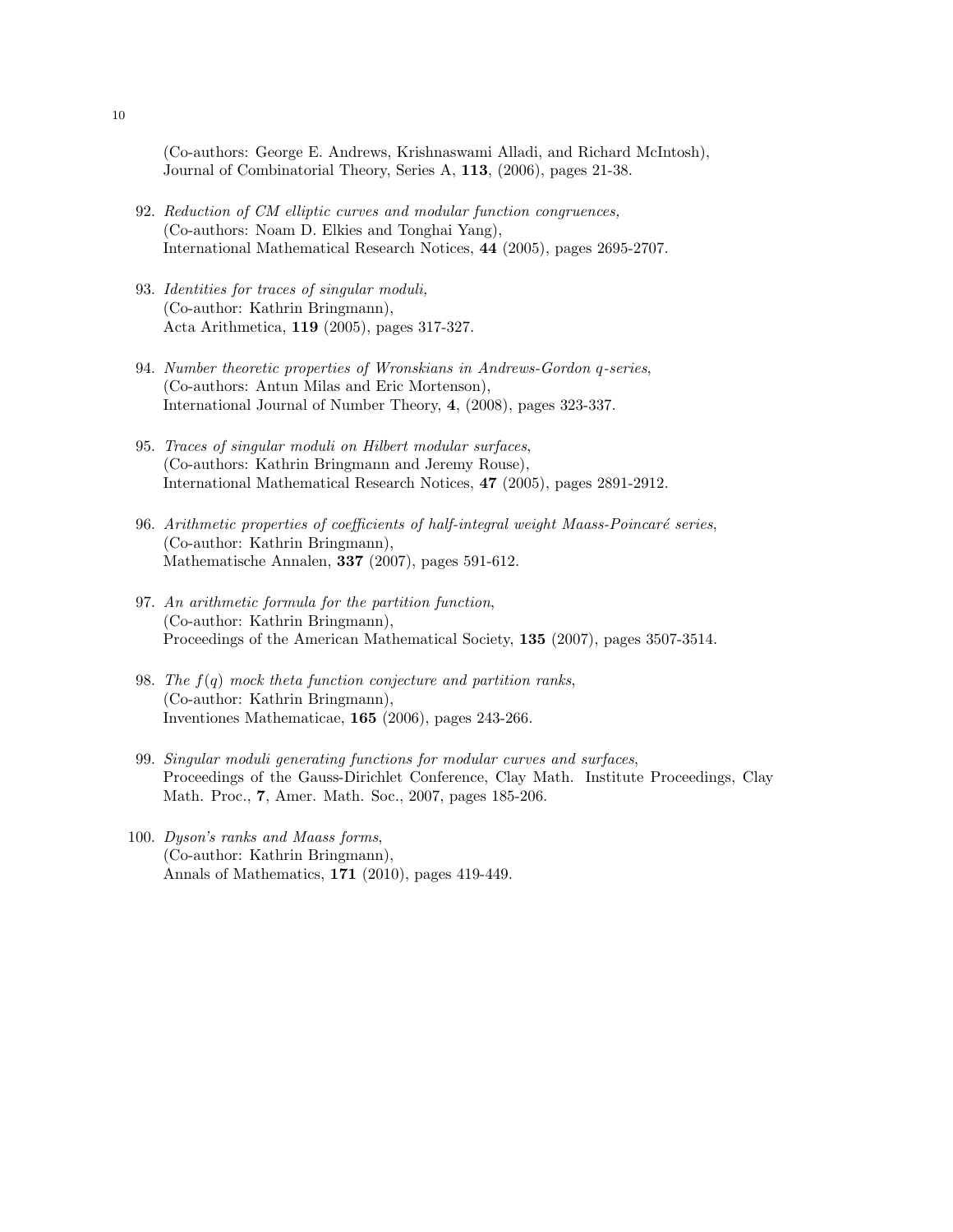- 101. Ramanujan's congruences and Dyson's crank, (Co-author: George Andrews), Proceedings of the National Academy of Sciences, USA, 102, No. 43 (2005), page 15277.
- 102. Mock theta functions, ranks, and Maass forms, Surveys in Number Theory, Developments in Mathematics 17, Springer-Verlag, 2008, pages 119-142.
- 103. Honoring a gift from Kumbakonam, Notices of the American Mathematical Society, 53, Number 6 (2006), pages 640-651.
- 104. Divisibility criteria for class numbers of imaginary quadratic fields, (Co-author: Paul Jenkins), Acta Arithmetica, 125 (2006), pages 285-289.
- 105. q-series and weight 3/2 Maass forms, (Co-authors: Kathrin Bringmann and Amanda Folsom), Compositio Mathematica, 145 (2009), pages 541-552.
- 106. Lifting elliptic cusp forms to Maass forms with an application to partitions, (Co-author: Kathrin Bringmann), Proceedings of the National Academy of Sciences, USA, 104, No. 10, (2007), pages 3725- 3731.
- 107. Duality involving the mock theta function  $f(q)$ , (Co-author: Amanda Folsom), Journal of the London Mathematical Society, 77 (2008), pages 320-334.
- 108. Eulerian series as modular forms, (Co-authors: Kathrin Bringmann and Robert Rhoades), Journal of the American Mathematical Society, 21 (2008), pages 1085-1104.
- 109. Heegner divisors, L-functions, and Maass forms, (Co-author: Jan H. Bruinier), Annals of Mathematics, 172 (2010), pages 2135-2181.
- 110. Algebraicity of harmonic Maass forms, SASTRA Prize volume, Ramanujan Journal, 20 (2009), pages 297-309.
- 111. The spt-function of Andrews, (Co-author: Amanda Folsom), Proceedings of the National Academy of Sciences, USA, 105 no. 51 (2008), pages 20152- 20156.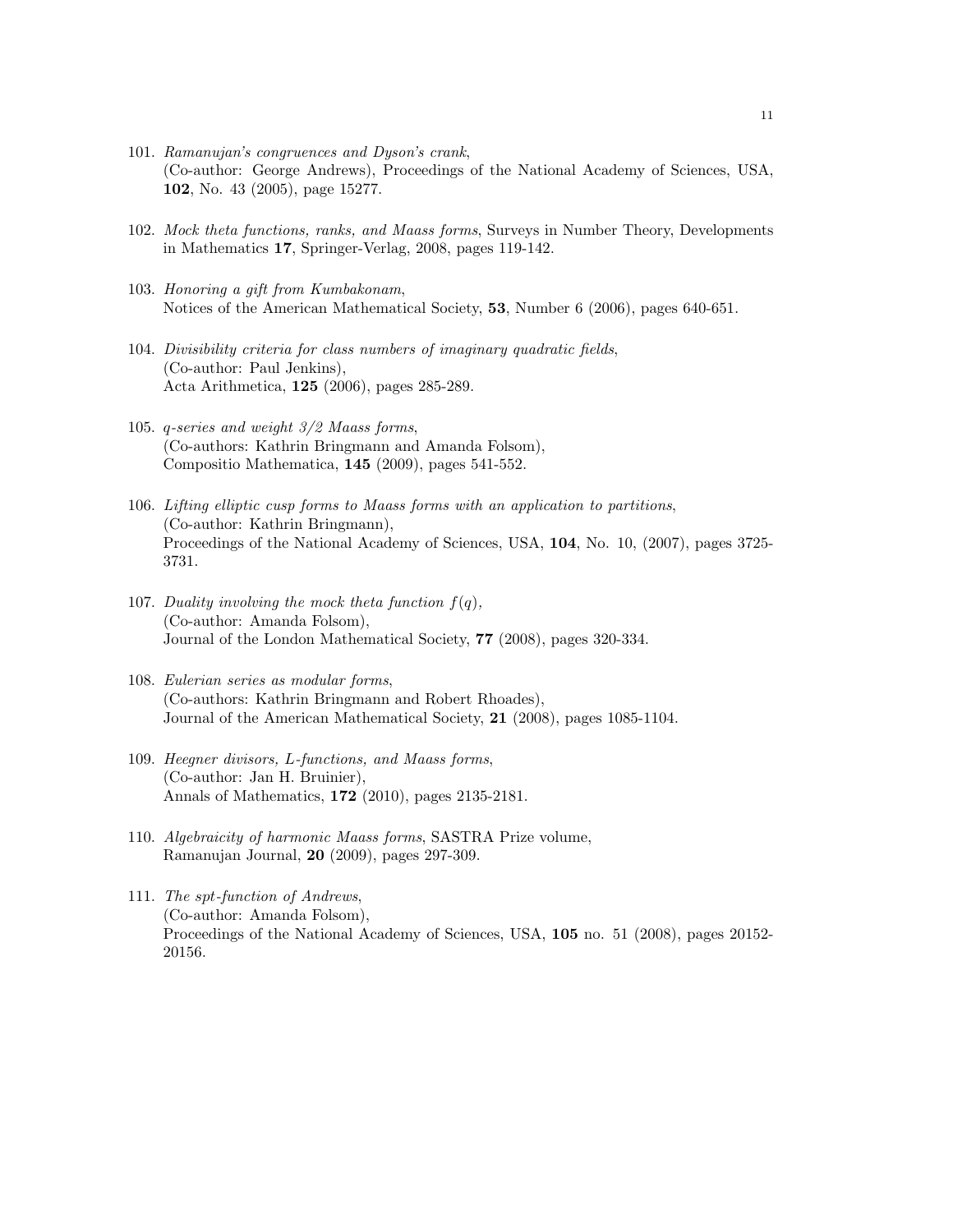- 112. A mock theta function for the Delta-function, Combinatorial number theory: Proceedings of the 2007 Integers Conference, de Gruyter, Berlin, 2009, pages 141-156.
- 113. Differential operators for harmonic weak Maass forms and the vanishing of Hecke eigenvalues, (Co-authors: Jan H. Bruinier and Robert Rhoades), Mathematische Annalen 342 (2008), pages 673-693.
- 114. Unearthing the visions of a master: Harmonic Maass forms and number theory, Proceedings of the 2008 Harvard-MIT Current Developments in Mathematics Conference, Int. Press, Somerville, MA, 2009, pages 347-454.
- 115. Coefficients of harmonic weak Maass forms, (Co-author: Kathrin Bringmann), Proceedings of the 2008 University of Florida Conference on Partitions, q-series and modular forms, Developments in Mathematics 23, Springer-Verlag, New York, (2012), pages 23-38.
- 116. Modular forms arising from  $Q(n)$  and Dyson's rank, Dennis Stanton special issue of Advances in Applied Mathematics, (Co-author: Maria Monks), Advances in Applied Mathematics 46 (2011), pages 457-466.
- 117. Hook lengths and 3-cores, (Co-author: Guo-Niu Han), Annals of Combinatorics 15 (2011), pages 305-312.
- 118. S0(3)-Donaldson invariants of  $\mathbb{C}P^2$  and mock theta functions, (Co-author: Andreas Malmendier), Geometry and Topology 16 (2012), pages 1767-1833.
- 119. Corrigendum to "Duality involving the mock theta function  $f(q)$ ", (Co-author: Amanda Folsom) Note: Some numbers in Table 1.3 of #107 are corrected. Journal of the London Mathematical Society 79 (2009), page 544.
- 120. Lehmer's Conjecture on of Ramanujan's tau-function, Journal of the Indian Mathematical Society, (2008), Special Centenary Issue, pages 149-163.
- 121. Probabilities as values of modular forms and continued fractions, (Co-author: Riad Masri), International Journal of Mathematics and the Mathematical Sciences, (2009), Article ID 941920.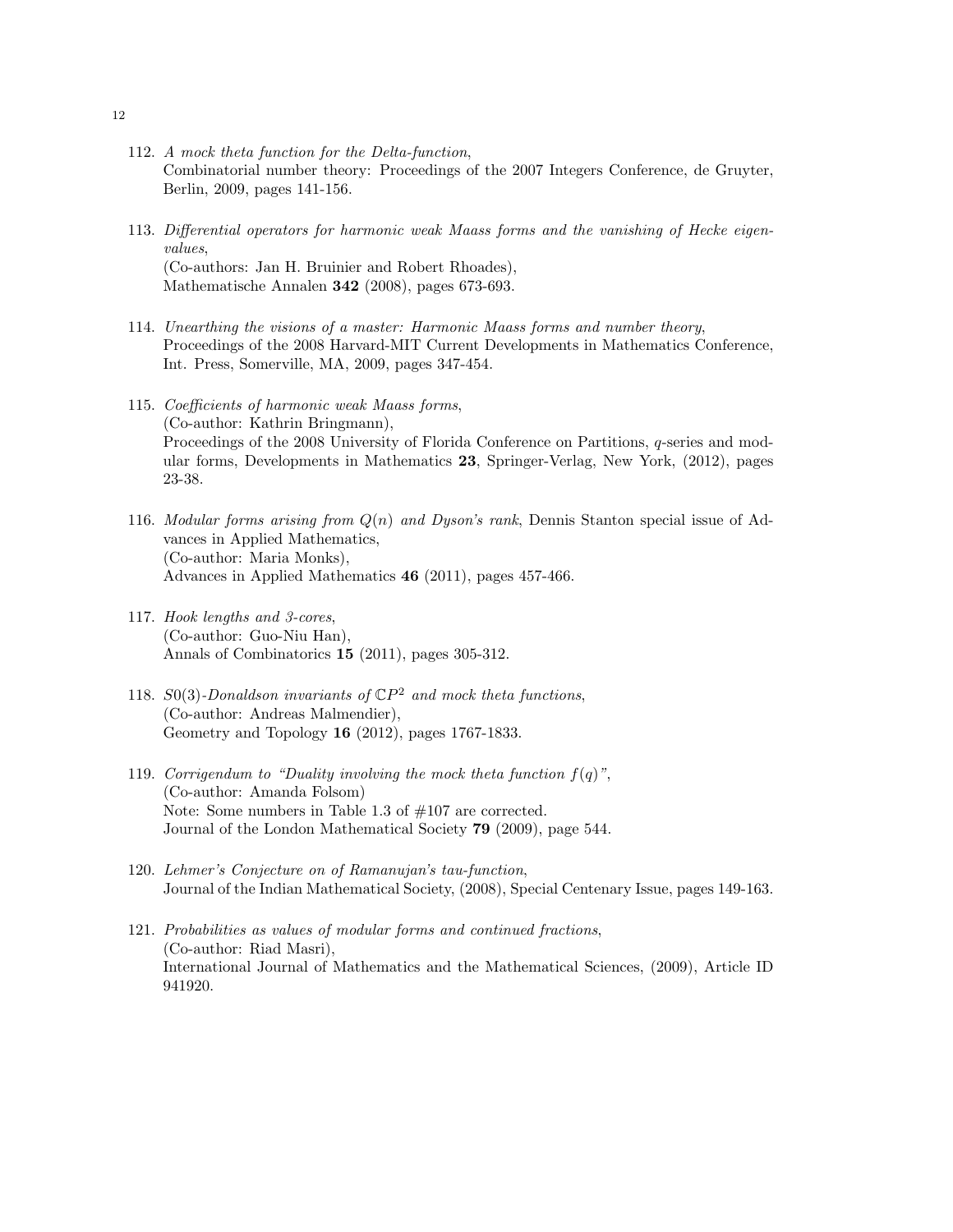- 122. Some characters of Kac and Wakimoto and nonholomorphic modular functions, (Co-author: Kathrin Bringmann), Mathematische Annalen, 345 (2009), pages 547-558.
- 123. Identities and congruences for the coefficients of Ramanujan's  $\omega(q)$ , (Co-author: Jan H. Bruinier), The G. E. Andrews 70th Birthday issue of the Ramanujan Journal, 23 (2010), pages 151- 157.
- 124. Corrigendum to "Differential operators for harmonic weak Maass forms and the vanishing of Hecke eigenvalues", (Co-authors: Jan H. Bruinier and Rob Rhoades) Note: The statement of Theorem 1.4 is corrected. Mathematische Annalen, 345 (2009), page 31.
- 125. p-adic coupling of mock modular forms and shadows, (Co-authors: Pavel Guerzhoy and Zach Kent). Proceedings of the National Academy of Sciences, USA, 107 no. 14, (2010), pages 6169- 6174.
- 126. The parity of the partition function, Advances in Mathematics, 225 (2010), pages 349-366.
- 127. The last words of a genius, Notices of the American Mathematical Society, 57, (2010), pages 1410-1419.
- 128. Gauss's  $_2F_1$  hypergeometric function and the congruent number elliptic curve, (Co-author: Ahmad El-Guindy). Acta Arithmetica, 144 (2010), no. 3, pages 231-239.
- 129. Hasse invariants for the Clausen elliptic curves, (Co-author: Ahmad El-Guindy). Ramanujan Journal, (Special Issue for Dennis Stanton and Mourad Ismail), 31 (2013), pages 3-13.
- 130. Eichler-Shimura theory for mock modular forms, (Co-authors: Kathrin Bringmann, Pavel Guerzhoy, and Zach Kent). Mathematische Annalen, 355 (20103), pages 1085-1121.
- 131. Congruences for the Andrews spt-function , Proceedings of the National Academy of Sciences, USA, 108 (2011), pages 473-476.
- 132. The partition function and Hecke operators, Advances in Mathematics, 228 (2011), pages 527-534.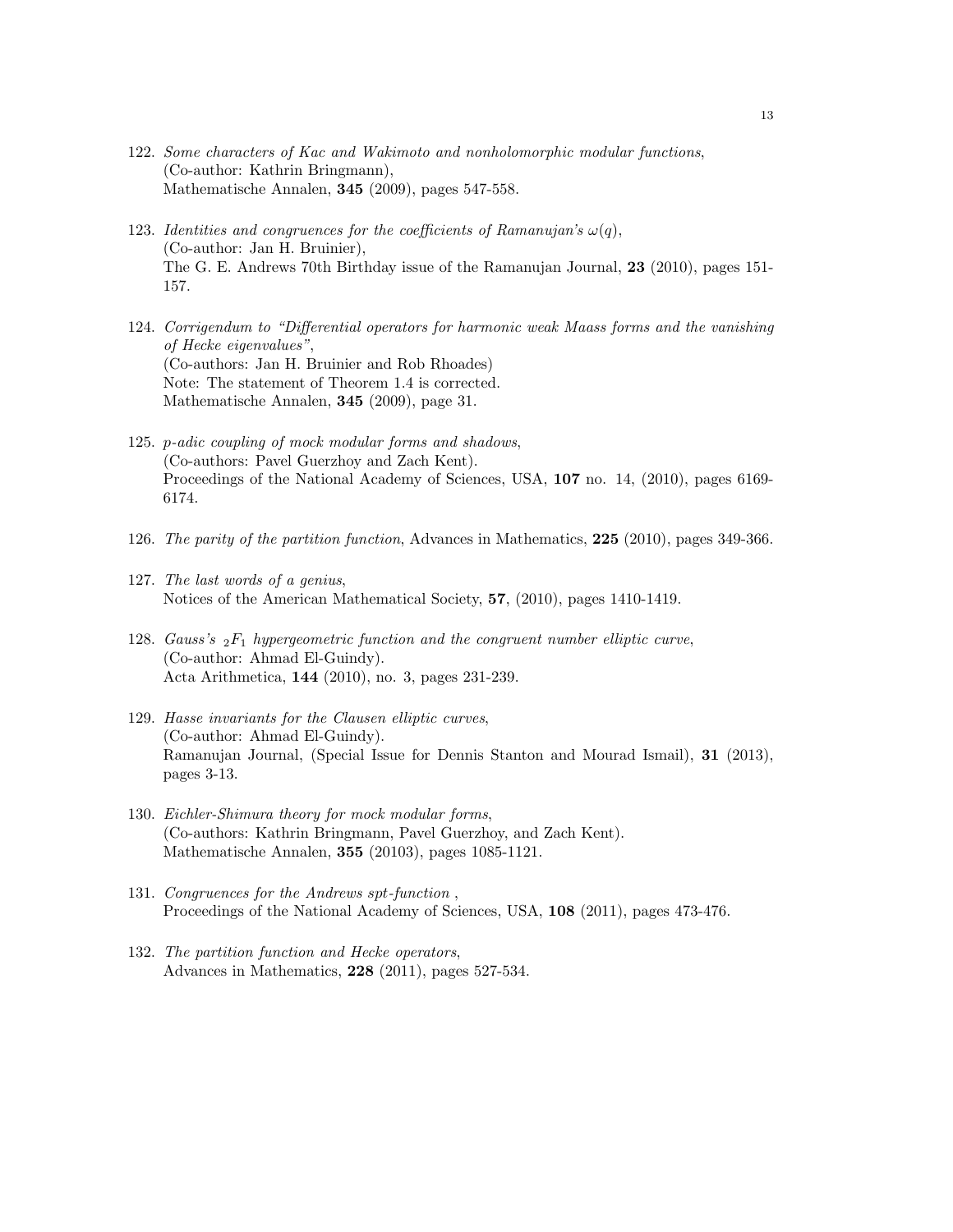- 133.  $\ell$ -adic properties of the partition function, (Co-authors: Amanda Folsom and Zach Kent), Advances in Mathematics 229 (2012), pages 1586-1609.
- 134. Algebraic formulas for the coefficients of half-integral weight harmonic weak Maass forms, (Co-author: Jan Bruinier), Advances in Mathematics 246 (2013), Pages 198-219.
- 135. A mod  $\ell$  Atkin-Lehner theorem and applications, (Co-author: N. Ramsey), Archiv der Mathematik, 98 (2012), pages 25-36 (Note. Birkhäuser-Verlag Distinguished Article).
- 136. Class polynomials for nonholomorphic modular functions, (Co-authors: Jan Bruinier and Andrew V. Sutherland), Winnie Li Special Issue of the Journal of Number Theory, 161 (2016), pages 204-229.
- 137. SU(2) Donaldson invariants of the complex projective plane, (Co-authors: Michael Griffin and Andreas Malmendier), Forum Mathematicum, 27 (2015), pages 2003-2023.
- 138. "Tribute to Basil Gordon", (Co-authors: Krishnaswami Alladi, George Andrews, Robert Guralnick and Bruce Rothschild), Notices of the American Mathematical Society, 60, No. 7, (2013), pages 856-865.
- 139. Srinivasa Ramanujan going strong at 125, Part II, (Co-authors" George Andrews, Bruce Berndt, Manjul Bhargava, Jon Borwein, Kannan Soundararajan, Robert Vaughan, and Ole Warnaar), Notices of the American Mathematical Society, 60 (2013), pages 10-22.
- 140. Unimodal sequences and quantum and mock modular forms, (Co-authors: Jennifer Bryson, Sarah Pitman, and Robert C. Rhoades), Proceedings of the National Academy of Sciences, USA, 109 No. 40 (2012), pages 16063- 16067.
- 141. Moonshine for  $M_{24}$  and Donaldson invariants for  $\mathbb{C}P^2$ , (Co-author: Andreas Malmendier), Communications in Number Theory and Physics, 6 (2012), pages 759-770.
- 142. Mock theta functions and quantum modular forms, (Co-authors: Amanda Folsom and Rob Rhoades), Forum of Mathematics, Pi, 1 (2013), e2, 27 pages
- 143. Recent work on the partition function, (Co-authors: Jan Hendrik Bruinier, Amanda Folsom, and Zach Kent), Proceedings of the Legacy of Ramanujan Conference, New Delhi, Ramanujan Math. Soc. Lect. Notes, No. 20, 2013, pages 139-151.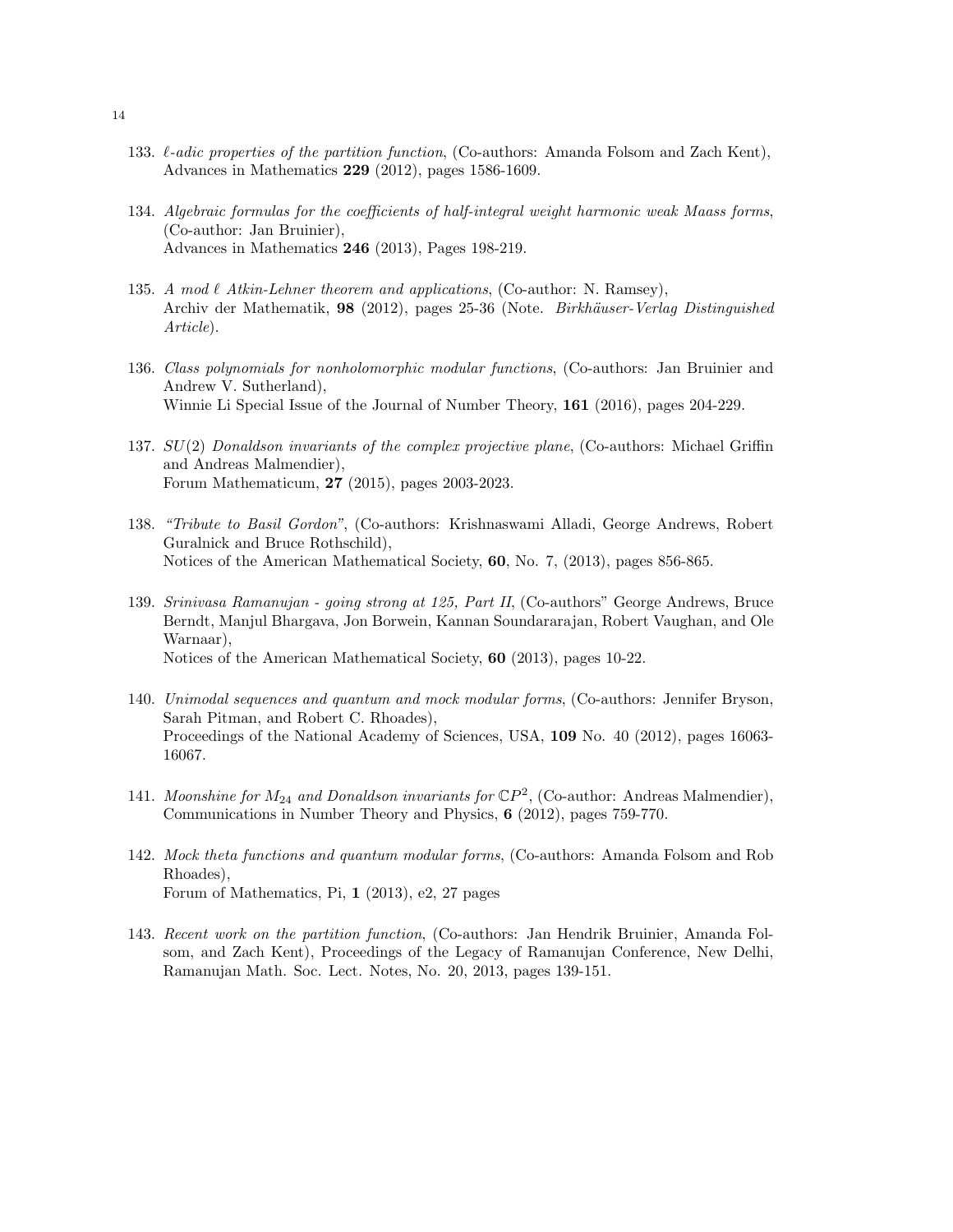- 144. Ramanujan's radial limits, (Co-authors: Amanda Folsom and Rob Rhoades). Proceedings of the Ramanujan 125 Conference, Gaineville, Florida (Ed. K. Alladi et. al.), Contemp. Math. 627, Amer. Math. Soc., Providence, 2014, pages 91-102.
- 145. Ramanujan's mock theta functions, (Co-authors: Michael Griffin and Larry Rolen), Proceedings of the National Academy of Sciences, USA, 110 No. 15, (2013), pages 5765- 5768.
- 146. Weierstrass mock modular forms and elliptic curves, (Co-authors: Claudia Alfes, Michael Griffin and Larry Rolen), Research in Number Theory 1:24 (2015).
- 147. Classical and umbral moonshine: connections and p-adic properties, (Co-authors: Sarah Trebat-Leder and Larry Rolen), Journal of the Ramanujan Mathematical Society 30, No. 2 (2015), pages 135-159.
- 148. A framework of Rogers-Ramanujan identities and their arithmetic properties, (Co-authors: Michael Griffin and S. Ole Warnaar), Duke Mathematical Journal 165 (2016), pages 1475-1527.
- 149. Maximal multiplicative properties of partitions, (Co-author: Christine Bessenrodt), Annals of Combinatorics 20 (2016), pages 59-64.
- 150. Special values of shifted convolution Dirichlet series, (Co-author: Michael Mertens), Mathematika 62 (2016), pages 47-66.
- 151. Moonshine, (Co-authors: John F. R. Duncan and Michael Griffin), Research in the Mathematical Sciences 2 (2015), A11.
- 152. p-adic properties of modular shifted convolution Dirichlet series, (Co-authors: Kathrin Bringmann and Michael Mertens), Proceedings of the American Mathematical Society 144 (2016), pages 1439-1452.
- 153. Proof of the Umbral Moonshine Conjecture, (Co-authors: John F. R. Duncan and Michael Griffin), Research in the Mathematical Sciences, 2: 26 (2015).
- 154. The Jack Daniels Problem, (Co-author: John F. R. Duncan), Winnie Li Special Issue of the Journal of Number Theory, 161 (2016), pages 230-239.
- 155. The 1729 K3 surface, (Co-author: Sarah Trebat-Leder), Research in Number Theory, 2: 26 (2016).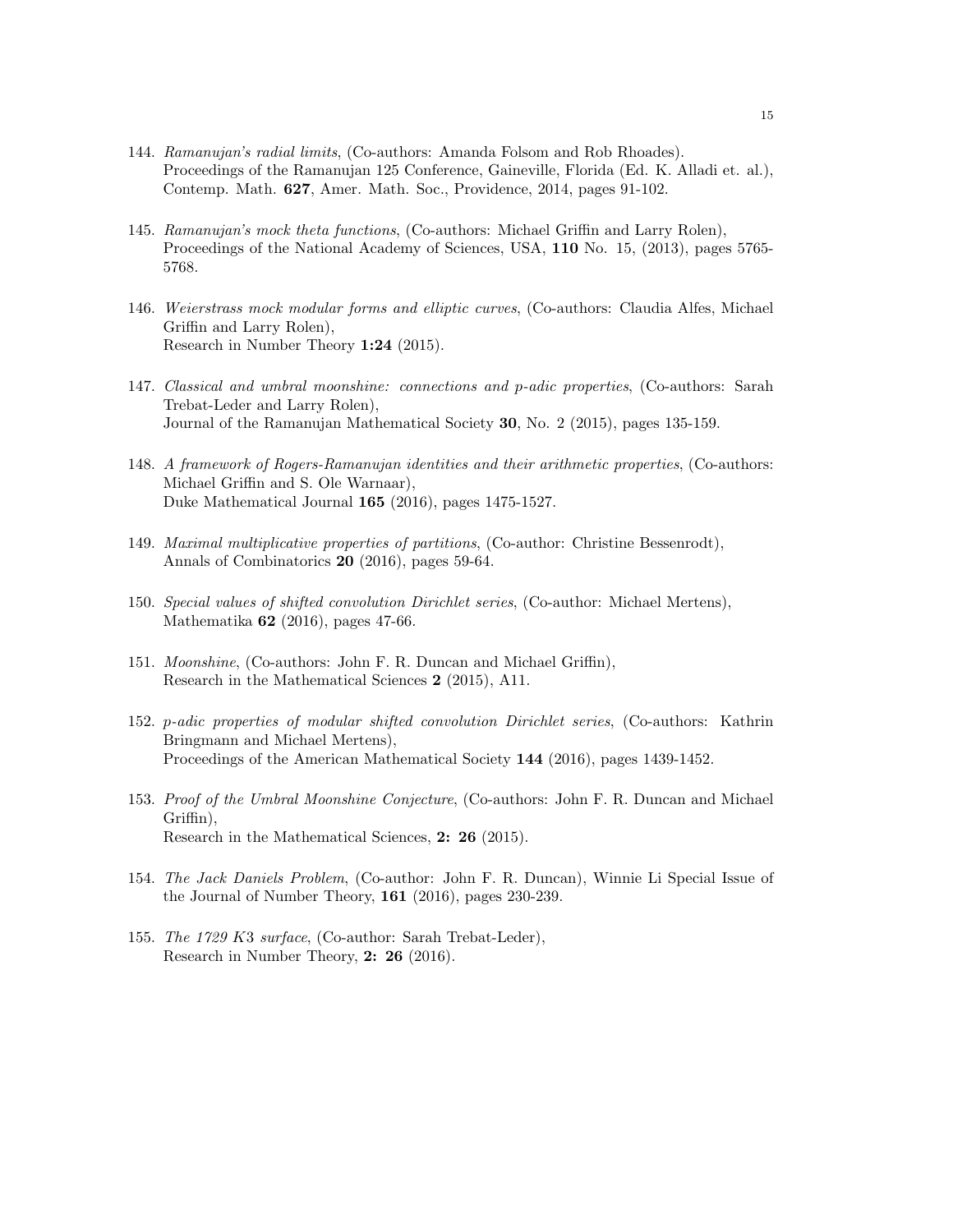- 156. A note on nonordinary primes, (Co-authors: Seokho Jin and Wenjun Ma), Proceedings of the American Mathematical Society, 144 (2016), pages 4591-4597.
- 157. The Riemann Hypothesis for modular form periods, (Co-author: Seokho Jin, Wenjun Ma, and Kannan Soundararajan). Proceedings of the National Academy of Sciences, USA 113 No. 10 (2016), pages 2603- 2608.
- 158. Explorations in the theory of partition zeta functions, (Co-authors: Larry Rolen and Robert Schneider), Exploring the Riemann Zeta-function- 190 Years After Riemann's Birth (Ed. H. Montgomery, A. Nikeghbali, and M. Rassias), Springer, New York, 2017, pages 223-264.
- 159. Zeta-polynomials for modular form periods, (Co-authors: Larry Rolen and Florian E. Sprung). Advances in Mathematics 306, No. 14 (2017), pages 328-343.
- 160. Why Ramanujan matters, Sloan Science and Film, (Co-author: Robert Schneider), May 10, 2016.
- 161. The Man Who Knew Infinity: Why Ramanujan matters, (Co-author: Robert Schneider), Ramanujan Mathematical Society Newsletter 26, March-June 2016, pages 109-110.
- 162. On Divisors of modular forms, (Co-authors: Kathrin Bringmann, Ben Kane, Steffen Löbrich, and Larry Rolen), Advances in Mathematics, 329 (2018), 541-554.
- 163. Why Ramanujan matters, (Co-author: Robert Schneider), Asia Pacific Mathematics Newsletter 6, December 2016, pages 27-28.
- 164. Number theoretic generalization of the Monster denominator formula, (Co-authors: Kathrin Bringmann, Ben Kane, Steffen Löbrich, and Larry Rolen), Journal of Physics A, 50 (2017), 473-501.
- 165. O'Nan moonshine and arithmetic, (Co-authors: John Duncan and Michael Mertens), American Journal of Mathematics 143, (2021), 1115-1159.
- 166. Partition-theoretic formulas for arithmetic densities, (Co-authors: Robert Schneider and Ian Wagner), Proceedings of Number Theory in honor of Krishna Alladi's 60th birthday, Springer, Proc. Math. Stat. 221 (2017), 611-624.
- 167. Review of "The G. H. Hardy Reader", The Hardy-Ramanujan Journal, 40 (2017), 43-46.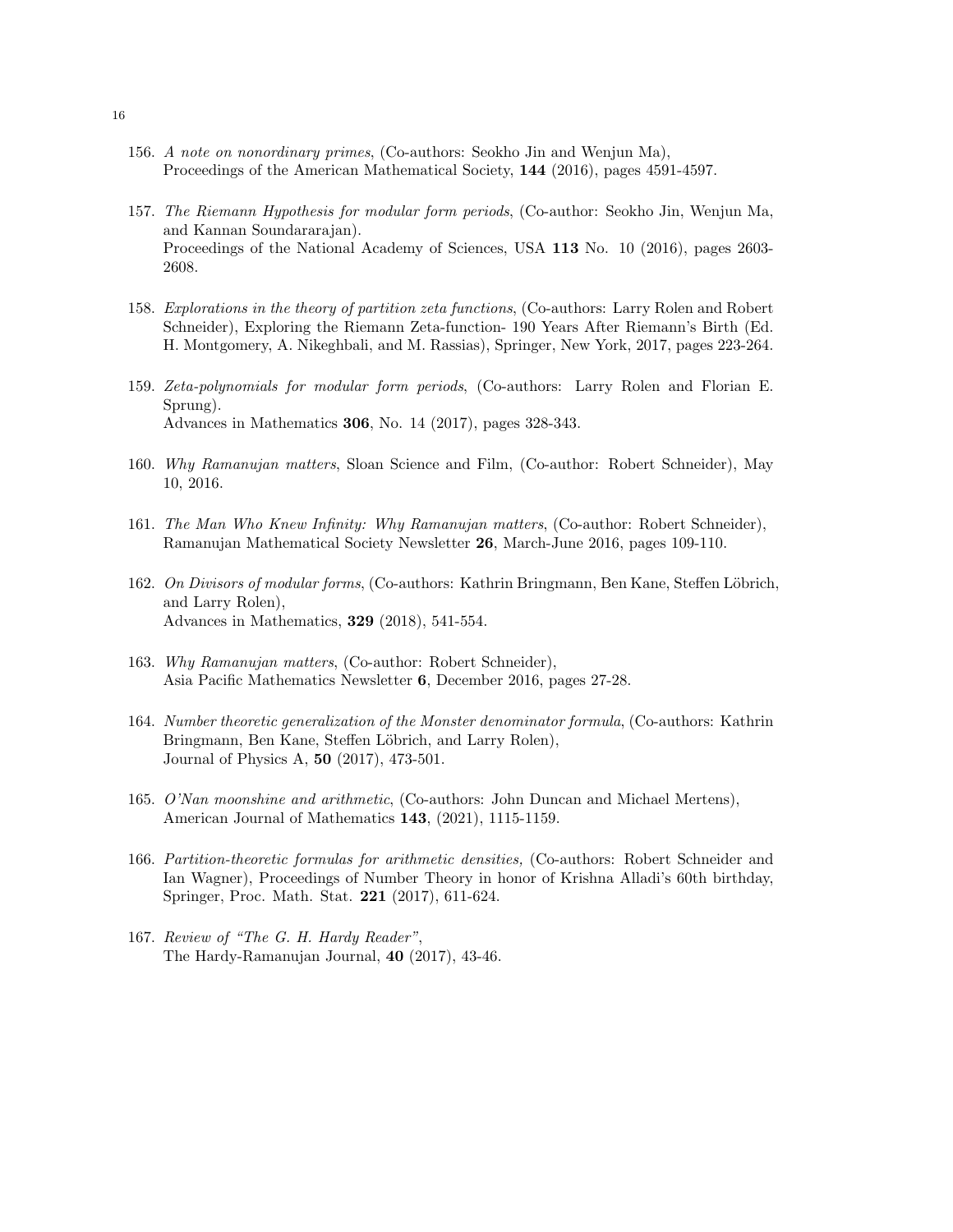- 168. Pariah Moonshine, (Co-authors: John Duncan and Michael Mertens), Nature, Ser. Communications, 8 (2017), Art.670.
- 169. Mentoring Graduate Students, Notices of the American Mathematical Society, 66, No. 8 (2019), 1302-1303.
- 170. A word from the Vice President, Notices of the American Mathematical Society, 66 (2019), 66.
- 171. CM evaluations of the Goswami-Sun series, (Co-author: Madeline Locus Dawsey), Proceedings of a Conference on Elliptic curves at Zeuthen, (Ed. J. Blumlein, et. al.), Springer, 2019, 183-193.
- 172. On Witten's extremal partition functions, (Co-author: Larry Rolen), (In Honor of George Andrews) Annals of Combinatorics, 23 (2020), 953-961.
- 173. Black holes and class groups, (Co-author: Nathan Benjamin, Larry Rolen and Shamit Kachru), Research in the Mathematical Sciences, (2018), 5:43.
- 174. Higher width Moonshine, (Co-author: Madeline Locus Dawsey), Advances in Mathematics, 360 (2020), Article 106896.
- 175. Jensen polynomials for Riemann's zeta function and suitable arithmetic sequences, (Coauthors: Michael Griffin, Larry Rolen, and Don Zagier), Proceedings of the National Academy of Sciences, USA, 116, No. 23 (2019), 11103-11110.
- 176. Seeking speed, (Co-author: Madeline Locus Dawsey), Splash, Summer 2019, 38-39.
- 177. Partitions to Hodge numbers of Hilbert schemes of surfaces, (Co-authors: Nate Gillman, Xavier Gonzalez, Larry Rolen, and Matthew Schoenbauer), Philosophical Transactions of the Royal Society, Series A 378 (2020), Issue 2163, Article ID:20180435.
- 178. Multiquadratic fields generated by characters of  $A_n$ , (Co-authors: Madeline Locus Dawsey and Ian Wagner), Journal of Algebra, 533 (2019), 339-343.
- 179. Mock modular Eisenstein series with Nebentypus, (Co-authors: Michael Mertens and Larry Rolen), International Journal of Number Theory (Special Issue in Honor of Bruce Berndt), 17 (2021), 683-697.
- 180. Fields generated by characters of finite linear groups, (Co-authors: Madeline Locus Dawsey and Ian Wagner), Archiv der Mathematik, 116 (2021), 487-500.
- 181. Jensen polynomials for the Riemann Xi function, (Co-authors: Michael Griffin, Larry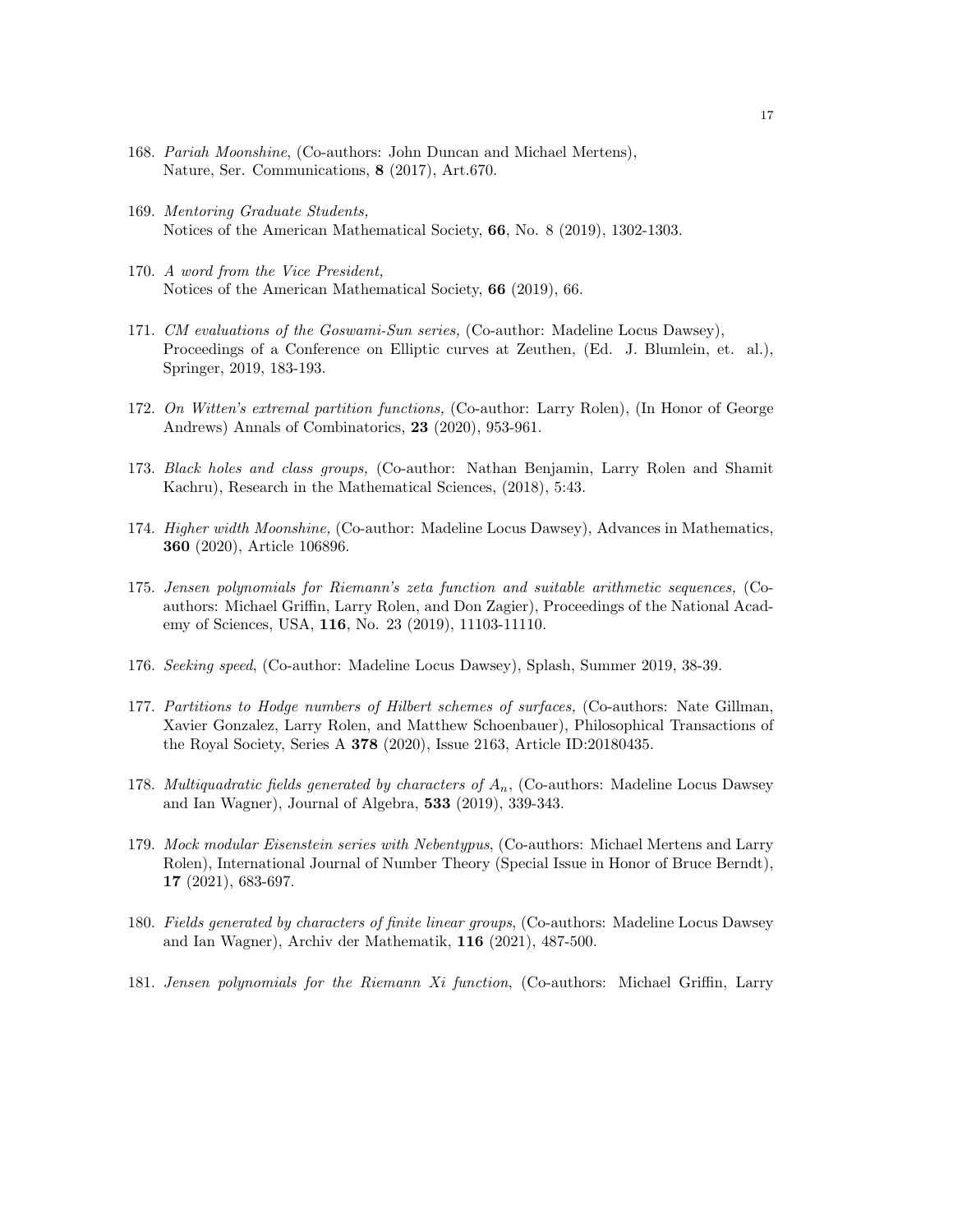Rolen, Zachary Tripp, Jesse Thorner, and Ian Wagner), Advances in Mathematics 397 (2022), 108186.

- 182. Case study of elite breaststrokers using inertial measurement units, (Co-authors: Madeline Locus Dawsey, Jon Howell, Sven Mesihovic, Fiona Muir, Sage Ono, and Larry Rolen), unpublished manuscript.
- 183. Corrigendum to "On Divisors of modular forms", (Co-authors: Kathrin Bringmann, Ben Kane, Steffen Löbrich, and Larry Rolen), Advances in Mathematics, 329, (2018), 541-554, (Note: Statements of Thm 1.1 (3) and Thm 1.2 (3) are corrected. Both require that  $n = p^2 | N.$ ), **374** (2020), Art. 106751.
- 184. Elliptic curves and lower bounds for class numbers, (Co-author: Michael Griffin), Journal of Number Theory 214 (2020), 1-12.
- 185. Class numbers and self-conjugate 7-cores, (Co-author: Wissam Raji), Journal of Combinatorial Theory, Series A, 180 (2021), 105427.
- 186. Journal refereeing: merge with the collective mind, (Co-author: Robert Schneider), Notices of the American Mathematical Society, 67 (2020), 188-189.
- 187. Variants of Lehmer's speculation for newforms, (Co-authors: Jennifer Balakrishnan, Will Craig and Wei-Lun Tsai), submitted for publication.
- 188. Dreamy mathematics (Co-author: Robert Schneider), New Scientist, 246, no. 3279 (2020), 21.
- 189. Partition-theoretic formulas for arithmetic densities, II, (Co-authors: Robert Schneider and Ian Wagner), Hardy-Ramanujan Journal (Special Issue Commemorating the 100th Anniversary of Ramanujan's Death), 43 (2020), 1-16.
- 190. Variations of Lehmer's Conjecture for Ramanujan's tau-function (Coauthors: Jennifer Balakrishnan and Will Craig), J. Number Theory (JNT Prime and Special Issue on modular forms and function fields), 237 (2022), 3-14.
- 191. Quadratic twists of elliptic curves and class numbers, (Co-authors: Michael Griffin and Wei-Lun Tsai), Journal of Number Theory, 227 (2021), 1-29.
- 192. Heights of points on elliptic curves over Q, (Co-authors: Michael Griffin and Wei-Lun Tsai), Proceedings of the American Mathematical Society, 149 (2021), 5093-5100.
- 193. The Eichler integral of  $E_2$  and q-brackets of t-hook functions, Proceedings of Analysis Fest: Conference in Honor of Lance Littlejohn, Birkhauser, 2021, 371-382.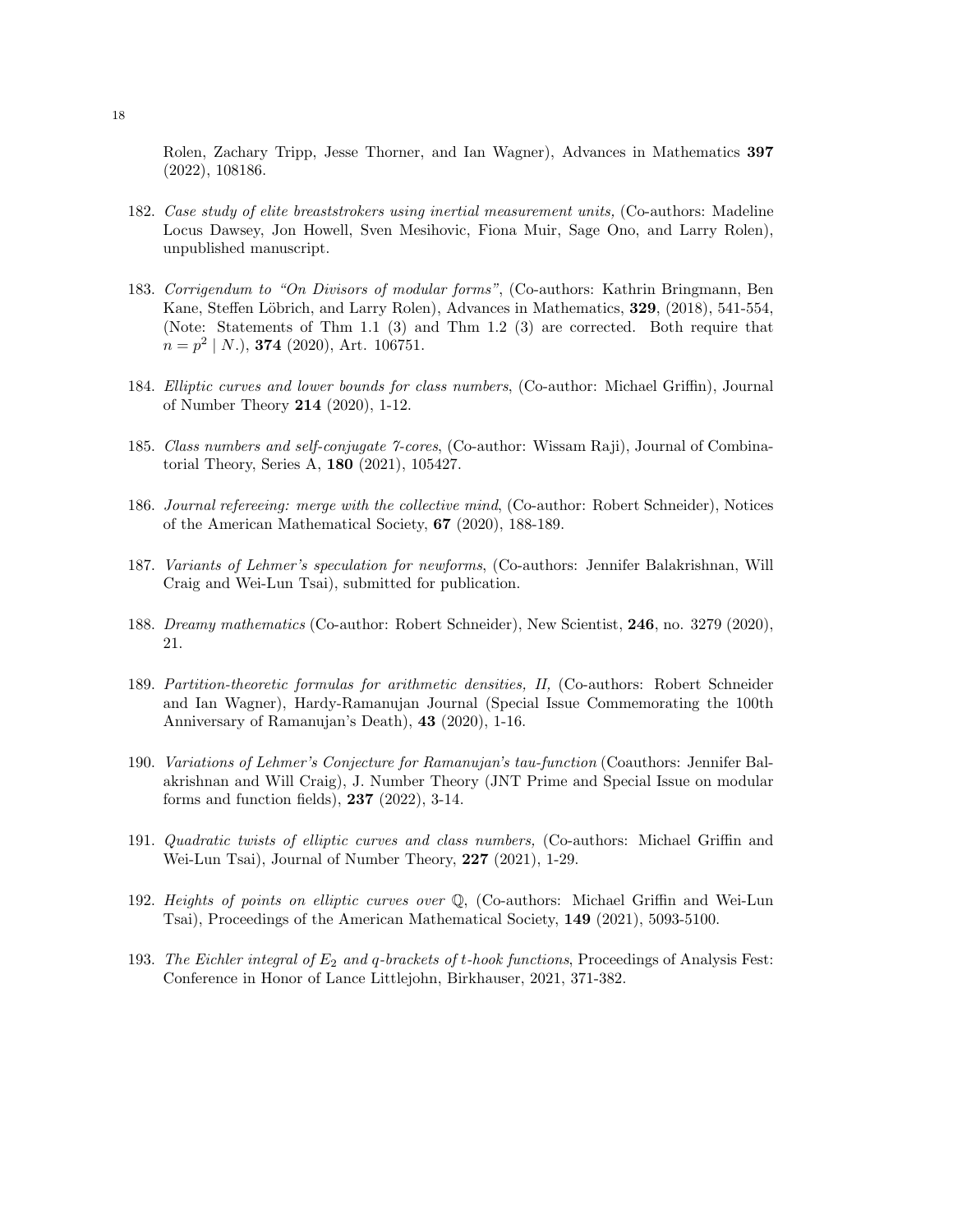- 194. Eichler integrals of Eisenstein series as q-brackets of weighted t-hook functions on partitions, (Co-authors: K. Bringmann and I. Wagner), Ramanujan Journal (Dick Askey Memorial Volume), accepted for publication.
- 195. Distributions on partitions arising from Hilbert schemes and hook lengths, (Co-authors: K. Bringmann, W. Craig and J. Males), Forum of Mathematics, SIGMA, accepted for publication.
- 196. Even values of Ramanujan's tau-function, (Co-authors: Jennifer Balakrishnan and Wei-Lun Tsai), La Matematica, (https://link.springer.com/content/pdf/10.1007/s44007-021-00005- 8.pdf), (2021).
- 197. Tamagawa products of elliptic curves over Q, (Co-authors: Michael Griffin and Wei-Lun Tsai), Quarterly Journal of Mathematics (Oxford) 72, Issue 4 (Atiyah Memorial Issue) (2021), 1517-1543.
- 198. Proof of the elliptic expansion Moonshine conjecture of Căldăraru, He, and Huang, (Coauthors: Letong Hong, Michael Mertens, and S. Zhang), Proceedings of the American Mathematical Society, accepted for publication.
- 199. Distribution of values of Gaussian hypergeometric functions, (Co-authors: Hasan Saad and Neelam Saikia), submitted for publication.
- 200. AGM and jellyfish swarms of elliptic curves, (Co-authors: M. Griffin, N. Saikia, and W.-L. Tsai), American Mathematical Monthly, accepted for publication.
- 201. Limiting Betti distributions of Hilbert schemes on n points, (Co-authors: Michael Griffin, Larry Rolen and Wei-Lun Tsai), Canadian Mathematical Bulletin, accepted for publication.
- 202. Turán inequalities for the plane partition function, (Co-author: Larry Rolen and Sudhir Pujahari), submitted for publication.
- 203. Distributions of hook lengths in integer partitions, (Co-authors: Michael Griffin and Wei-Lun Tsai), submitted for publication.
- 204. Euler-Kronecker constants for cyclotomic fields, (Co-authors: Letong Hong and Shengtong Zhang), Bulletin of the Australian Mathematical Society, accepted for publication.
- 205. Zeros in the character tables of symmetric groups with an  $\ell$ -core index, (Co-author: Eleanor McSpirit), Canadian Mathematical Bulletin, recommended for publication.
- 206. To be determined, (Co-authors: Ashay Burungale and Wei-Lun Tsai), in preparation.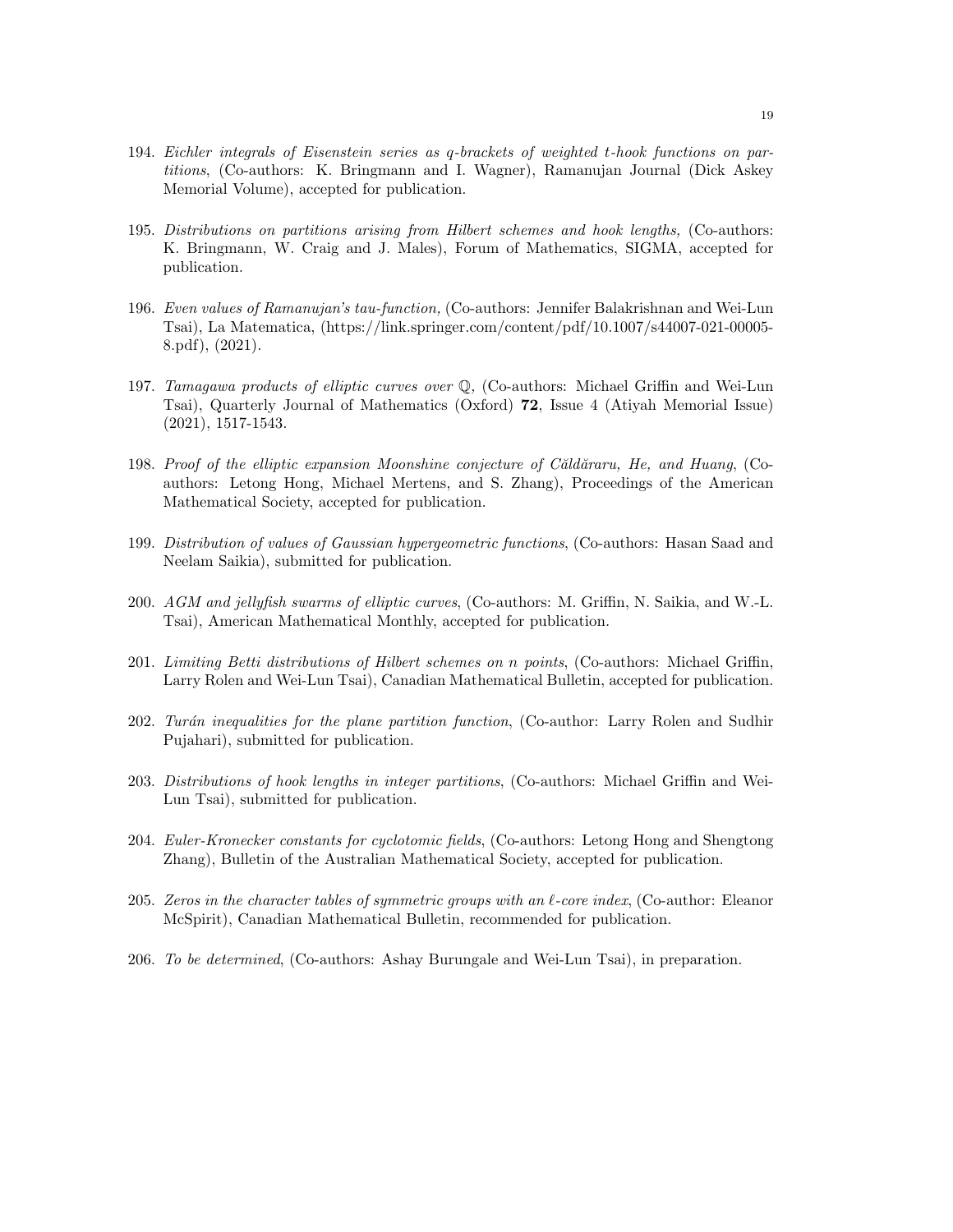## Books and Proceedings edited:

- 1. Proceedings of Topics in Number Theory, Vol. 467 Mathematics and Its Applications, (Co-editors: Scott Ahlgren and George Andrews), Kluwer Academic Publishers, 1999.
- 2. Proceedings of q-series with Applications to Combinatorics, Number Theory and Physics, (Co-editor: Bruce C. Berndt), Contemporary Mathematics, 291, American Mathematical Society, 2001.
- 3. Memorial Issues Dedicated to Robert Rankin, The Ramanujan Journal, 7, Issues  $\#$  1-3, (2003), (Co-editor: Bruce Berndt).
- 4. The web of modularity: Arithmetic of the coefficients of modular forms and q-series, NSF-CBMS Conference Monograph, 2004.
- 5. My search for Ramanujan, Springer, New York, 2016. (Co-author: Amir D. Aczel).
- 6. Harmonic Maass forms and mock modular forms: Theory and applications, Colloquium Publications, No. 64, American Mathematical Society, 2017. (Co-authors: Kathrin Bringmann, Amanda Folsom, and Larry Rolen).
- 7. Modular Forms and Everywhere: Celebration of Don Zagier's 65th Birthday, Research in the Mathematical Sciences, Springer, 2018, (Co-editors: Kathrin Bringmann, Maxim Kontsevich, Pieter Moree, and Martin Raum).
- 8. Srinivasa Ramanujan: in celebration of the centenary of his election as FRS, Philosophical Transactions of the Royal Society A, Editor: K. Ono, 378 (2020), Issue 2163.
- 9. Modular forms: In Celebration of Don Zagier's 70th Birthday, Special Issue of Pure and Applied Mathematics Quarterly, (Co-Editors: Benedict Gross and Fernando Rodriguez Villegas).

#### Conference Presentations:

- June 1992 Congruences on the Fourier coeffiecents of modular forms, Pacific Northwest MAA meeting, Missoula, Montana.
- July 1992 Fourier coefficients and their congruences, Rademacher Centenary Conference, State College, Pennsylvania.
- September 1992 Infinitely many exceptional primes and weight one forms in the Swinnerton-Dyer Theory of congruences,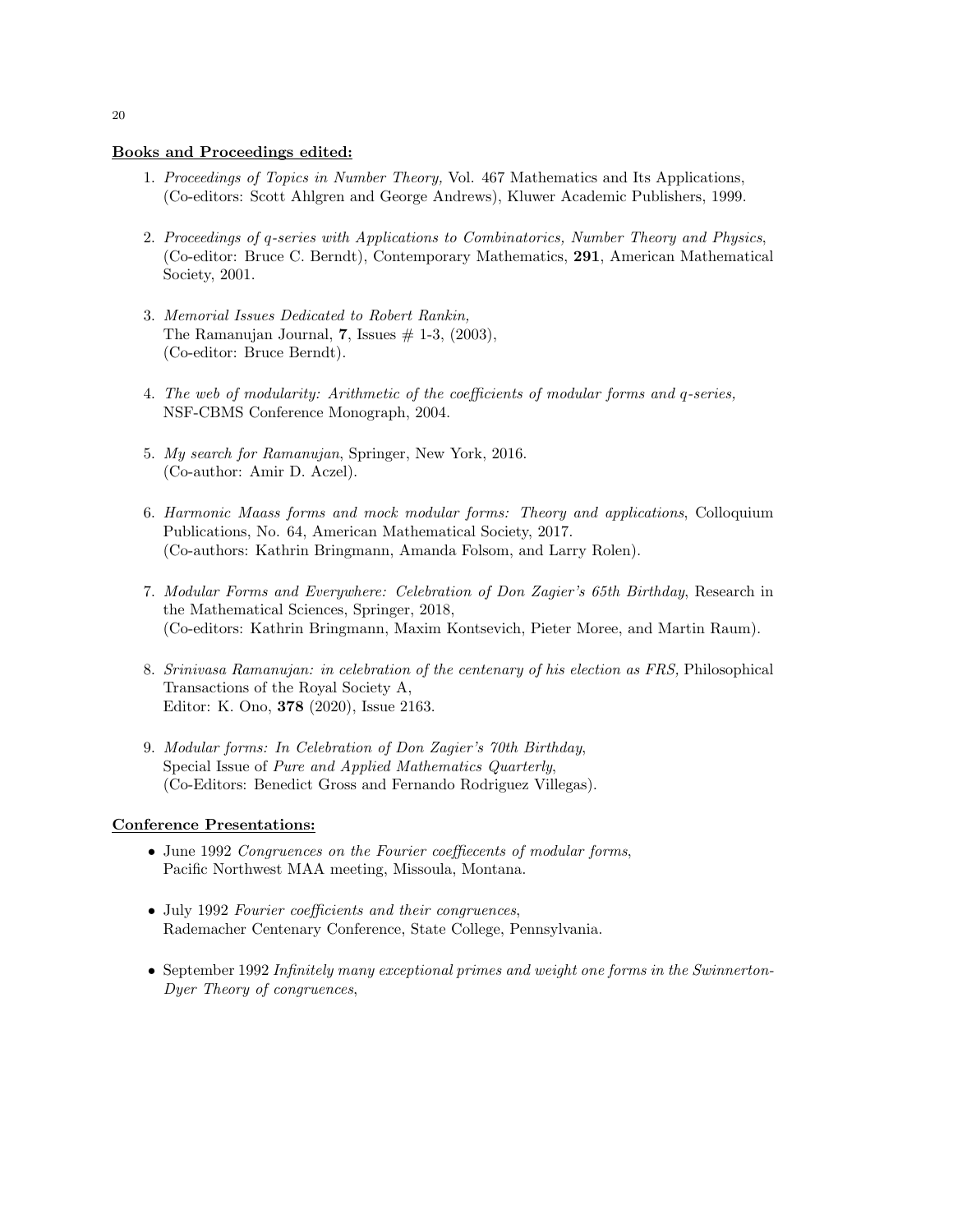UNESCO-CIMPA Summer School on Automorphic Forms, Nice, France.

- December 1992 Modular forms with complex multiplication and dihedral extensions of Q, West Coast Number Theory Conference, Corvallis, Oregon.
- March 1993 Representations of integers as sums of triangular numbers, Stanford Workshop on Automorphic Forms, Palo Alto, California.
- December 1993 Shimura sums related to quadratic imaginary fields, West Coast Number Theory Conference, Asilomar, California
- December 1993 On the number of t-core partitions, West Coast Number Theory Conference, Asilomar, California
- December 1993 On the status of Fermat's Last Theorem, (with Joe Buhler, Andrew Granville, and Jeff Lagarias), West Coast Number Theory Conference, Asilomar, California
- April 1994 On the parity of the partition function, Illinois Number Theory Conference, Urbana, Illinois.
- April 1994 On the parity of the partition function, Southeastern Regional Meeting on Numbers, Charleston, South Carolina.
- August 1994 On the parity of the partition function (Short communication), International Congress of Mathematicians, Zurich, Switzerland (NSF grant supported).
- August 1994 On the parity of the partition function, AMS Special Session on q-series, Minneapolis, Minnesota.
- November 1994 The classification of defect zero p−blocks for finite simple groups, Midwest Number Theory Day, Chicago, Illinois.
- December 1994 Parity of Fourier coefficients of modular forms, West Coast Number Theory Conference, San Diego, California.
- January 1995 On the classification of defect zero p−blocks for finite simple groups, (1 hour speaker) International conference on representation theory and combinatorics, Oberwolfach, Germany.
- May 1995 Congruences for special values of L−functions, International Conference in Analytic Number Theory in Honor of Heini Halberstam, Aller-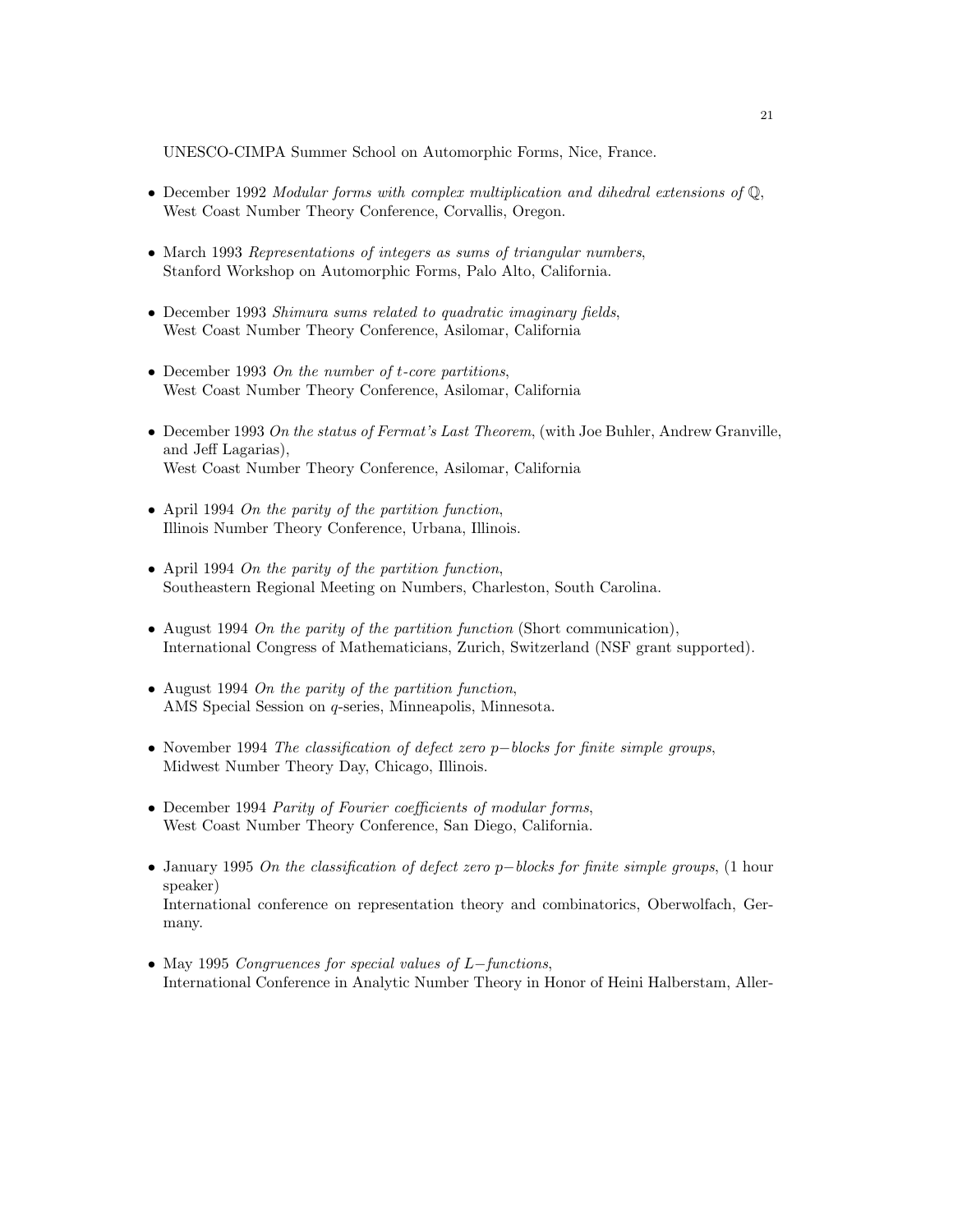ton Park, Illinois.

- August 1995 Congruences for special values of L−functions, AMS Special Session on Number related to Stark's conjectures, Burlington, Vermont.
- November 1995 Divisibility of certain partition functions by powers of primes, AMS Special Session in Number Theory, Greensboro, North Carolina.
- November 1995 Rank zero prime twists of elliptic curves, AMS Special Session in Number Theory, Greensboro, North Carolina.
- December 1995 Twists of elliptic curves, West Coast Number Theory Conference, Asilomar, California.
- January 1996 Rank zero quadratic twists of elliptic curves, AMS Special Session on Diophantine Problems from different perspectives, Orlando, Florida.
- February 1996 Ferrers boards and class numbers, Workshop on Combinatorial Number Theory, DIMACS.
- March 1996 Modular forms and the prime 2, Workshop on automorphic forms, Stanford University, California.
- April 1996 Partitions, representation theory and class numbers, AMS Special Session in Analytic Number Theory, New York, New York.
- August 1996 Ramanujan's ternary quadratic form, (40 minute speaker), The 5th Canadian Number Theory Conference, Ottawa, Canada.
- October 1996  $L-functions \mod p$ , AMS Special Session on Automorphic forms, Lawrenceville, New Jersey.
- December 1996 Some theorems about modular L−functions, West Coast Number Theory Conference, Las Vegas, Nevada.
- March 1997 Central critical values of modular L−functions, (1 hour speaker), Japanese-American Mathematical Institute Conference on Elliptic curves and Applications, Baltimore, Maryland.
- April 1997 Central critical values of modular L−functions, (1 hour speaker), The Illinois Number Theory Conference, Urbana, Illinois.
- July 1997 Critical values of modular L-functions,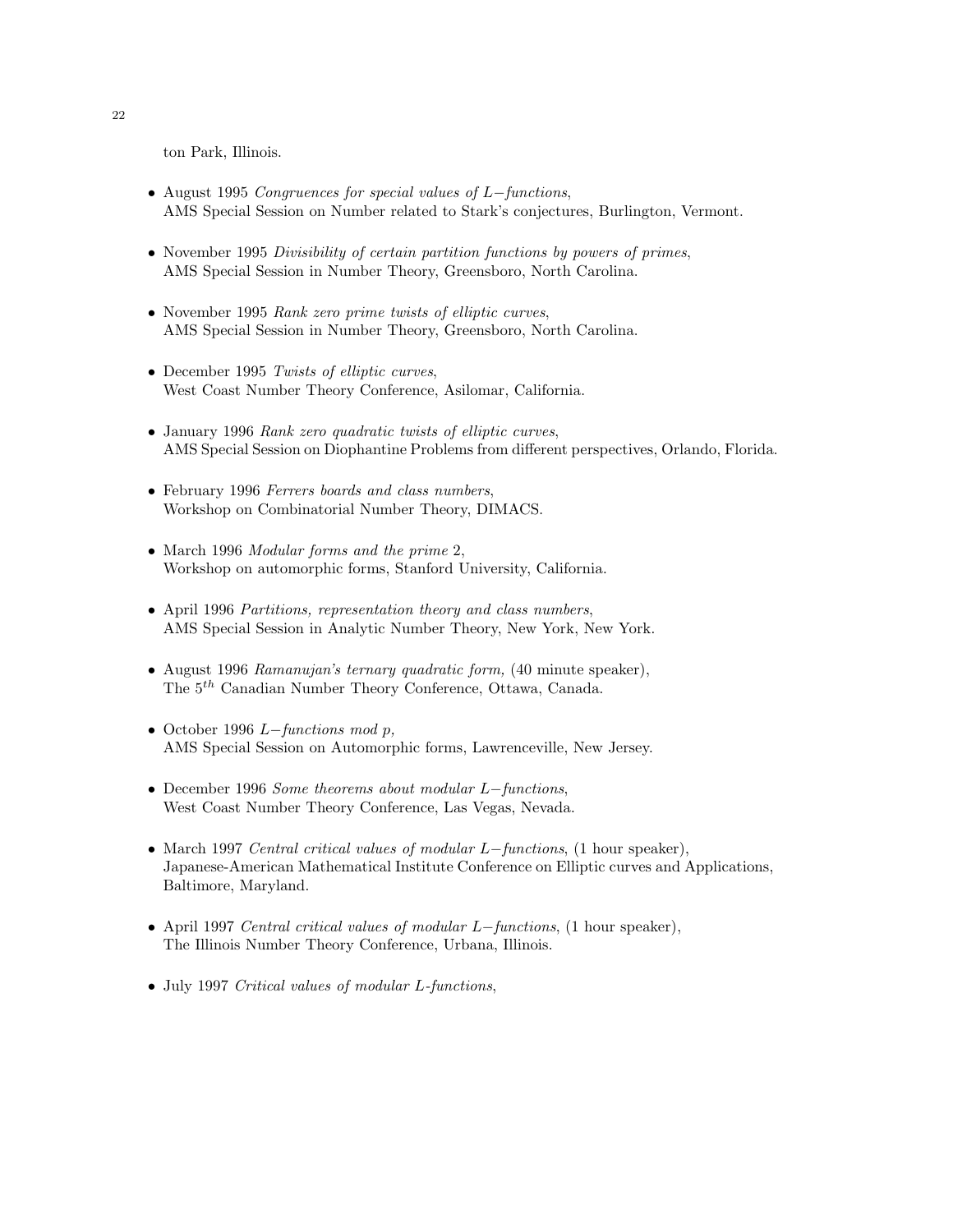Conference on number theory on the occasion of Andrzej Schinzel's 60th birthday, Warsaw, Poland.

- September 1997 Indivisibility of class numbers and L-values, AMS Special Session on Number Theory and arithmetic geometry, Montreal, Canada.
- April 1998 p-divisibility of class numbers of imaginary and real quadratic fields, and orders of Tate-Shafarevich groups of rank zero elliptic curves, AMS Special Session on Modular Identities and q-series, Philadelphia, Pennsylvania.
- June 1998 Nonvanishing of q-series coefficients, (1 hour speaker), 10th Conference on Formal Power Series and Algebraic Combinatorics, Fields Institute, Toronto, Canada.
- June 1998 Nonvanishing of q-series coefficients, (1 hour speaker), AMS Joint Summer Research Conference, "q−series, Combinatorics, and Computer Algebra", South Hadley, Massachusetts.
- October 1998 In the beginning... (1 hour speaker), Celebration of G. Andrews' 60th Birthday, State College, Pa.
- June 1999, New results on the partition function (40 minute speaker),  $6<sup>th</sup>$  Canadian Number Theory Conference, Winnipeg, Canada.
- June 1999, 1999 Park City Institute for Advanced Study Institute on Arithmetic Algebraic Geometry, Park City, Utah.
- July 1999, Ramanujan congruences and more...., MASS REU MathFest (45 minute speaker), Penn State University
- November 1999, Recent results for the partition function and some questions of Serre, (50 minute speaker), Conference on symbolic computation, number theory, special functions, physics and combinatorics, Gainesville, Florida.
- December 1999, *Chebotarev in intervals and applications* (1 hour speaker), Galois theory and modular forms, Saga, Japan.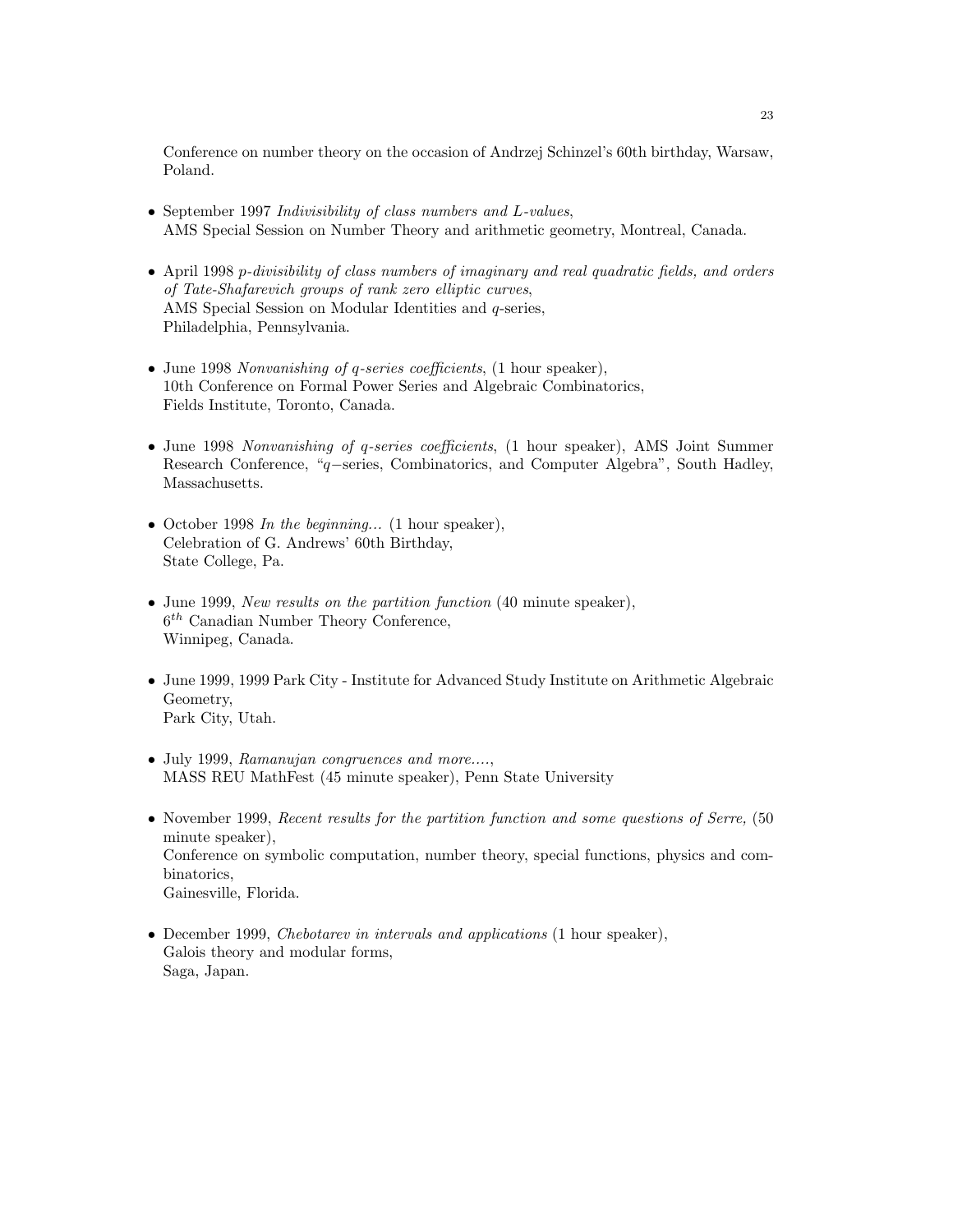- January 2000, Modular forms and elliptic curves, (50 minute speaker), Joint AMS-MAA Meetings, Washington D. C.
- April 2000, Tate-Shafarevich groups and ranks of quadratic twists of elliptic curves (1 hour speaker), 6th Midwest Algebraic Number Theory Day, Ohio State University, Columbus, Ohio.
- April 2000, Ranks and Tate-Shafarevich groups of quadratic twists of elliptic curves (1 hour speaker), Recent trends in Analytic Number Theory, Institute for Advanced Study, Princeton.
- May 2000, Ranks and Tate-Shafarevich groups of elliptic curves, The Millenial Conference on Number Theory, (1 hour speaker), Urbana, Illinois.
- May-June 2000, History of the Partition Function, Ramanujan's congruences and modern number theory, (2 hour speaker), NATO Advanced Study Institute, Special Functions 2000: Current Perspective and Future Directions. Tempe, Arizona.
- June 2000, Recent work on the Partition function Tenth SIAM Conference on Discrete Mathematics Minneapolis, Minnesota.
- August 2000, q-series identities and L-functions (50 minute speaker), Number Theory in Honor of the Lehmers, Berkeley, California.
- September 2000, Topics in Number Theory, 12th Annual Packard Foundation Fellows Meeting, Monterey, California.
- September 2000, Bizarre identities and L-functions, AMS Special Session on Analytic Number Theory, Toronto, Canada.
- December 2000, The arithmetic of Borcherds exponents, CMS Winter Meeting, Special Session on Number Theory, Vancouver, Canada.
- January 2001, Hypergeometric generating functions for zeta and L-values,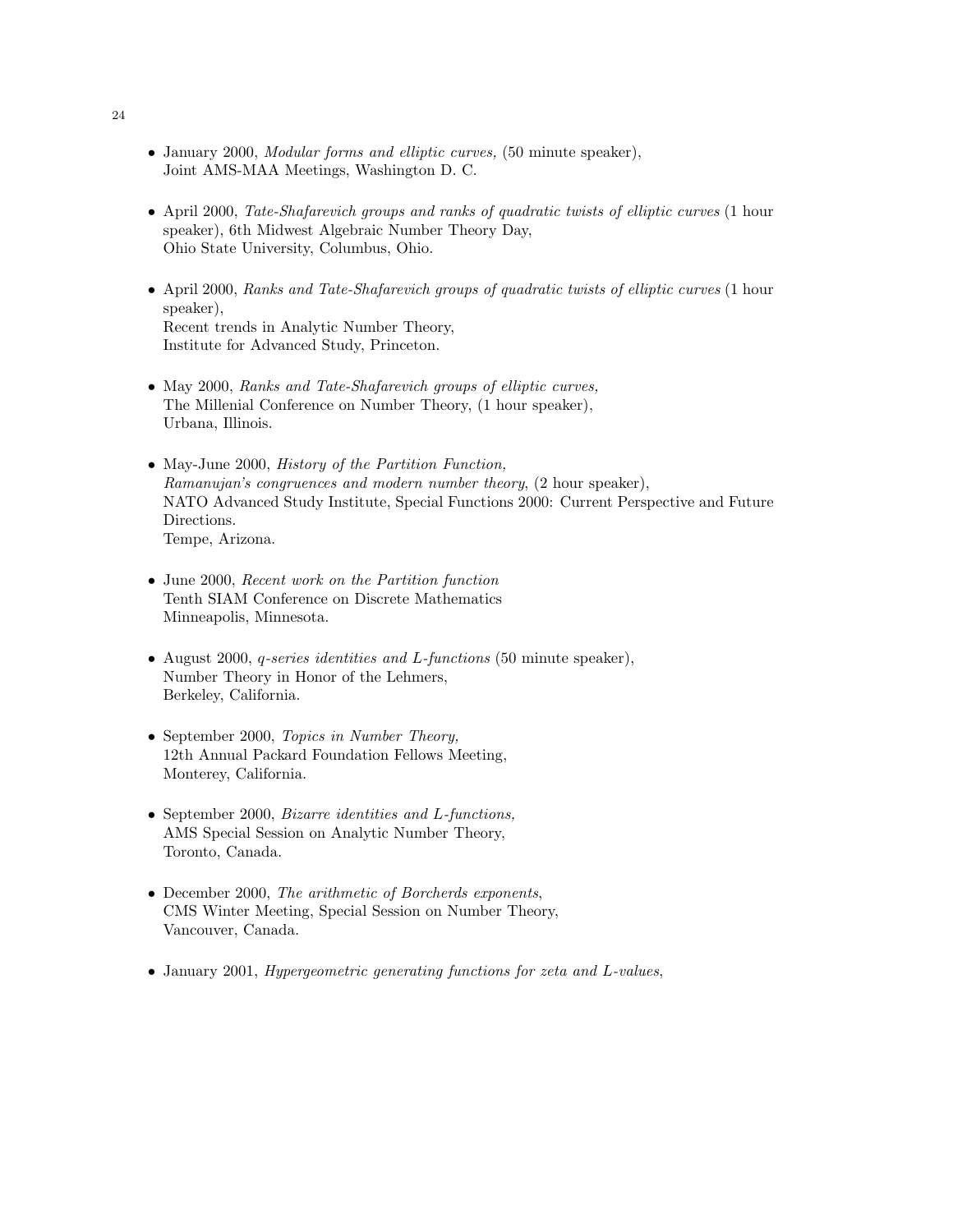Joint AMS-MAA National Meetings, Special Session on Analytic Number Theory, New Orleans, Louisiana.

- March 2001, Number Theory and Partitions (1 hour address) AMS Central Sectional Meeting, Lawrence, Kansas.
- May 2001, The Chebotarev Density Theorem and Modular Forms, (40 minute talk) Joint AMS-SMM International Meeting, Morelia, Mexico.
- August 2001, Ramanujan's work on partitions and allied functions, MAA MathFest, Madison, Wisconsin.
- September 2001, U.S. delegate, 4th Annual Chinese-American Frontiers of Science Symposium, Co-sponsored by: The Chinese Academy of Sciences and the U. S. National Academy of Sciences, Jade Palace, Beijing, China.
- September 2001, *Coefficients of half-integral weight modular forms* (1 hour speaker), Galois Theory and Modular Forms, Tokyo Metropolitan University, Tokyo, Japan.
- March 2002, Arithmetic of Borcherds exponents, AMS Special Session on Number Theory, Atlanta, Georgia.
- April 2002, Points on curves: Let's win \$1 million, (1 hour speaker), MAA Sectional Meeting (Ripon College).
- May 2002, *Modular forms* (40 minute speaker) 7th Meeting of the Canadian Number Theory Association, Montreal, Canada.
- July 2002, Ramanujan's legacy (1 hour speaker) Number Theory, Clemson, South Carolina.
- October 2002, Frontiers in Number Theory, (Chair and Speaker) 5th annual Chinese-American Frontiers of Sciences Symposium, (Co-sponsored by: Chinese and U. S. National Academy of Sciences, Irvine, California.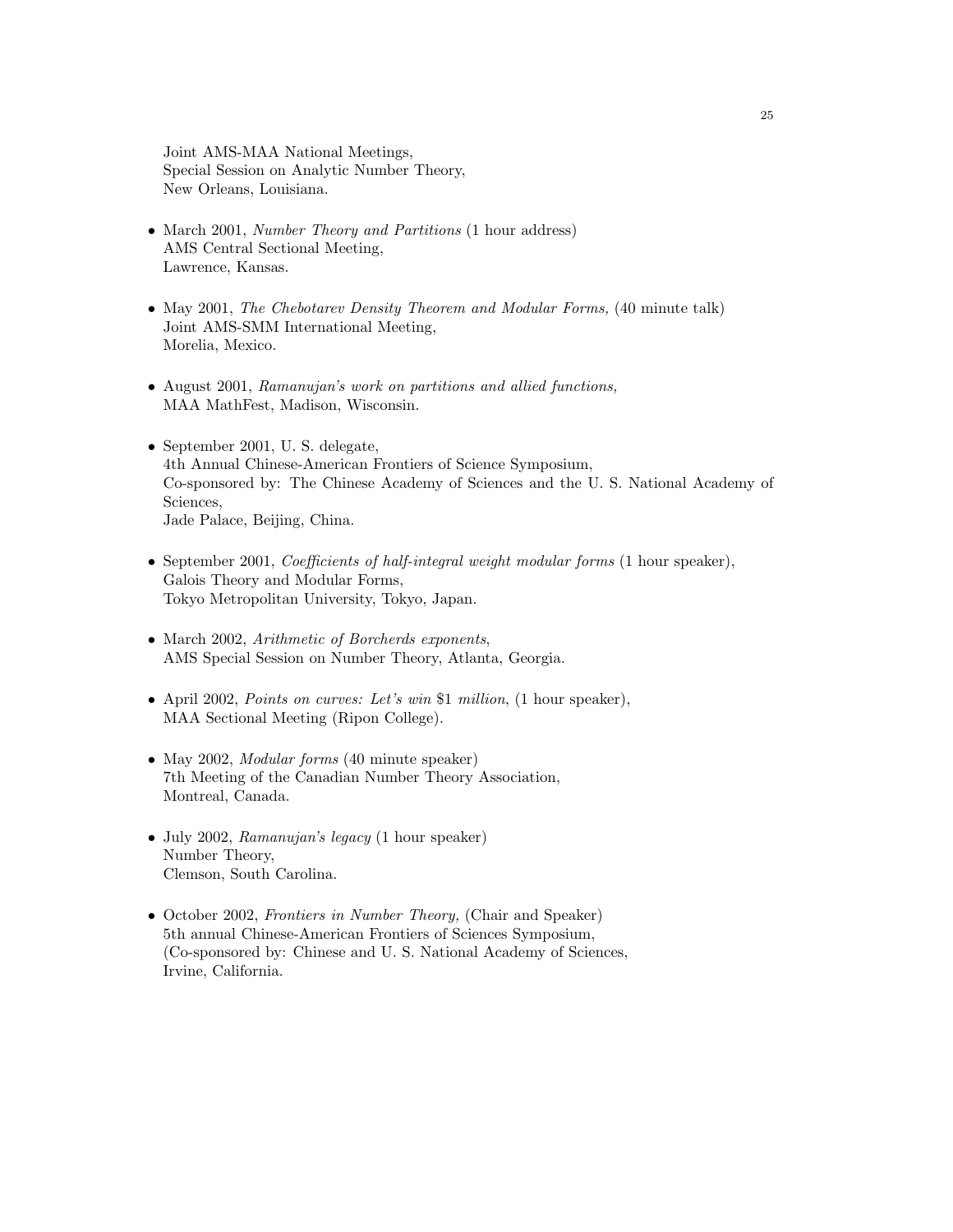- October 2002, *Class groups and Shafarevich-Tate groups*, AMS Special Session on Analytic Number Theory, Salt Lake City, Utah.
- December 2002, Class groups and Shafarevich-Tate groups (2 hour speaker) Modular forms: KIAS, Seoul, Korea.
- January 2003, *Singular moduli and class equations* (45 minute speaker) AMS Special Session on Modular forms, Joint AMS-MAA Annual Meeting, Baltimore, Maryland.
- May 2003, Congruences for partitions (40 minute speaker) AMS Special Session on Partitions and q-series, San Francisco, California.
- June 2003, The Web of Modularity (main speaker), CBMS Conference, Urbana, Illinois.
- November 2003, *Modularity and the trace formula* (1 hour speaker), Arithmetic and Geometry of Algebraic Varieties, Fields Institute, Toronto, Canada.
- December 2003, Class groups and Shafarevich-Tate groups (40 minute speaker), Joint International AMS-India Mathematics Meeting, Bangalore, India.
- January 2004, Eight lectures, Number Theory Camp, Pohang, Korea.
- April 2004, Traces of Hecke operators and Jacobi polynomials (1 hour speaker), Conference in Honor of George E. Andrews' 65th Birthday, Penn State University.
- August 2004, Two lectures, Algebra Symposium, Sendai, Japan.
- August 2004, Two lectures, The Birch and Swinnerton-Dyer Conjecture, Chonbuk, South Korea.
- September 2004, Elliptic curves, Packard Foundation Meeting, Monterey, California.
- September 2004, Traces of singular moduli, NSF FRG Conference, Madison, Wisconsin.
- October 2004, AMS Special Session on 'Special functions, orthogonal polynomials, and their applications', Evanston, Illinois.
- October 2004, Midwest Number Theory Conference (plenary speaker), Traces of singular moduli, University of Chicago.
- November 2004, Additive Number Theory (plenary speaker), Values of modular functions,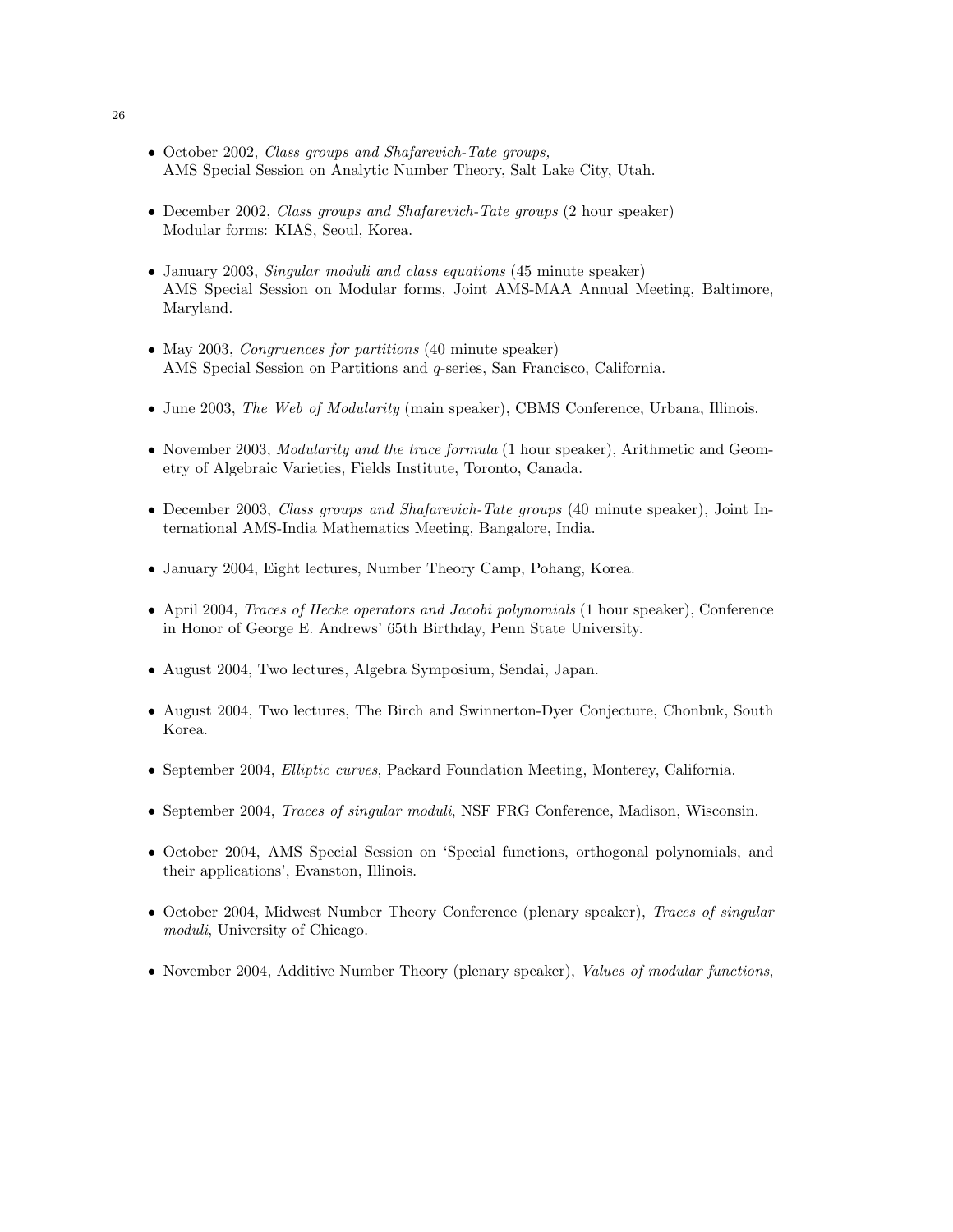University of Florida.

- December 2004, Arithmetic Algebraic Geometry, Singular moduli, Montreal, Canada.
- February 2005, Interuniversity Mathematical Research Seminar of Puerto Rico (2 plenary talks), Mayaguez, Puerto Rico.
- June 2005, Celebration of Gauss and Dirichlet, *Traces of singular moduli*, Göttingen, Germany.
- July 2005, Bretton Woods Workshop on Multiple Dirichlet Series, Traces of singular moduli and Maass-Poincaré series, Bretton Woods.
- October 2005, NSF FRG Conference, Traces of singular moduli, University of Maryland.
- November 2005, Number Theory and Partitions, University of Puerto Rico, Mayaguez.
- December 2005, *Mock theta functions*, International Conference on Number Theory and Mathematical Physics, Kumbakonam, India.
- January 2006, Arithmetic of Maass-Poincaré series, Special Session on Arithmetic Geometry, Joint AMS-MAA Meeting, San Antonio, Texas.
- April 2006, Legacy of Euler, Ramanujan and Dyson, Hudson River Ungraduate Mathematics Conference, Westfield State College, Massachusetts.
- April 2006, *Legacy of Euler, Ramanujan, and Dyson*, MAA Sectional Meeting.
- April 2006, Mock theta functions and Traces of singular moduli on Hilbert modular surfaces (2 talks), AMS Sectional Meeting, San Francisco.
- June 2006, *Mock theta functions*, International Conference on Number Theory, KIAS, Seoul, Korea.
- July 2006, *Mock theta functions*, 9th Meeting of the Canadian Number Theory Association, Vancouver, Canada.
- October 2006, The final problem, Harvey Mudd College Conference on Enumerative Combinatorics.
- October 2006, *Freeman Dyson's challenge for the future*, AMS Special Session on Number Theory, Salt Lake City, Utah.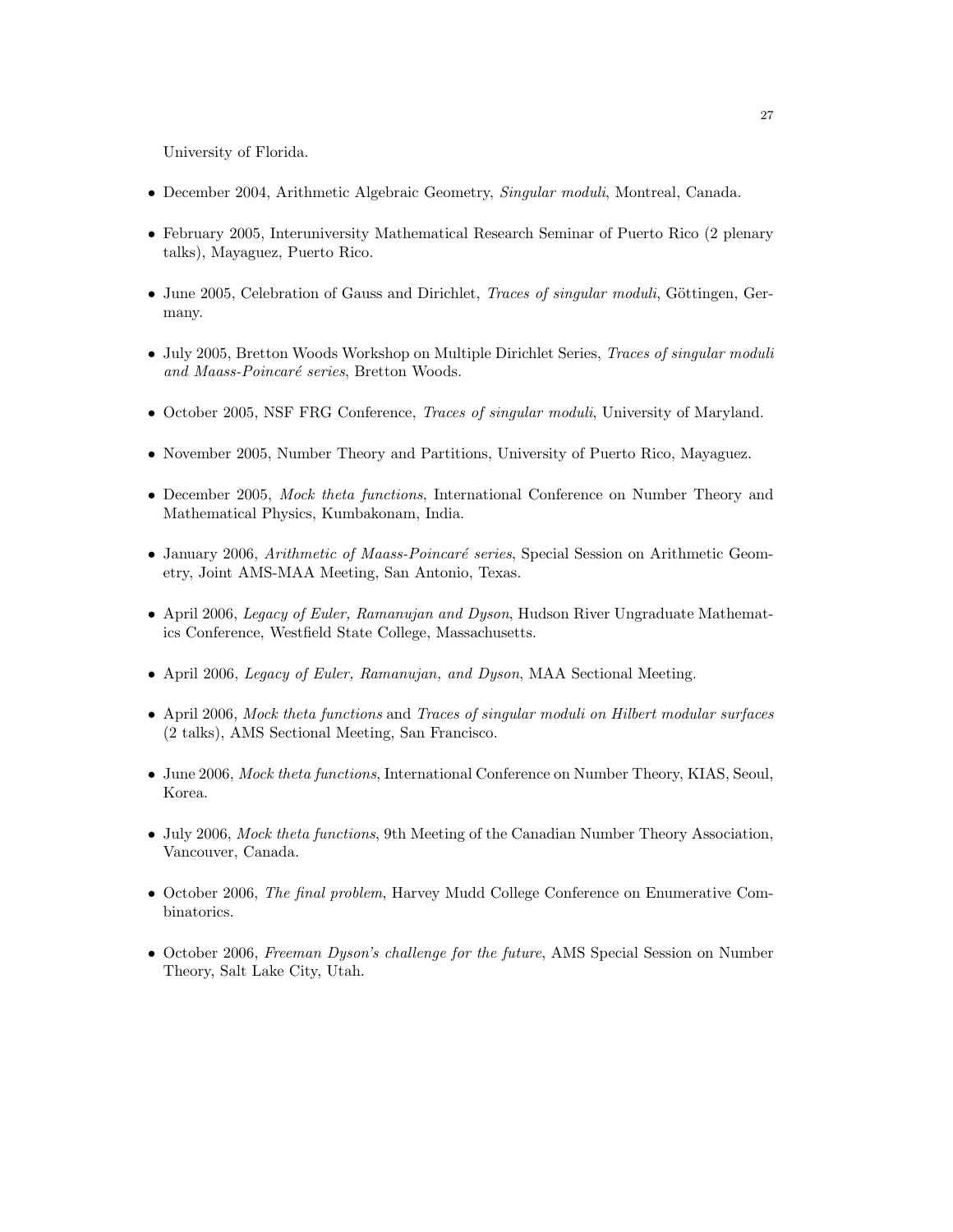- May 2007, *Eulerian series as modular forms*, Conference in Honor of Heini Halberstam's 80th Birthday, University of Illinois, Urbana-Champaign.
- May 2007, *Harmonic Maass forms as combinatorial series*, L-functions and automorphic forms on the occasion of Dorian Goldfeld's 60th birthday, Columbia University.
- May 2007, *Dyson's challenge for the future*, Combinatorial and Additive Number Theory, CUNR Graduate Center, New York.
- October 2007, Mock theta functions, Integers Conference.
- December 2007, Heegner divisors and Maass forms, SASTRA Ramanujan Prize Conference, Kumbakonam, India.
- January 2008, Heegner divisors and derivatives of L-functions, Special session on Number Theory, AMS Joint Meetings, San Diego.
- January 2008, Freeman Dyson's challenge for the future, Special session on automorphic forms, AMS Joint Meetings, San Diego.
- March 2008, *Lecture Series*, Conference on partitions, *q*-series, and number theory, University of Florida.
- July 31-August 2, 2008, The Legacy of Ramanujan's tau-function, MAA MathFest, Madison, Wisconsin.
- November 20-21, 2008, Two 1 hour lectures, Current Developments in Mathematics, Harvard-MIT.
- December 2008, q-series in topology, Combinatory Analysis 2008: Partitions, q-series, and Applications, Penn State University.
- January 2009, *Harmonic Maass forms*, AMS Invited Address, Joint Meetings, Washington, DC.
- January 2009, Hooks and infinite products, MAA Invited Session Speaker, Joint Meetings, Washington, DC.
- March 2009, Heegner divisors, L-functions and Maass forms, Conference on Quadratic forms, University of Florida.
- March 2009, Arithmetic properties of Ramanujan's mock theta function  $\omega(q)$ , AMS Special Session on Partitions and q-series, University of Illinois, Urbana-Champaign.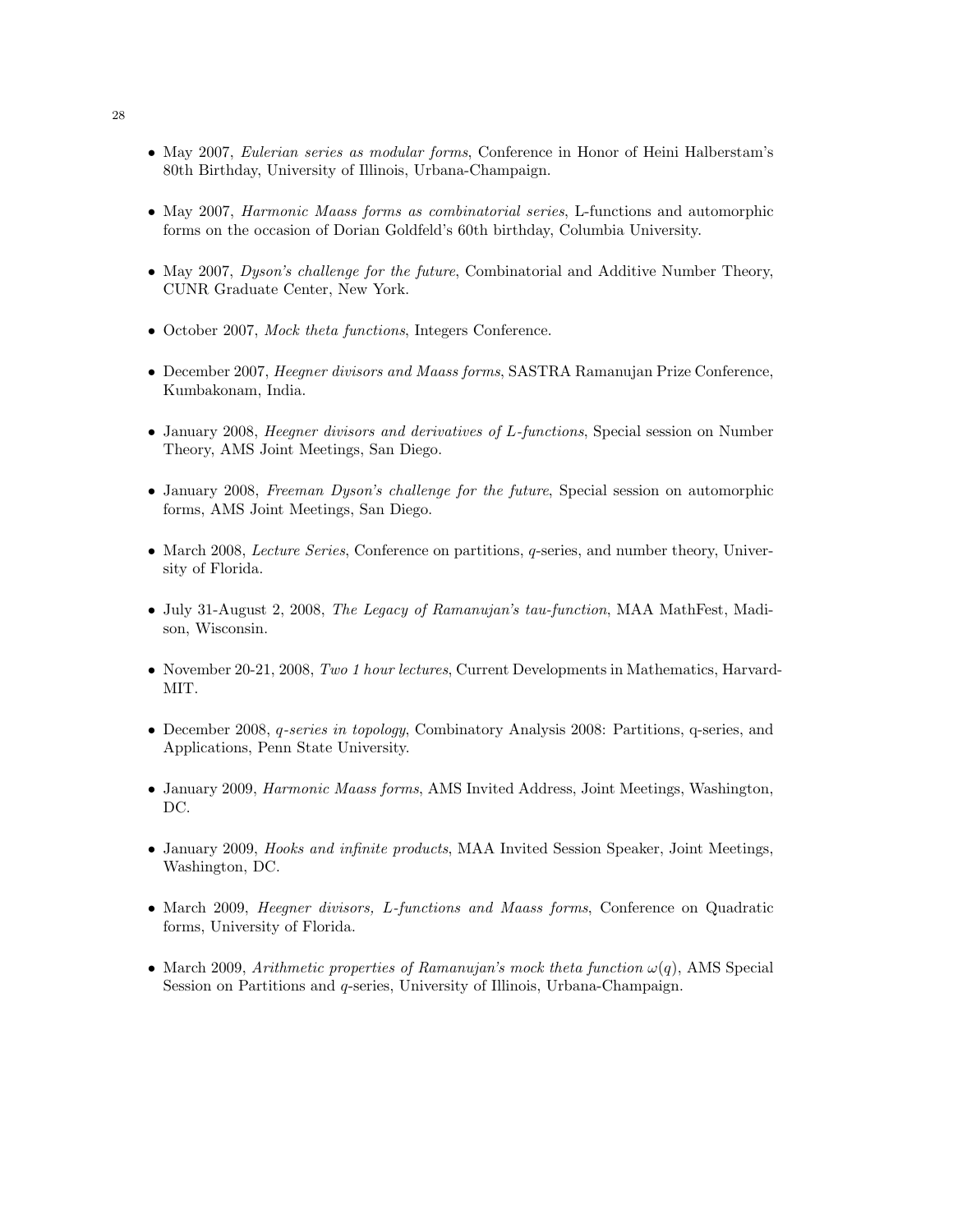- June 2009, *Generalized Borcherds products*, Conference on Number Theory, Carleton University, Ottawa, Canada.
- November 2009, Generalized Borcherds products and two number theoretic applications, Southern California Number Theory Day, Irvine, California.
- December 2010, Number Theory in 2010, SASTRA Prize Conference, Kumbakonam, India.
- January 2010, "Applying for Jobs", AMS Committee on the Profession Panelist, Joint Math Meetings, San Francisco.
- March 2010, *Mock modular forms*, AIM Workshop on Mock modular forms, Palo Alto.
- April 2010, Unearthing the visions of a master: The legacy of Ramanujan, MAA Conference, Harvey Mudd College, Claremont, California.
- July 11-16, 2010, Public Lecture and a Plenary Lecture, Canadian Number Theory Association Conference XI, Nova Scotia.
- September 21, 2010, *Mock modular periods*, Athens-Atlanta Number Theory Seminar, University of Georgia.
- January 21, 2011, *Adding and counting*, Emory University.
- February 8, 2011, Adding and counting, US Naval Academy.
- February 19-20, 2011, Adding and Counting, PANTS Conference, Clemson, South Carolina.
- March 8, 2011, *Adding and Counting*, Columbia-CUNY-NYU Distinguished RTG Lecture.
- March 14-17, 2011, *Adding and Counting*, International Conference on *q*-series, partitions and special functions, Statesboro, Georgia.
- April 23, 2011,  $-\infty$  to  $\infty$ , TEDxEmory.
- May 18-20, 2011, *Paul Cohen Distinguished Lectures*, University of Chicago.
- September 19-23, 2011, *Adding and counting*, Annual Meeting of the DMV, Cologne, Germany.
- October 26-29, 2011, Adding and counting, Integers 2011.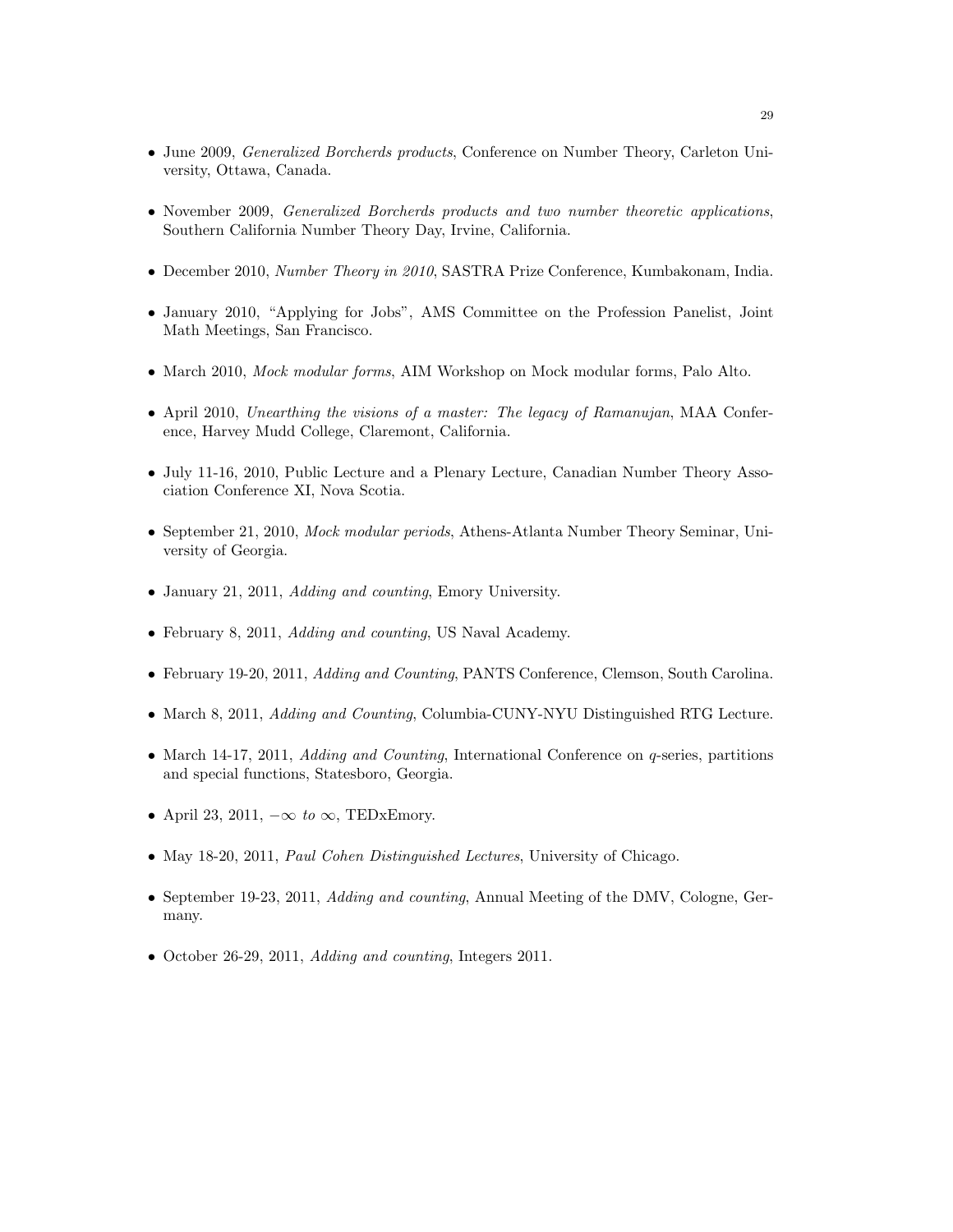- March 2012, AMS Sectional Meeting, U. Hawaii.
- March 2012, Number Theory Conference, U. Hawaii.
- June 18-21, 2012, *Adding and Counting*, SIAM Discrete Mathematics 2012, Halifax, Nova Scotia.
- August 2012, Combinatorics and Number Theory, School on Contemporary Mathematics, Ecole Normale Superieur de Lyon, France.
- October 2012, AMS Erdös Memorial Lecture.
- November 5, 2012, Ramanujan's 125th Birthday Conference, University of Florida.
- December 12-14,2012, The works of Srinivasa Ramanujan and related topics, Mysore, India.
- December 15-16, 2012, SASTRA Ramanujan Conference, Kumbakonam, India.
- December 2012, Ramanujan 125, New Delhi, India.
- January 11-12, 2013, Joint Math Meetings (in particular, Special Session on Ramanujan).
- March 2013, Conference in Honor of Winfried Kohnen, Darmstadt.
- March 2013, Arizona Winter School, Tucson, Arizona.
- April 2013, Johns Hopkins University.
- July 2013, Conference in Honor of Frits Beukers, Utrehct.
- August 2013, Mock modular forms, Moonshine, and string theory, Simons Center for Geometry and Physics.
- December 2013, Conference in Honor of T. Ono, Osaka, Japan.
- December 2013, Conference on Elliptic curves, Kanazawa, Japan.
- April 2014, Conference in Honor of Winnie Li, LSU.
- December 2014, SASTRA Ramanujan Prize Conference, Kumbakonam, India.
- January 2015, MAA Plenary Invited Address, Joint Math Meeting, San Antonio, Texas,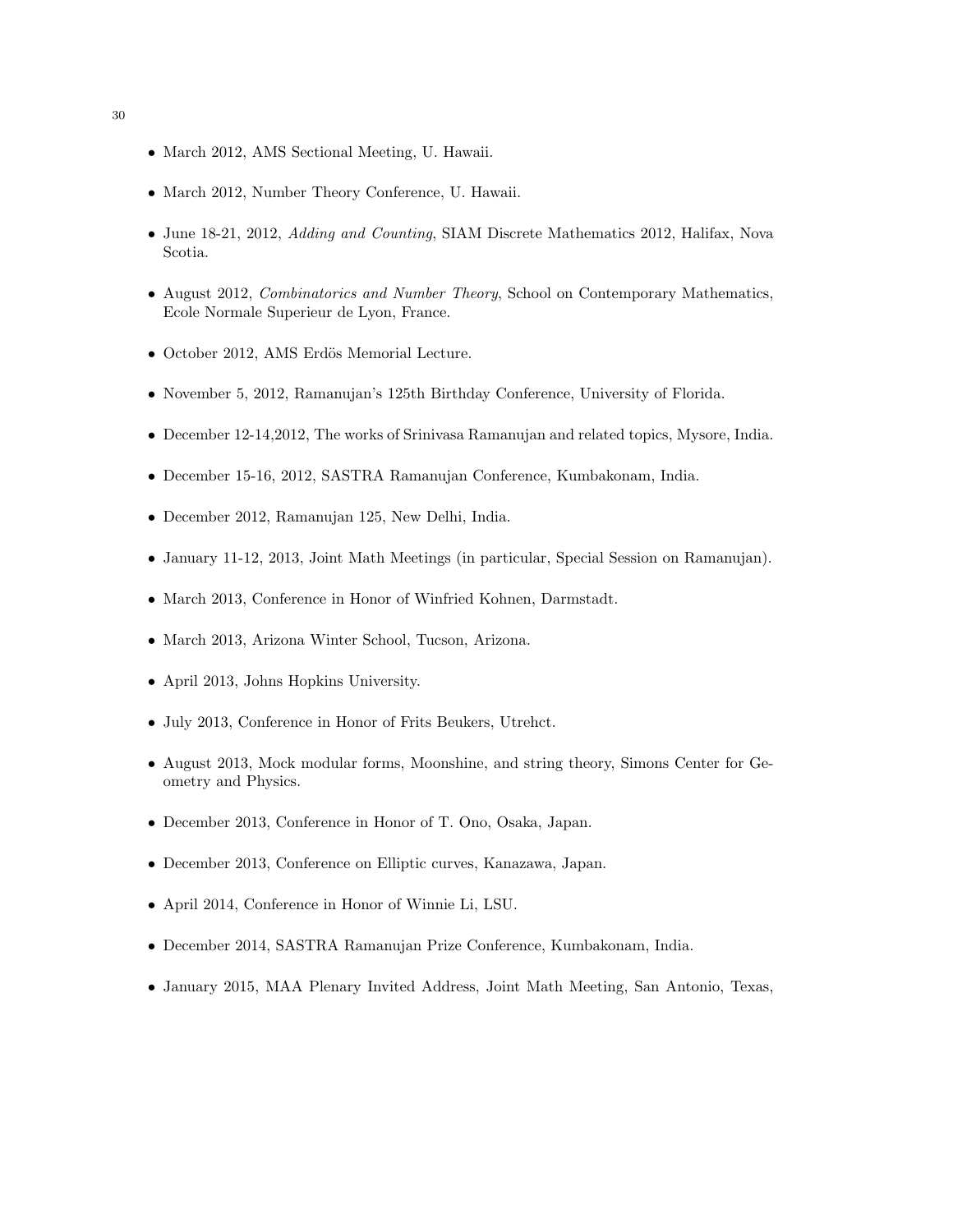2015.

- February 2015, Bay Area Arithmetic Geometry Conference, Stanford.
- February 2015, TEDx Emory, Atlanta, Georgia.
- March 2015, Modular invariance, Max Planck, Bonn.
- April 2015, How not to suck as a graduate advisor, Tufts University.
- May 2015, Automorphic forms, Luminy, France.
- July 2015, International Mathematical Olympiad, Thailand.
- July 2015, 70th Birthday Celebration for John Coates, Sanya, China.
- August 2015, Strings, mock modular forms, and Moonshine, Durham, England.
- October 2015, Kennesaw Mountain Undergraduate Mathematics Conference, Kennesaw, Georgia.
- December 2015, SASTRA Ramanujan Prize Conference, Kumbakonam, India.
- March 2016, Number Theory in Honor of Krishnaswami Alladi's 60th Birthday, University of Florida.
- April 2016, TORA Conference, University of North Texas.
- May 2016, Rome Film Festival.
- Books for Africa, Atlanta.
- August 2016, Modular Forms and Elliptic Curves, University of Connecticut.
- August 2016, Simons Center, "Mock modular forms and Moonshine".
- September 2016, AJC Decatur Book Festival.
- September 2016, BIRS "Modular forms and string theory".
- October 2016, MAA Polya Lecture, Purdue University.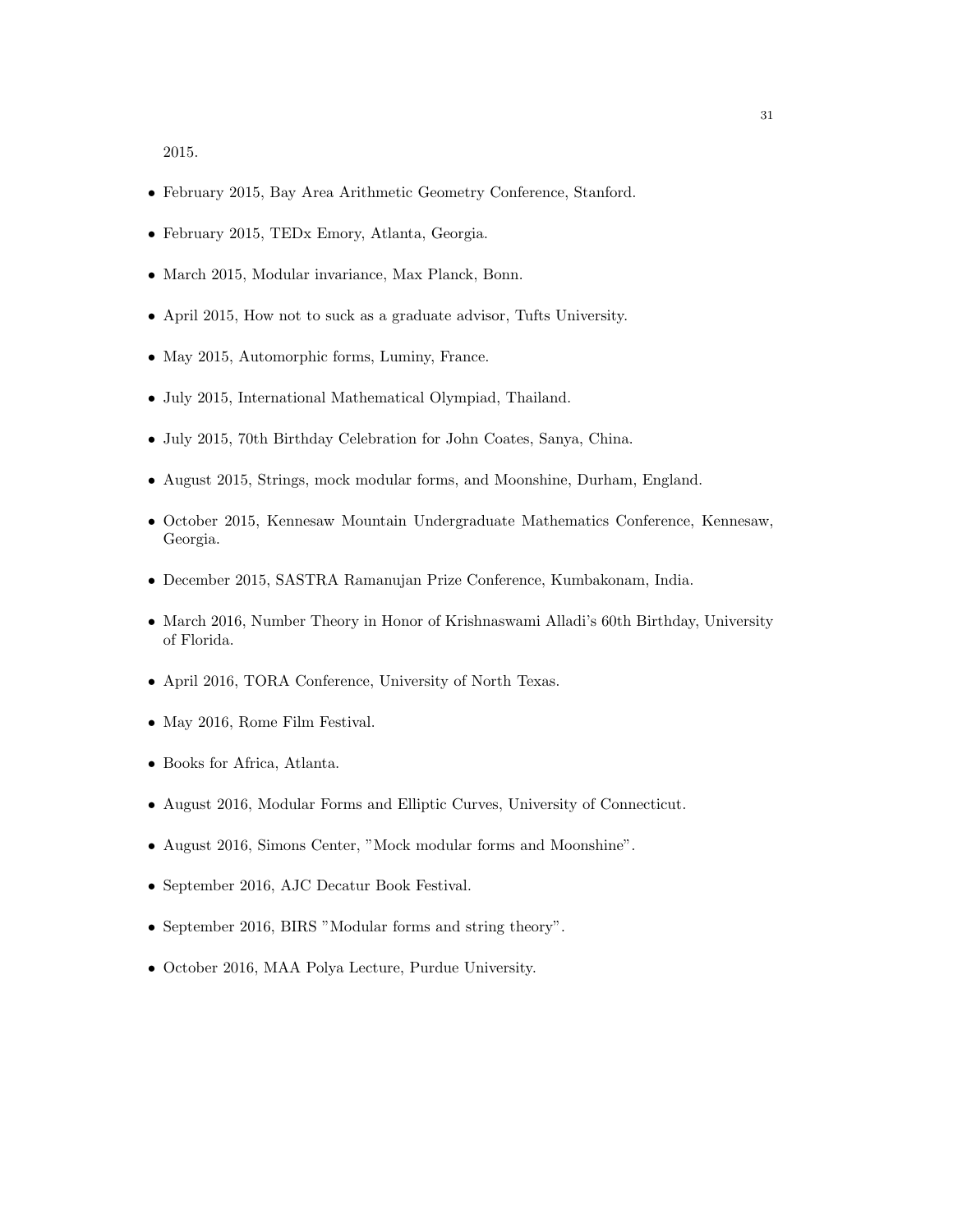- October 2016, IAAC Literary Festival, NYU, New York.
- October 2016, MAA Distinguished Lecture, Carriage House, Washington DC.
- October 2016, Eaves Distinguished Lecture, University of Kentucky.
- October 2016, White House STEM.
- November 2016, International Center for Theoretical Physics, Trieste, Italy.
- November 2016, Discovery Lecture Series, University of British Columbia.
- November 2016, Distinguished Lecture, Pacific Institute for the Mathematical Sciences, Vancouver.
- January 2017, Math For America Lecture.
- February 2017, NSF "Big Ideas" Distinguished Lecture, Arlington.
- February 2017, MAA Spring Conference, State College of Florida, Bradenton, Florida.
- March 2017, MAA Southeastern Sectional Meeting, Macon, Georgia.
- March 2017, MAA Central Sectional Meeting, Nebraska.
- April 2017, Phi Beta Kappa "Cities of Distinction Ceremony", Atlanta.
- May 2017, Abel Prize Ceremony, Oslo, Norway.
- May 2017, Modular Forms are Everywhere, Max Planck Institute, Bonn, Germany.
- November 2017, AMS Arnold Ross Lecture, Orlando.
- January 2018, Oregon Number Theory Days, Oregon, State.
- April 2018, MAA Polya Lecture, Penn State at Erie.
- April 2018, AMS Western Sectional Meeting, Portland, Oregon.
- May 2018, Congressional Briefing, Washington DC.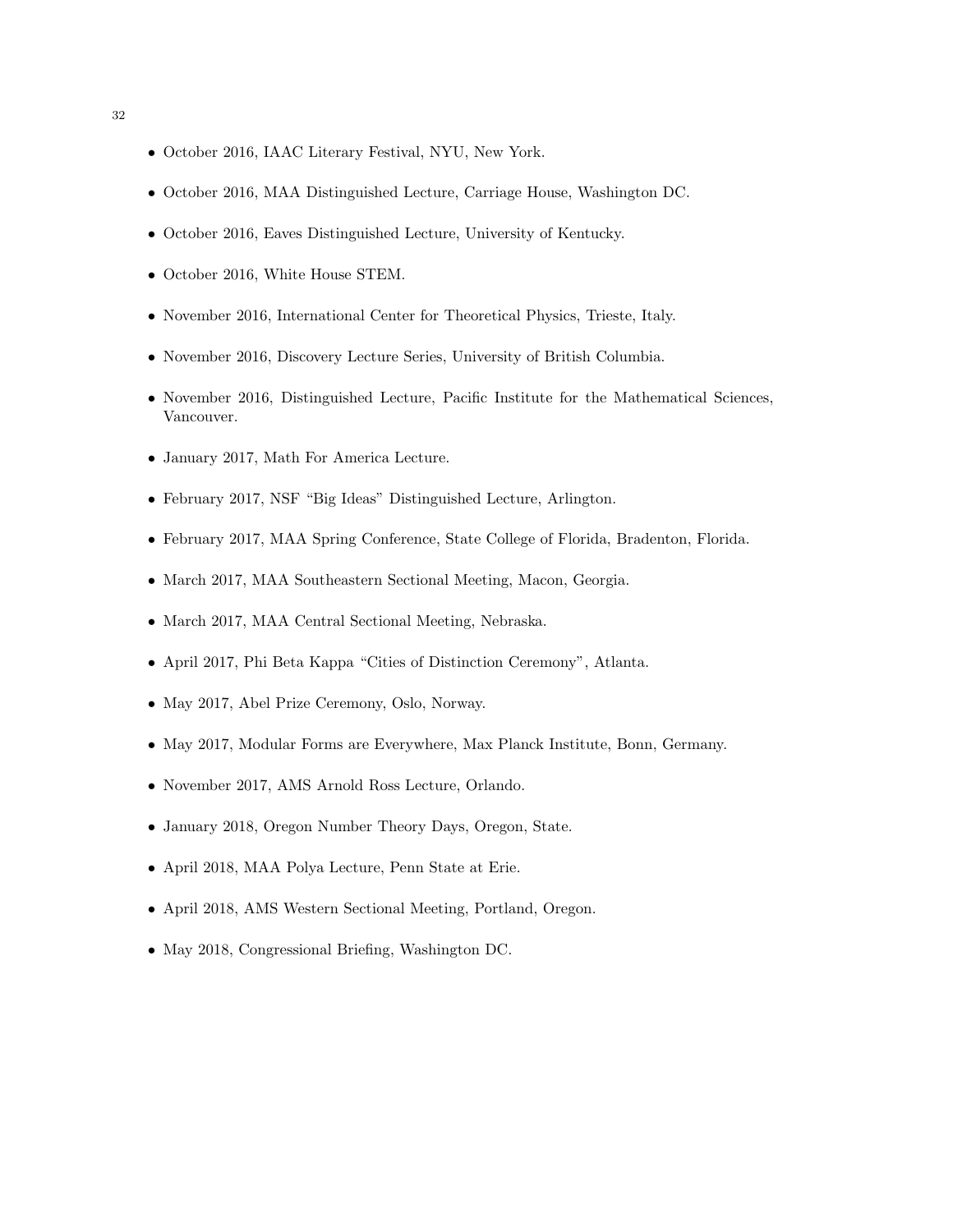- June 2018, Frontiers of Science, US National Academy of Sciences.
- June 2018, Combinatory Analysis 2018: Conference in Honor of George Andrews' 80th Birthday, Penn State.
- July 2018, Canadian Number Theory Association Conference, Quebec, Canada.
- July 2018, Frontiers of Mathematics, Hong Kong University.
- September 2018, Number Theory, Max Planck Insitute, September 10-14, 2018.
- October 2018, Centenary Celebration of Ramanujan's Election as Fellow of the Royal Society, London.
- November 2018, Modular forms and function fields, CRM, Pisa Italy.
- March 2019, Low dimensional topology and number theory, Osaka, Japan.
- March 2019, Number Theory, University of Hawaii.
- March 2019, AMS Special Session on Modular Forms, Honolulu, Hawaii.
- April 2019, Vertex Algebras in Mathematics and Physics, SUNY, Albany.
- May 29- June 1, 2019, Association of Christians in the Mathematical Sciences, Fort Wayne, Indiana.
- June 6-9, 2019, The Legacy of Ramanujan: A Conference in Honor of Bruce Berndt's 80th Birthday, Urbana, Illinois.
- June 2020, ANAND International Science Lecture Series.
- June 2020, Vigyan Prasar Science Forum.
- July 2020, Number Theory Web Zoom Seminar.
- August 2020, International Web Conference on Mathematics, Bannari Amman Institute of Technology.
- October 2020, "q-series, quantum modular forms and representation theory", Two Part Lecture Series in the Conference, University of Kyoto (Virtual).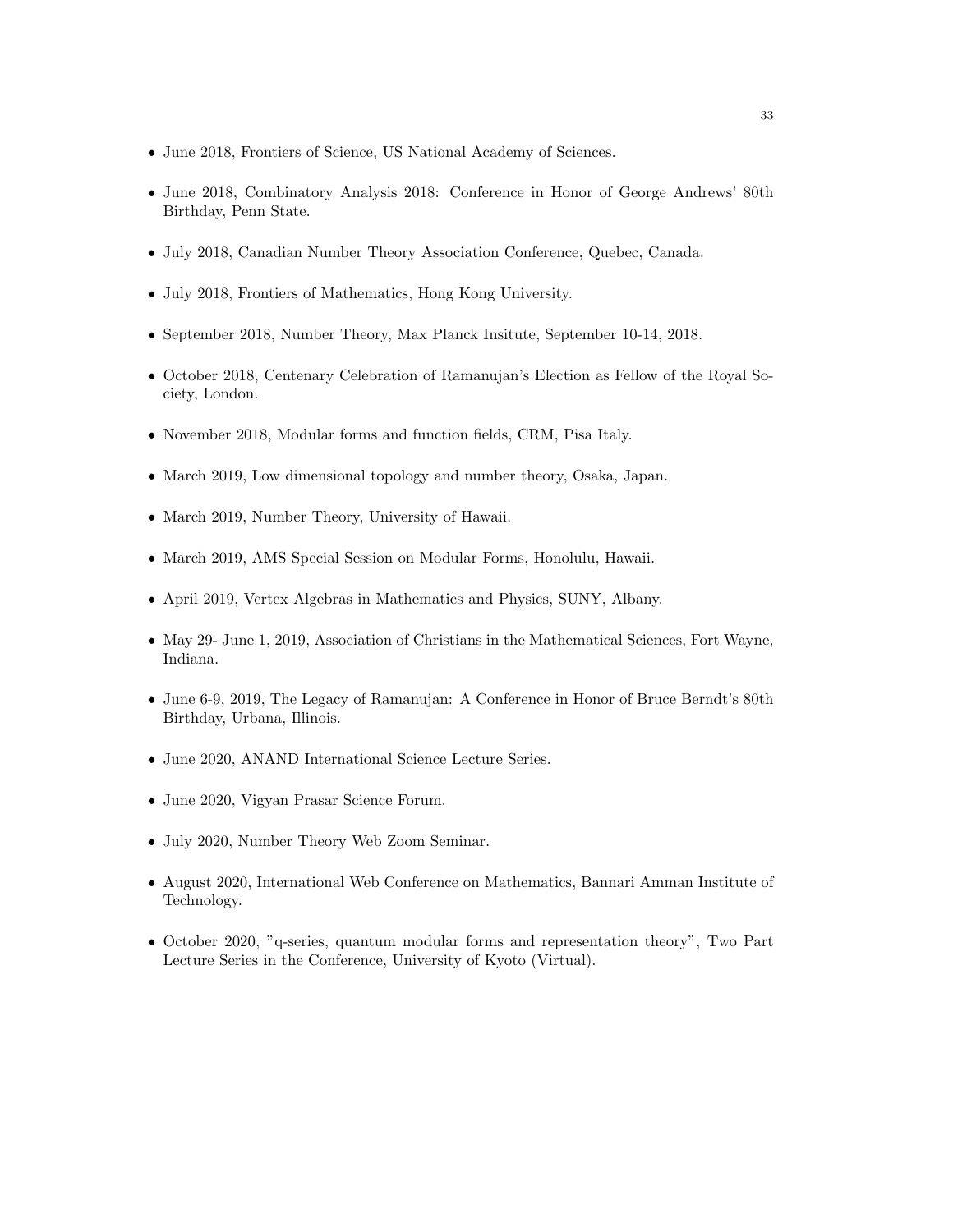- October 2020, AMS Fall Sectional Meeting, Penn State (Virtual).
- December 2020, Modular Forms, National Centre for Mathematics, Mumbai.
- December 2020, International Conference on Special Functions and Applications
- December 2020, Ramanujan Mathematical Society.
- January 2021, Joint Mathematics Meeting, Washington, DC (including an AMS Special Session in Memory of Dick Askey).
- March 2021, Analytic and Combinatorial Number Theory in Honor of R. Balasubramanian's 70th Birthday.
- March 2021, MAA Sectional Meeting, University of Louisville.
- April 2021, National Mathematics Festival, Panel and Film Screening.
- September 2021, Indian Mathematics Teacher Association Annual Meeting (Virtual).
- October 2021, Ramanujan 101, Westmont College, Santa Barbara.
- September 2021, STEMS 2021,(Virtual) Plenary Lecture, Chennai Mathematics Institute, Chennai, India.
- October 2021, International Conference on class groups, Kerala School of Mathematics.
- December 2021, Starring Math, Museum of Mathematics.
- December 2021, SASTRA Ramanujan Prize Conference (Virtual).
- December 2021, R. P. Agarwal Memorial Lecture, Kerala School of Mathematics.
- January 2022, Simons Collaboration on Arithmetic Geometry, Number Theory, and Computation Annual Meeting.
- February 2022, Phi Beta Kappa Lectures, University of the South.
- April 2022, University of Virginia College Foundation (Washington DC Chapter).
- May 2022, Lance Fest, Baylor University.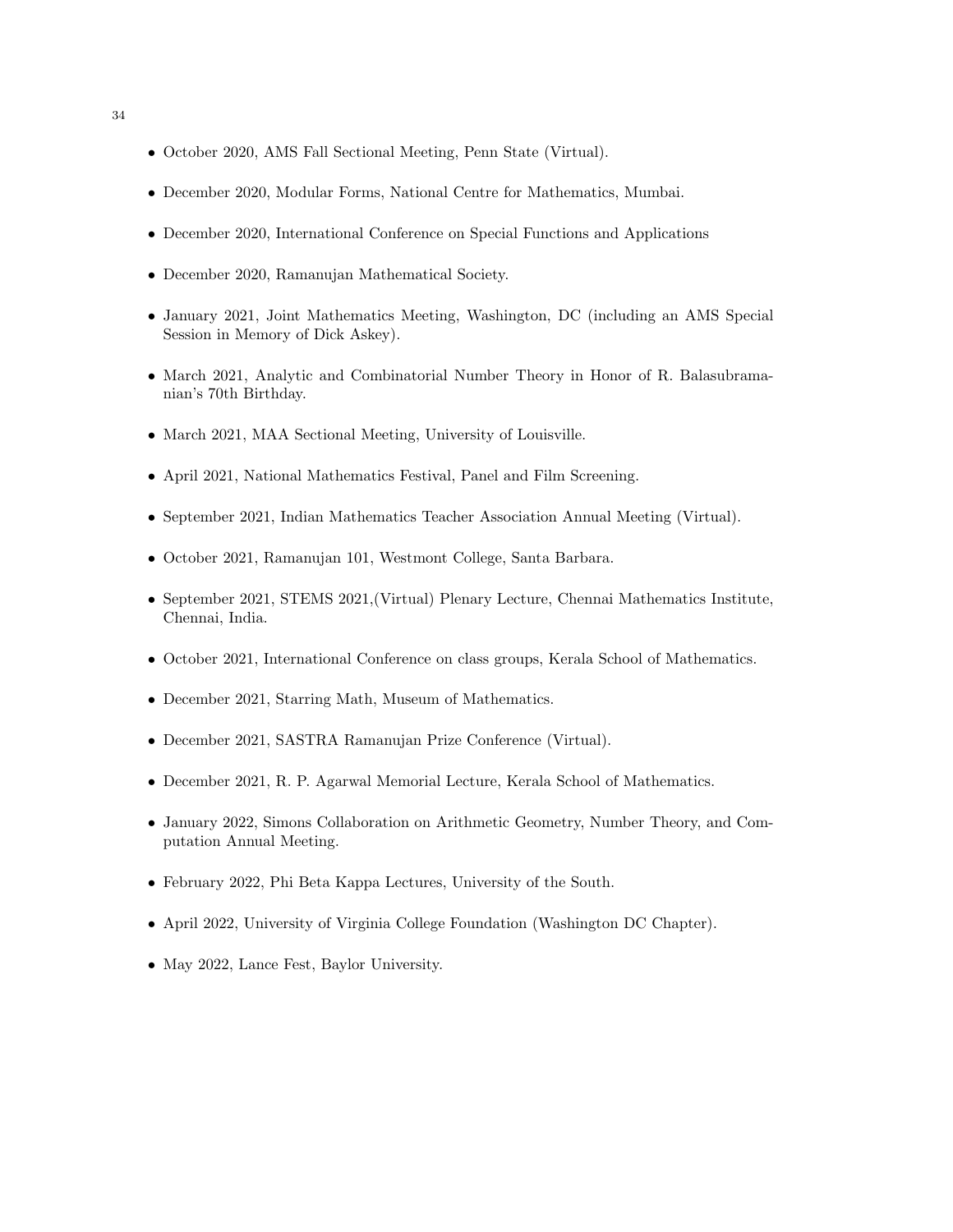- June 2022, Story Collider: The Proton Prom, New York, New York.
- August 2022, New connections between Number Theory and Physics, Newton Institute, Cambridge University.
- September 2022, Andrew Granville is 60, Centre Recherche Monreal, Montreal, Canada.
- October 2022, MAA Distinguished Lecture (Virtual).
- November 2022, SUMS Conference, Plenary speaker.

#### Colloquia and Seminars:

- November 1992 Modern number theory and the importance of modular forms, University of Montana
- November 1992 The arithmetic of modular forms, Brigham Young University
- January 1993 Modular forms and Galois representations, University of Oregon
- February 1993 The arithmetic of modular forms, University of Northern Colorado
- July 1993 On Fermat's Last Theorm, (with Sinai Robins), University of Northern Colorado
- July 1993 On Fermat's Last Theorem, University of Montana
- October 1993 Diophantine Equations and Modular forms, SUNY, Brockport
- November 1993 The arithmetic of modular forms, University of Florida
- November 1993 Superlacunary Euler Products, The Pennsylvania State University
- May 1994 Modular forms and number theory, Kennesaw State College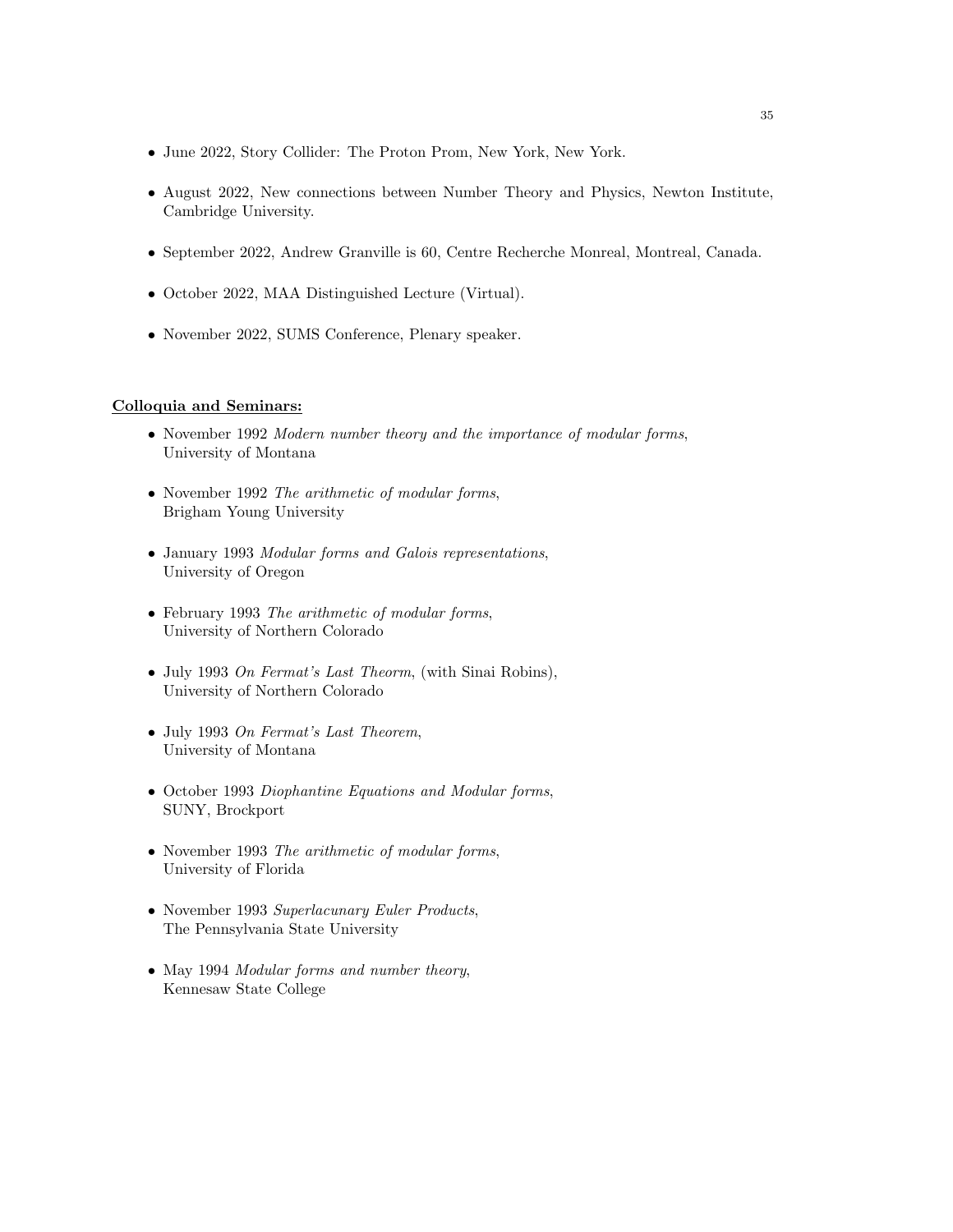- November 1994 Elliptic curves, partitions, and representation theory via modular theta functions, The Pennsylvania State University
- December 1994 Lacunarity of modular forms, partitions and elliptic curves, University of Michigan at Ann Arbor
- February 1995 Parity of the Fourier coefficients of modular forms, Brown University
- June 1995 Conjectures for Partition functions, University of Montana
- September 1995 Congruences for arithmetic functions, CUNY Graduate School: New York Number Theory Seminar, New York.
- November 1995 Partitions and existence of t−cores, Institute for Advanced Study-Princeton University-Rutgers University Number Theory Seminar
- December 1995 Partitions, blocks and class numbers, Columbia University, New York, New York.
- February 1996 Twists of elliptic curves, Center for Computing Sciences, Bowie, Maryland.
- April 1996 Ramanujan's ternary quadratic form, San Francisco State University, San Francisco, California.
- April 1996 Ramanujan's ternary quadratic form, Reed College, Portland, Oregon.
- May 1996 Ramanujan's ternary quadratic form, University of Waterloo, Waterloo, Canada.
- May 1996 Modular forms and the prime 2, University of Waterloo, Waterloo, Canada.
- November 1996 Congruences and Diophantine equations, Temple University, Philadelphia, Pennsylvania.
- November 1996, Congruences and Diophantine equations, Rutgers University, Newark, New Jersey.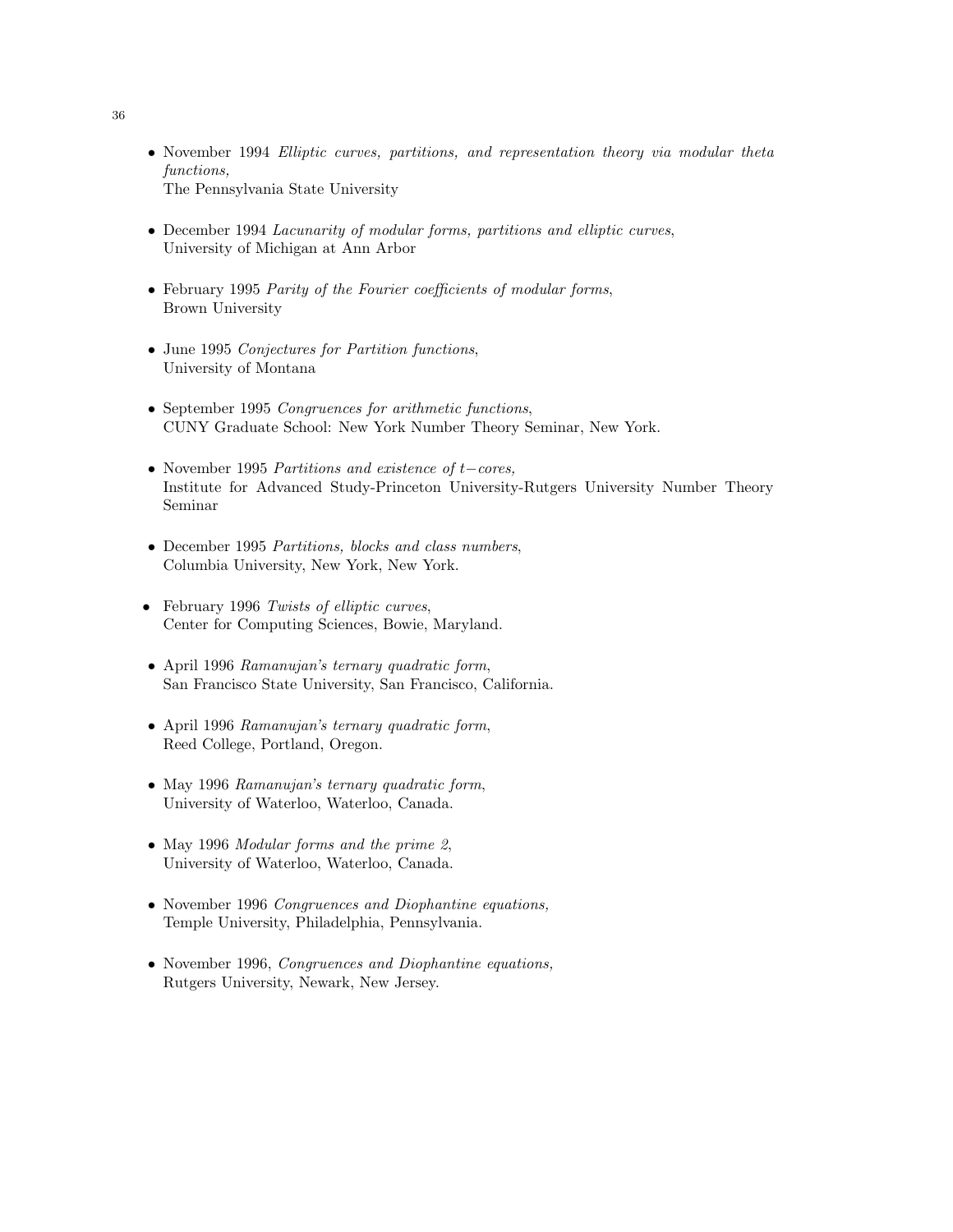- April 1997, Congruences for the ordinary partition function, University of Illinois, Urbana.
- April 1997, Ramanujan, 2719 and L−functions of elliptic curves, Bryn Mawr College and Haverford College Joint Colloquium.
- May 1998, *Divisibility of coefficients of modular forms and number theoretic applications*, University of Maryland, College Park, Md.
- January 1999, New results on the partition function, University of Maine, Orono.
- February 1999, The partition function modulo m, University of Texas, Austin.
- March 1999, The partition function and new applications, University of Wisconsin, Madison.
- February 2000, Number Theory and partitions: The Legacy of Ramanujan and Dyson, and beyond, Colgate University.
- February 2001, Talk  $# 1$ . The number theory of partitions: The Legacy of Dyson and Ramanujan and Beyond, Talk  $# 2$ . Rational points on elliptic curves, Prospects in Mathematics, Utah State University.
- March 2001, The arithmetic of Borcherds exponents and p-adic modular forms, Vermont-McGill Number Theory Seminar, Montreal, Canada.
- March 2001, Ramanujan and Partitions, MATC Mathematics Club, Madison, Wisconsin.
- March 2001, *Divisors of modular forms*, Department Colloquium, Boston College.
- April 2001, Ramanujan, Dyson and Partitions, Undergraduate Connecticut Valley Colloquium, Amherst College.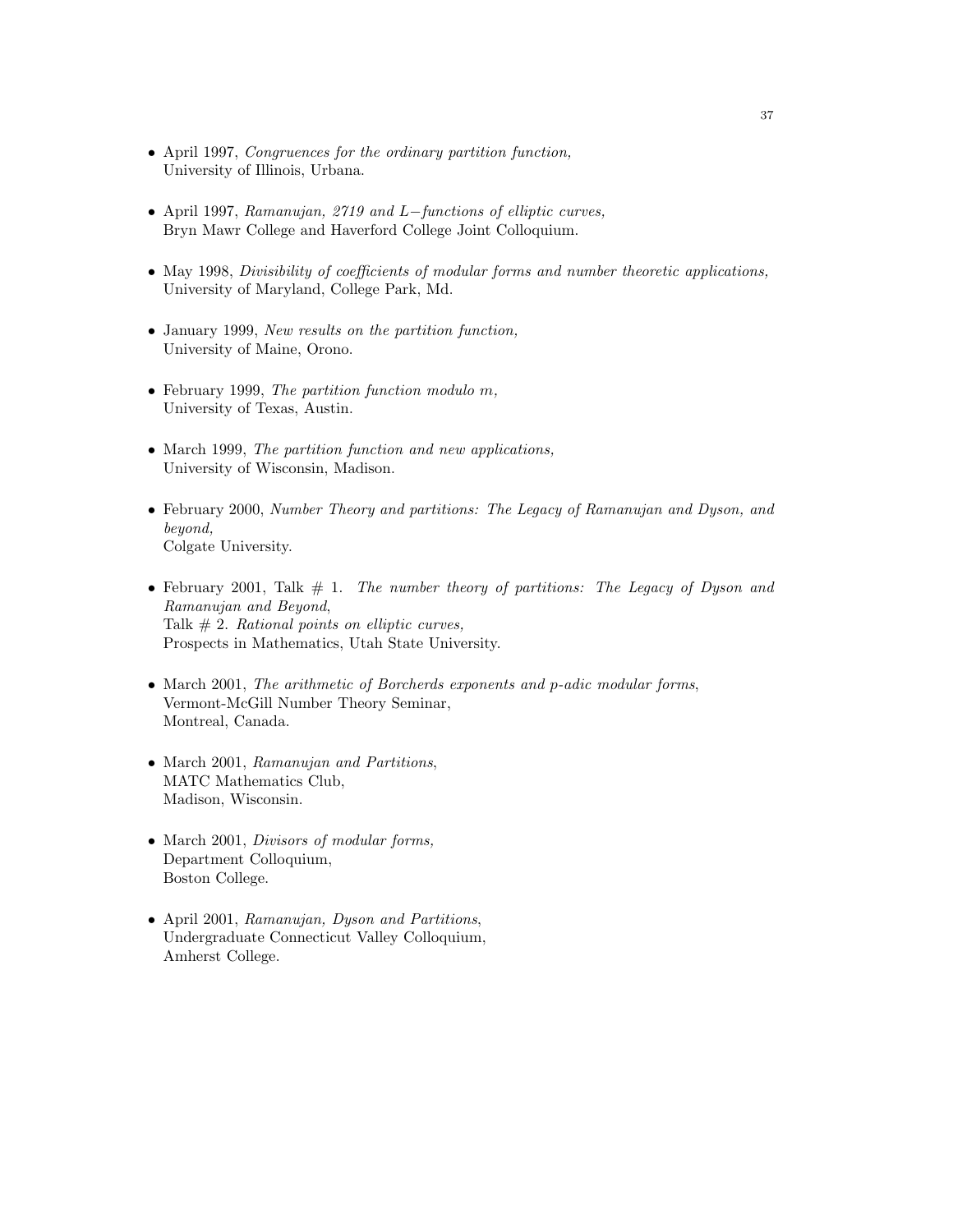- April 2001, Divisors of modular forms, Department Colloquium, University of Massachusetts at Amherst.
- April 2001, Divisors of modular forms, Department Colloquium, Brown University.
- April 2001, Ramanujan, Dyson and modular forms, Undergraduate Mathematics Club Colloquium (DUG), Brown University.
- November 2001, The Arithmetic of Modular forms, Department Colloquium, University of Illinois at Urbana-Champaign.
- November 2001, *Modular forms*, Department Colloquium, University of Georgia.
- February 2002, Weierstrass points on  $X_0(p)$ , Modular forms seminar, Harvard University.
- February 2002, Newman's Conjecture for the Partition Function, Combinatorics Seminar, University of Pennsylvania.
- March 2002, The Number Theory of Partitions, Department Colloquium, Clemson University.
- April 2002, The values and divisors of modular forms, Department Colloquium, Penn State University.
- May 2002, Points on Curves: Let's Win \$ 1 million, Wisconsin Talent Search Honors Day.
- June 2002, *p*-adic modular forms and infinite products, Number Theory Seminar, University of Illinois at Urbana-Champaign.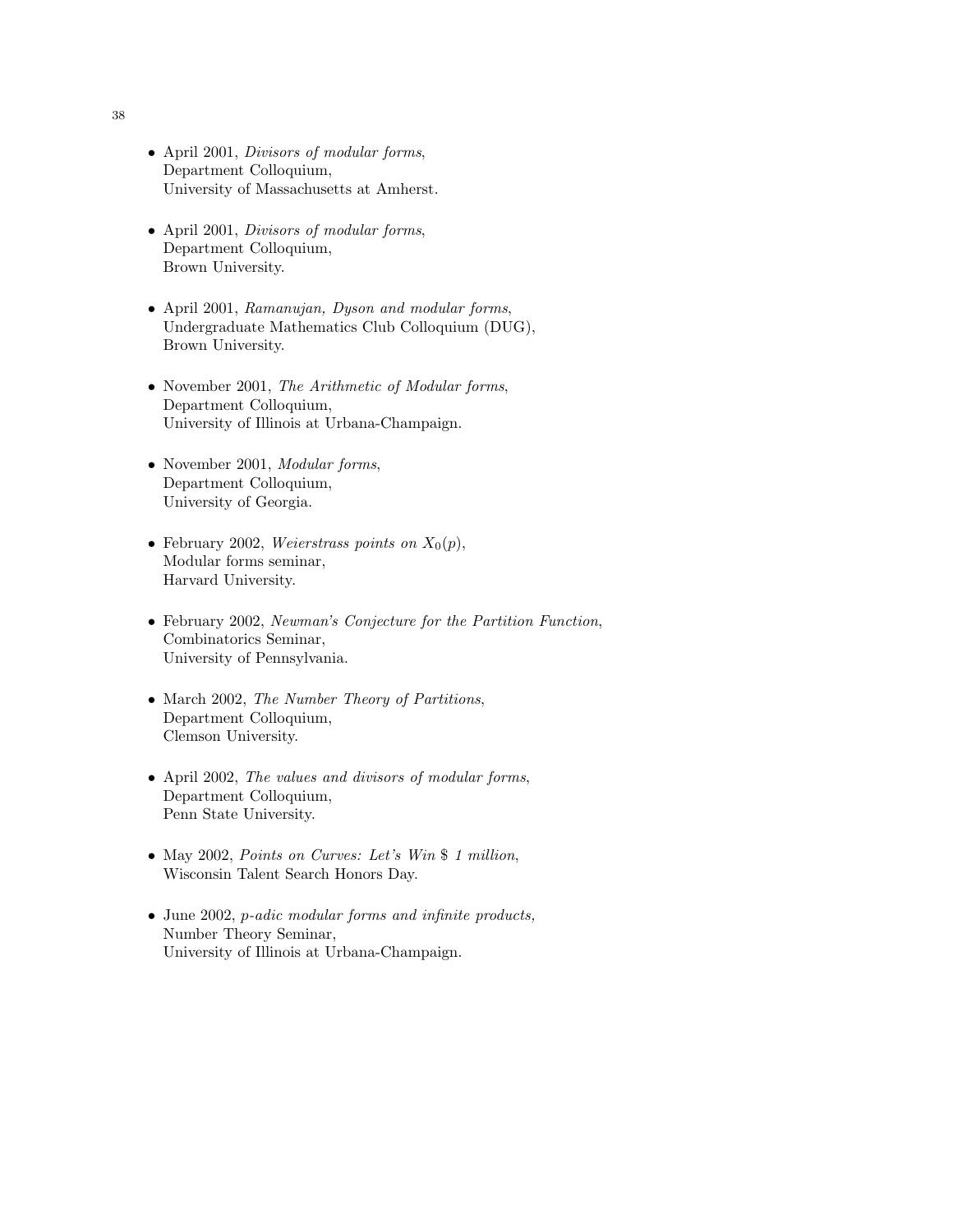- November 2002, Let win \$1 million, MATC Math Club Lecture.
- November 2002, *Groups associated to quadratic fields and elliptic curves*, Departmental Colloquium, University of Pennsylvania.
- February 2003, Arithmetic of singular moduli, Number Theory Seminar, Columbia University.
- March 2003, Milton Brockett Porter Lectures, Rice University.
- April 2003, *Number Theory of Partitions*, University of Chicago.
- September 2003, Groups associated to quadratic fields and elliptic curves, Department Colloquium, Penn State University.
- November 2003, Number Theory: The legacy of Dyson, Euler, and Ramanujan, Northwestern University.
- December 2003, Class groups and Elliptic curves, Department Colloquium and two seminars, Texas A & M University.
- December 2003, Class groups and Elliptic curves, Department Colloquium and one seminar, Columbia University.
- January 2004, Ramanujan, Dyson, and Partitions, Colloquium, Harvey Mudd College.
- April 2004, Groups and curves, Department Colloquium, Indiana University.
- June 2004, Properties of singular moduli, Number Theory Seminar, ETH, Zurich, Switzerland.
- June 2004, Linear relations for coefficients of modular forms, Number Theory Seminar, Renyi Institute, Budapest, Hungary.
- November 2004, F. Wendell Miller Lecture, Iowa State University.
- April 2005, Singular moduli,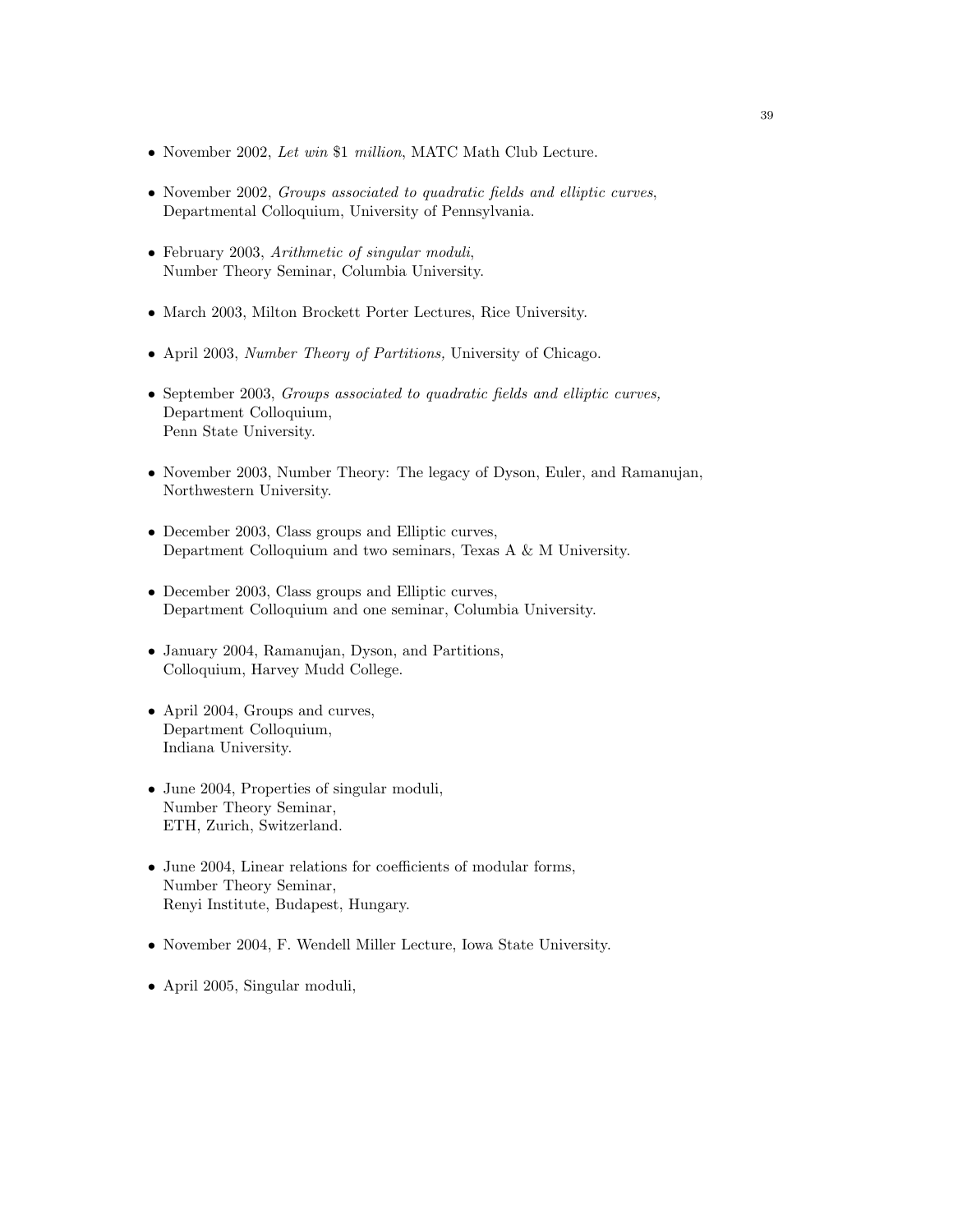Johns Hopkins University.

- April 2005, Hilbert modular surfaces, Brown University.
- April 2005, Number theory and Dyson's crank, Brown University.
- May 19, 2005, Conversations with Larry Meiller, Wisconsin Public Radio.
- June 2005, Number Theory of Partitions, Miami University of Ohio.
- Sepember 2005, Two talks (Dept. Colloquium and Undergrad Math Club talk), Purdue University.
- November 2005, Three talks, Stanford University.
- November 2005, The number theory of partitions, MATC Math Club Lecture.
- December 2005, Two lectures, Front Range Number Theory Colloquium, Colorado State University, Fort Collins, Colorado.
- February 2006, Winifred Asprey Distinguished Lecturer (2 lectures), Vassar College.
- March 2006, Department Colloquium, Freeman Dyson's challenge for the future: The mock theta functions, University of Arizona.
- March 2006, 4 lectures, University of Iowa.
- May 2006, Conversations in Science, 1 hour television special, Madison Channel 10.
- June 2006, The Birch and Swinnerton-Dyer Conjecture, Miami University of Ohio.
- September 2006, Department Colloquium and Number Theory Seminar, University of South Carolina, South Carolina.
- September 2006, Department Colloquium and Number Theory Seminar, College of Charleston.
- November 2006, Lecture, University of Hawaii.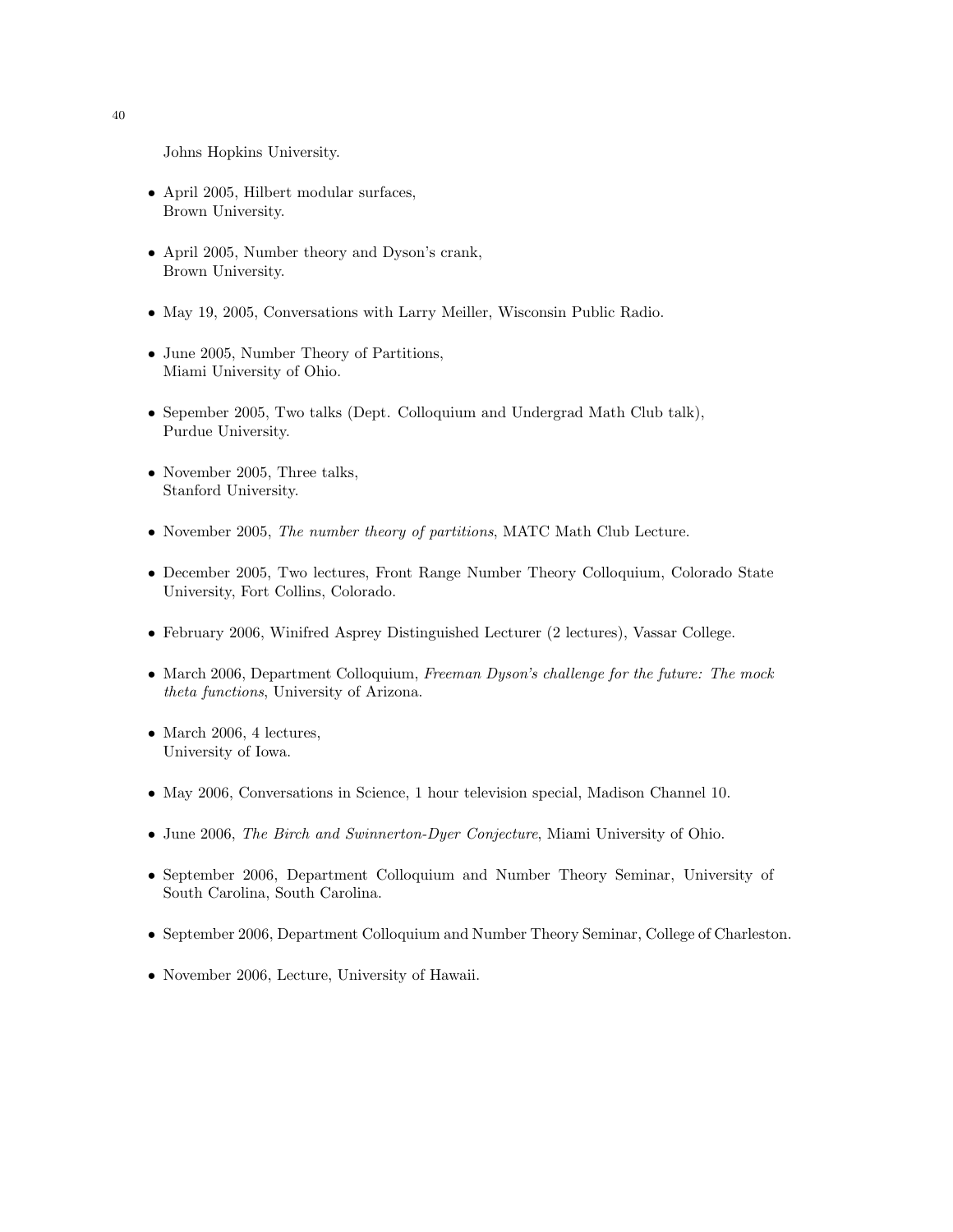- December 2006, Colloquium and Number Theory Seminar, UCSD.
- December 2006, Number Theory Seminar, Stanford University.
- January 2007, Department Colloquium, Williams College.
- March 2007, 8 o'clock buzz, WORT Radio.
- March 2007, Distinguished Colloquium, University of Wyoming.
- September 2007, Department Colloquium, University of Montana.
- October 2007, University College, Dublin, Ireland (public lecture and colloquium).
- October 2007, Brigham Young University, Department Colloquium.
- October 2007, Amherst College, Number Theory Seminar.
- October 2007, MIT, Number Theory Seminar.
- April 2008, Cherokee Middle School, Math Day.
- April 2008, Wisconsin International Film Festival, Lecture accompanying the showing of the Spanish film "Fermat's Room".
- April 2008, "Here on Earth", radio show, Wisconsin Public Radio.
- April 2008, University of Northern Iowa, Hari Shankar Lecture Series.
- April 2008, Texas A&M, Maxson Lecture Series.
- September 2008, University of Illinois, Number Theory Seminar, and Department Colloquium.
- October 2008, Gentry Lectures, Wake Forest University.
- November 2008, U. Arizona.
- November 2008, Prosser Lectures, Dartmouth College.
- November 2008, Harvard-MIT Current Developments in Mathematics Plenary Lecturer (2 one hour lectures).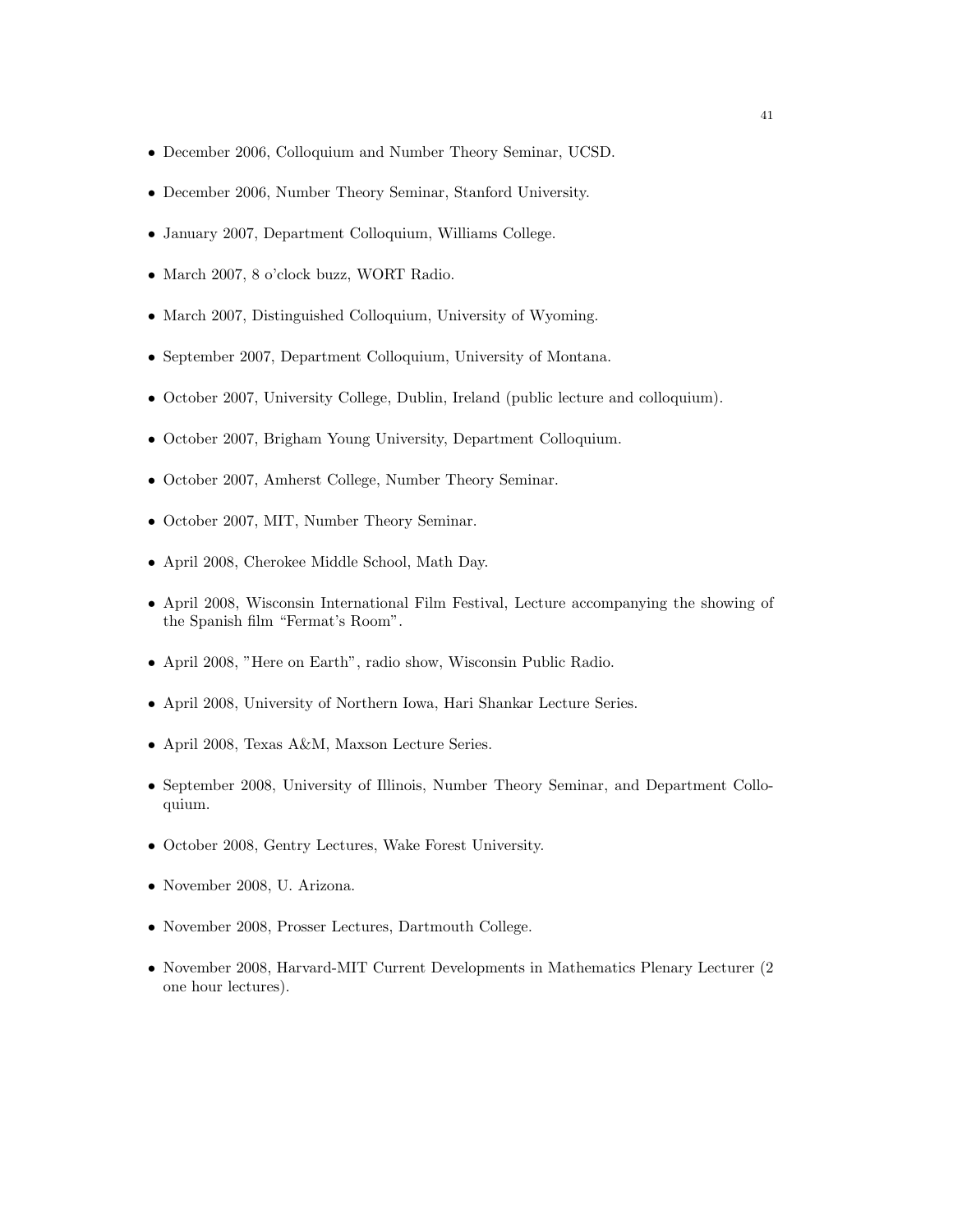- January 2009, University of Chicago.
- January 2009, U. Pennsylvania Colloquium and Undergrad colloquium.
- February 2009, College of Charleston.
- February 2009, Distinguished Visiting Lecturer, University of Hawaii.
- April 2009, Johns Hopkins University, George Kempf Distinguished Lectures.
- April 2009, Filmed a piece on number theory, Teaching Company, Chantilly, Virginia.
- April 2009, University of Illinois at Chicago, Oliver Atkin Memorial Lecture Series.
- May 2009, U. Barcelona.
- November 2009, Boston College-MIT Number Theory Seminar.
- December 2009, University of Hawaii at Hilo, University Wide Lecture.
- December 2009, Stanford University.
- C. S. Subramaniam Memorial Lecture, Chennai, December 2009.
- February 2010, Emory University.
- April 2010, Distinguished Lecture Series, UCLA.
- September 2010, Fort Meade, NSA.
- September 2010, Allegheny College.
- October 2010, Georgia Tech Colloquium.
- October 2010, Yale Colloquium and Number Theory Seminar and Undergraduate Colloquium.
- November 2010, Lecture, University of the Virgin Islands, St. Thomas.
- February 2011, Julian Clancy Frazier Lecture, US Naval Academy.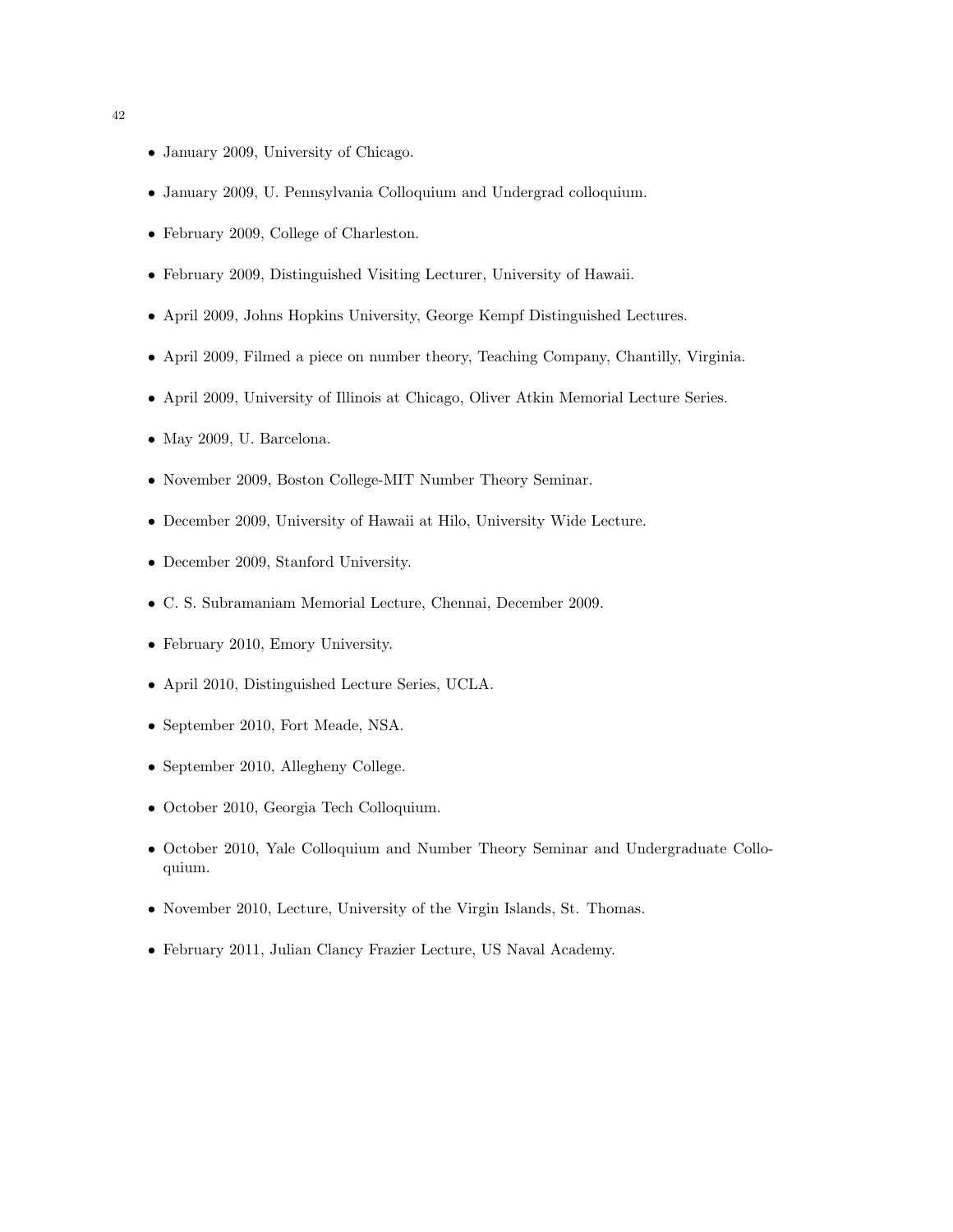- April 2011, Colloquium, Tulane University.
- May 2011, Maine Number Theory Seminar, Bates College.
- May 2011, Paul Cohen Distinguished Lectures, University of Chicago.
- November 2012, UC Berkeley Mathematics Colloquium.
- November 2012, Georgia State University.
- January 2012, Isidore and Hilda Dressler Lectures, Kansas State University.
- February 2012, Wesleyan University Colloquium and Seminar.
- February 2012, Colloquium, University of Puerto Rico, San Juan.
- February 2012, Marian Miner Cook Athenaeum Lectures, Claremont McKenna College.
- March 2012, Science Rocks-Science Matters, National Science Teachers Association National Meeting, Indianapolis.
- April 2012, Distinguished Lecture Series, Georgia Southern University.
- November 2012, UC Berkeley Mathematics Colloquium.
- November 2012, Stanford University, Number Theory Seminar.
- November 2012, Clanton Lectures, Furman University.
- October 2013, MIT.
- October 2013, Harvard.
- November 2013, Penn State, Maass Colloquium, and Math Department Colloquium.
- November 2013, DePaul University Colloquium.
- November 2013, Georgia Tech.
- December 2013, Oxford University.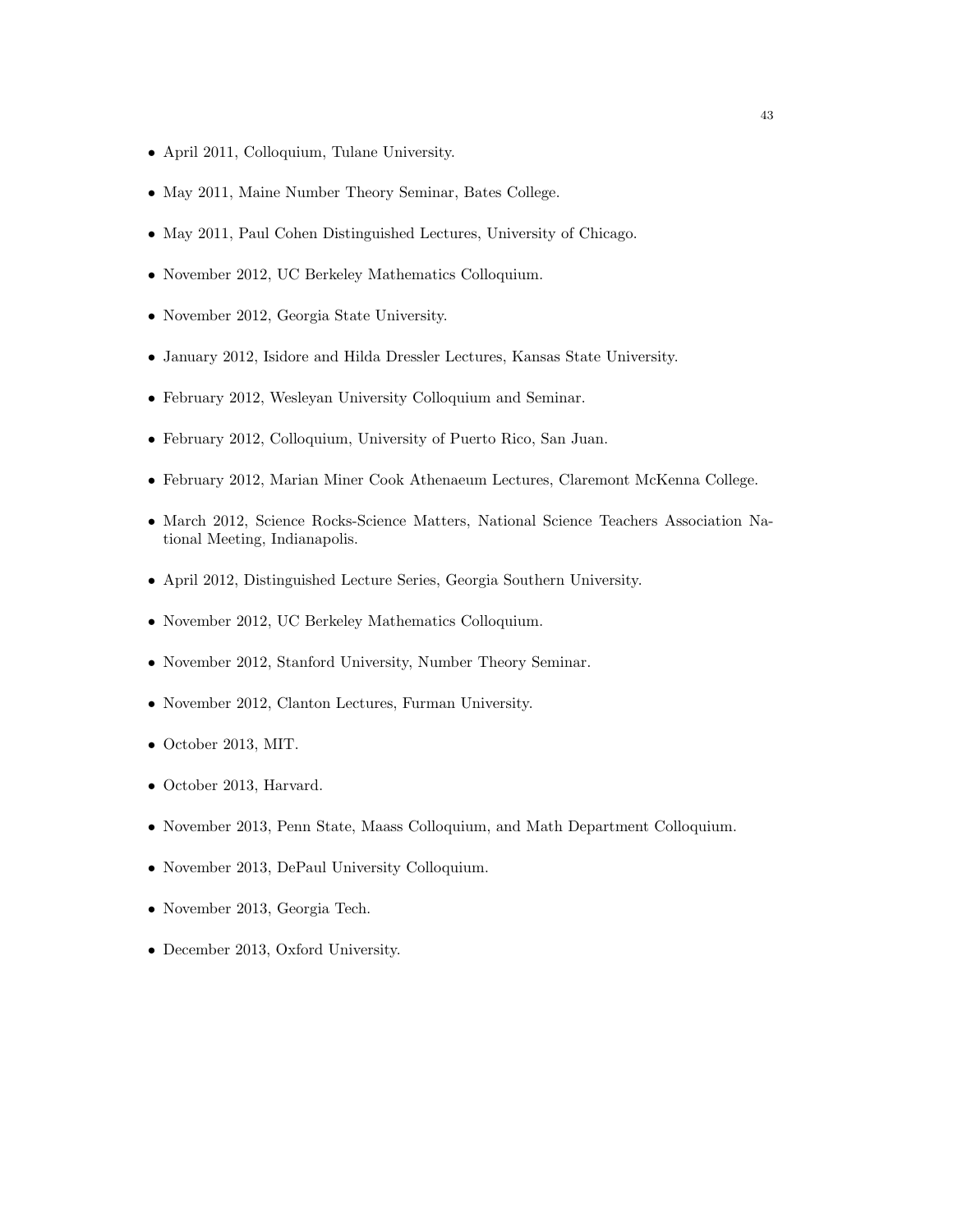- December 2013, Cambridge University.
- February 2014, University of Georgia Colloquium.
- March 2014, West Chester University.
- March 2014, University of Virginia.
- April 2014, Princeton University.
- April 2014, Institute for Advanced Study.
- August 2014, Emory Fall Convocation Faculty Speaker.
- September 2014, Duke University.
- September 2014, Seminar and Colloquium, U. North Carolina, Chapel Hill.
- November 2014, Georgia Tech Colloquium.
- November 2014, Seminar and Colloquium, U. Michigan, Ann Arbor.
- January 2015, Auburn University.
- February 2015, Colloquium, UC Santa Cruz.
- March 2015, Public Lecture, Trinity School, New York.
- April 2015, Gustavus Adolphus College, Colloquium and Public Lecture.e
- September 2015, Williams College, Oliver Lecture and the Class of 60's Lecture.
- September 2015, Amherst College, Number Theory Seminar.
- October 2015, Georgia State University, Colloquium.
- November 2015, Stanford Number Theory Seminar.
- November 2015, UC Berkeley Number Theory.
- February 2016, MIT Seminar.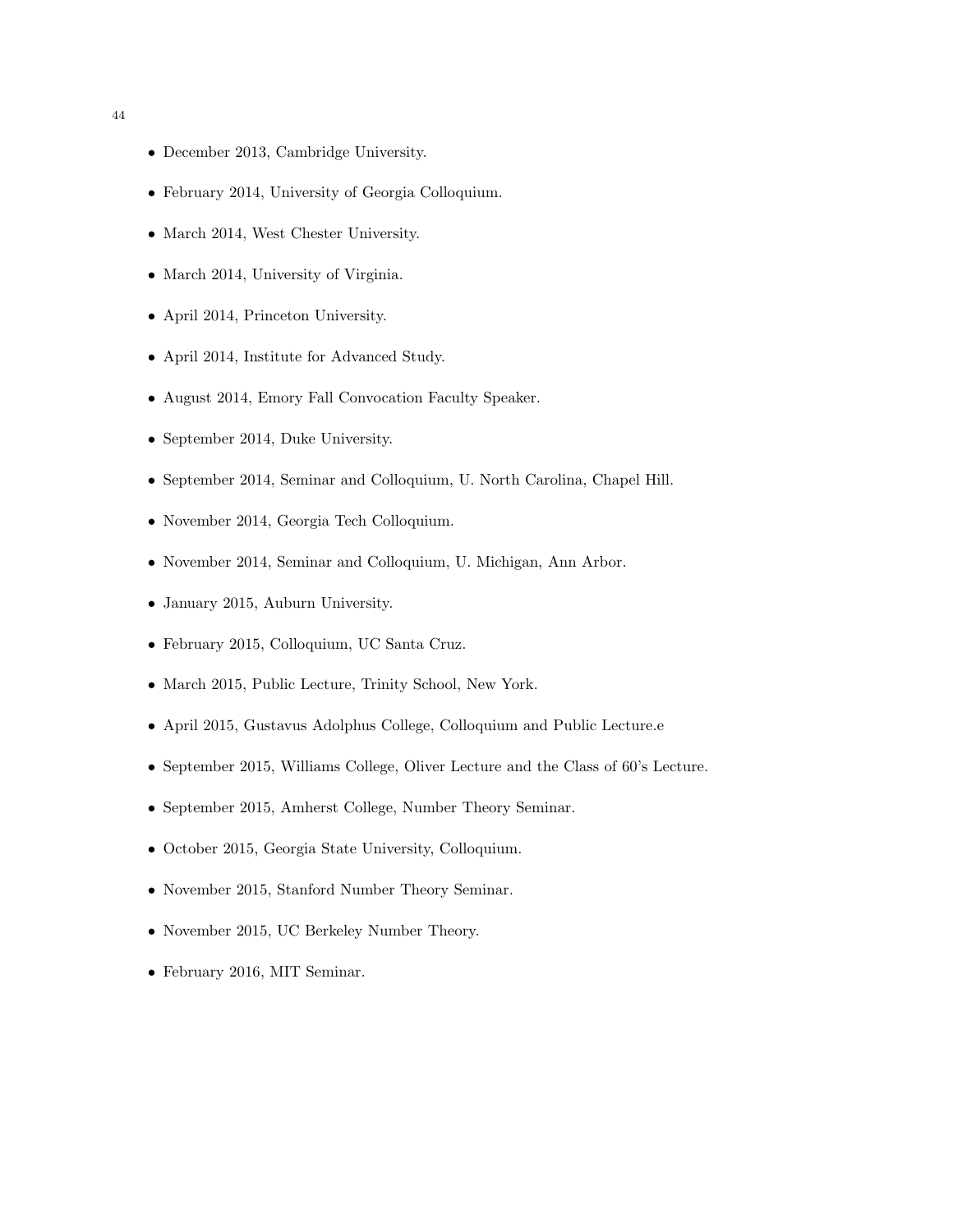- February 2016, Harvard Seminar.
- February 2016, Book Reading from "My Search for Ramanujan", Booksmith Brookline.
- March 2016, Nagle Lectures, University of South Florida.
- March 2016, Johns Hopkins University, Seminar and Film Screening.
- March 2016, The Man Who Knew Infinity Screening, Carter Center.
- April 2016, University of North Texas, Colloquium.
- April 2016, Math Lovers and TMWKI Screening, Stanford.
- April 2016, San Francisco Film Festival.
- May 2016, University of Oregon, Colloquium and Seminar.
- July 2016, Mathematical Encounter, Museum of Mathematics.
- September 2016, Vassar College.
- October 2016, Cal Tech Colloquium and Seminar.
- October 2016, Screen Actors Guild.
- October 2016, University of Kentucky.
- November 2016, Mt. Holyoke College.
- November 2016, Central Michigan University.
- February 2017, Texas Christian University, Green Lectures.
- January 2017, Duke University (Colloquium and Film screening).
- March 2017, Mathematics Across the Canon, St. Olaf and Carleton College.
- March 2017, Colloquium and Seminar, Texas A&M University.
- March 2017, Colloquium, SUNY Stonybrook.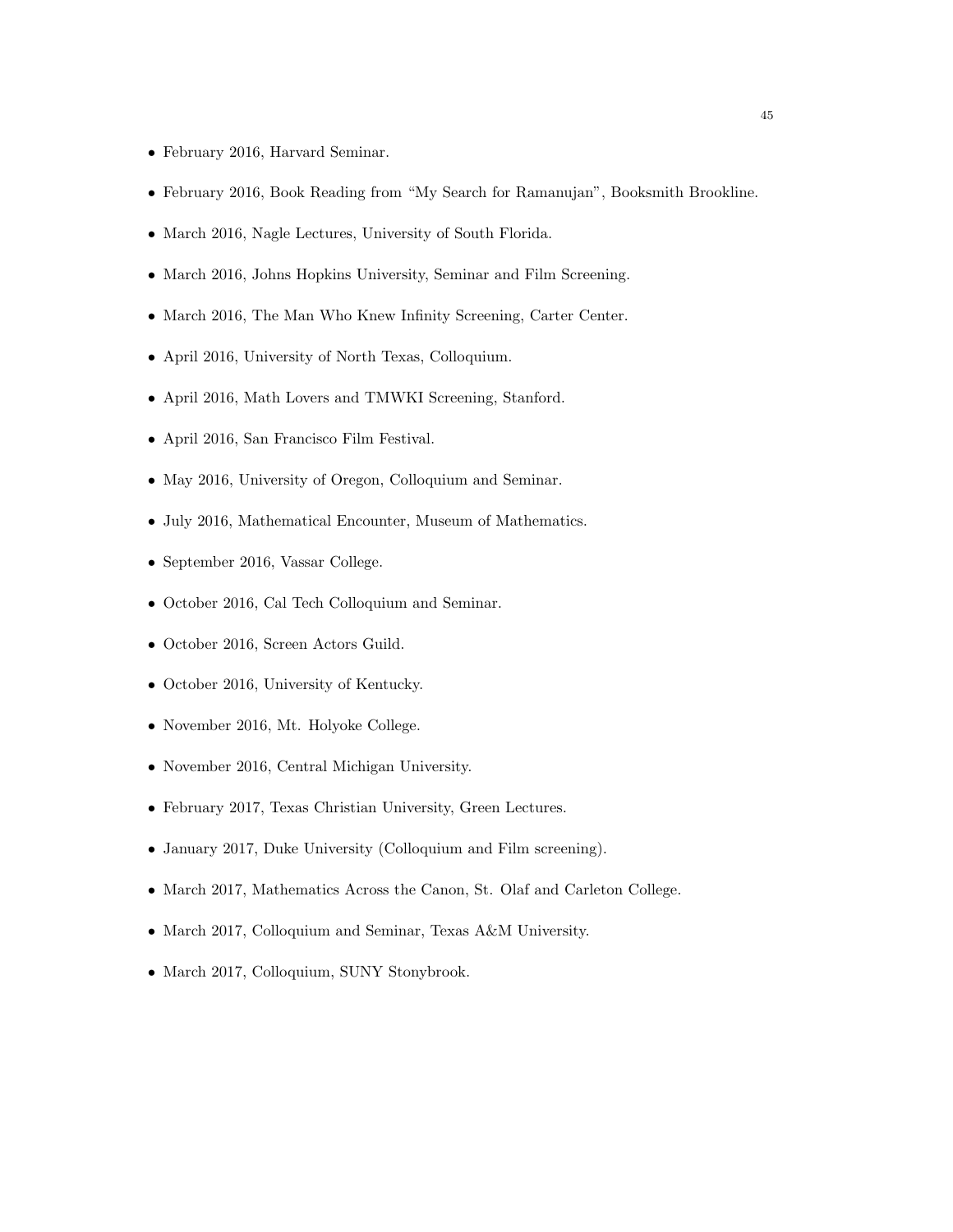- April 2017, LSU Porcelli Lectures.
- September 2017, Kieval Lectures, Humboldt State University.
- September 2017, Atle Selberg Lectures, Brigham Young University.
- October 2017, Colloquium, Canterbury University, New Zealand.
- October 2017, Public Lecture, Canterbury University.
- October 2017, Colloquium, University of Otago, New Zealand.
- October 2017, Public Lecture, University of Otago.
- October 2017, Colloquium, University of Auckland, New Zealand.
- October 2017, Public Lecture, University of Auckland.
- October 2017, Colloquium, Massey University (Auckland), New Zealand.
- October 2017, Public Lecture, Massey University (Auckland).
- October 2017, Colloquium, Waikato University, New Zealand.
- October 2017, Public Lecture, Waikato University.
- October 2017, Colloquium, Massey University (Palmerston North), New Zealand.
- October 2017, Public Lecture, Massey University (Palmerston North).
- October 2017, Colloquium, Victoria University, New Zealand.
- October 2017, Public Lecture, Victoria University.
- November 2017, Number Theory Seminar, Simon Fraser University, Vancouver.
- November 2017, Pacific Institute for Theoretical Physics, Vancouver.
- November 2017, Colloquium, University of British Columbia.
- November 2017, University of Central Florida, Orlando.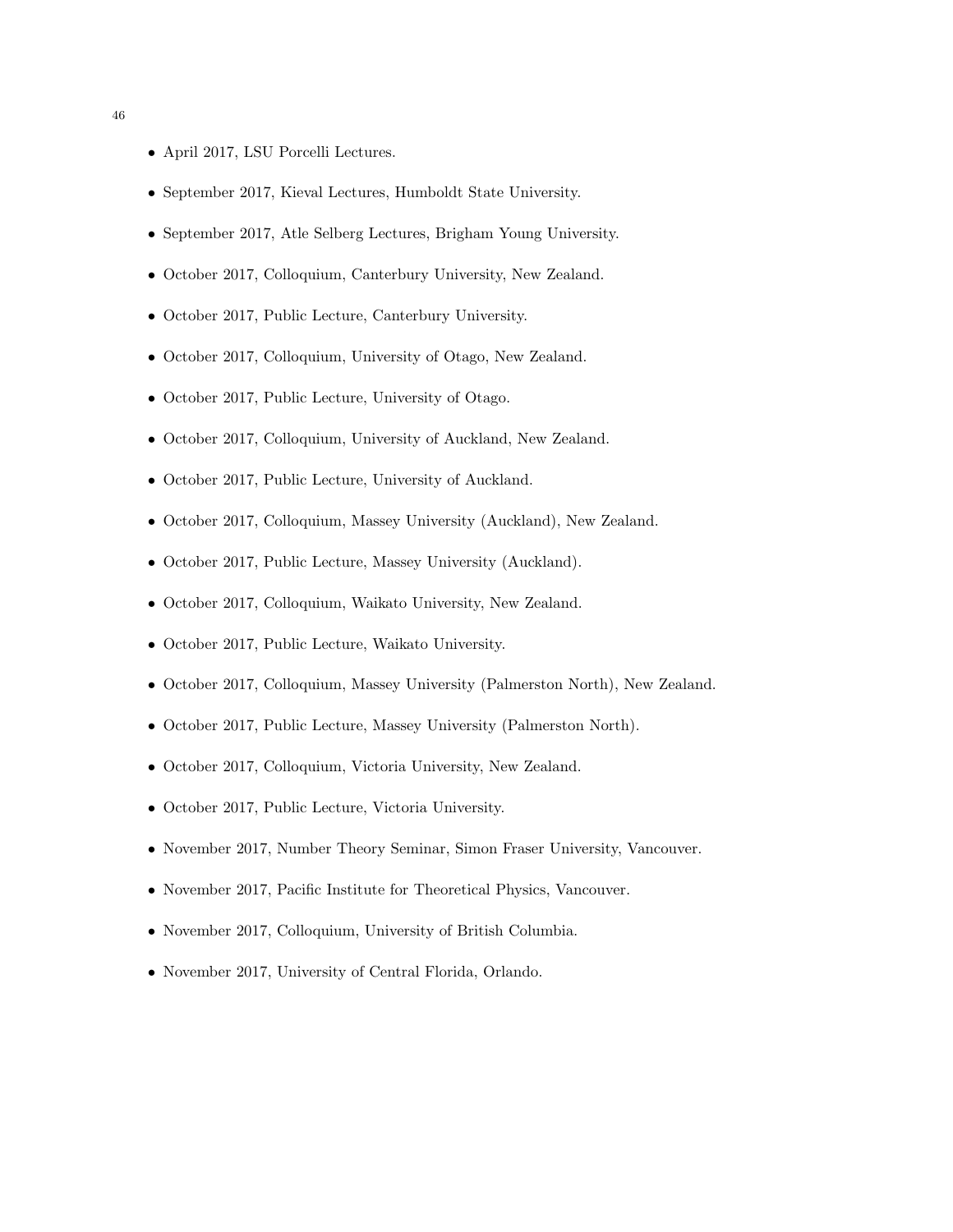- December 2017, Norbert Wiener Lectures, Tufts University.
- December 2017, Sichuan University, Seminar and Colloquium.
- January 2018, Distinguished Lecture Series, Baylor University.
- March 2018, Simons Foundation Public Lecture, New York City.
- February 2018, Public Lecture, Dalton School, New York City.
- April 2018, Rutgers University, Colloquium.
- June 2018, Mathematical Frontiers (with Terry Tao), US National Academy of Sciences.
- September 2018, Bernard Society Lecture, Davidson College.
- September 2018, Auburn University, Colloquium.
- October 2018, Purdue University, Colloquium.
- October 2018, Oxford University, UK.
- November 2018, Colloquium, University of Virginia.
- March 2019, Michigan State, Distinguished Lecture Series.
- April 2019, Lecture Series, Texas Tech University.
- April 2019, SUNY Albany, Maheshwari Colloquium.
- April 2019, Institute for Advanced Study and Princeton University.
- September 2019, Rutgers University, Colloquium.
- September 2019, George Mason University, Colloquium.
- September 2019, Michigan Tech University, Colloquium.
- October 2019, Dalrymple Lecture, University of Mississippi.
- November 2019, Who wants to be a mathematician, Boston.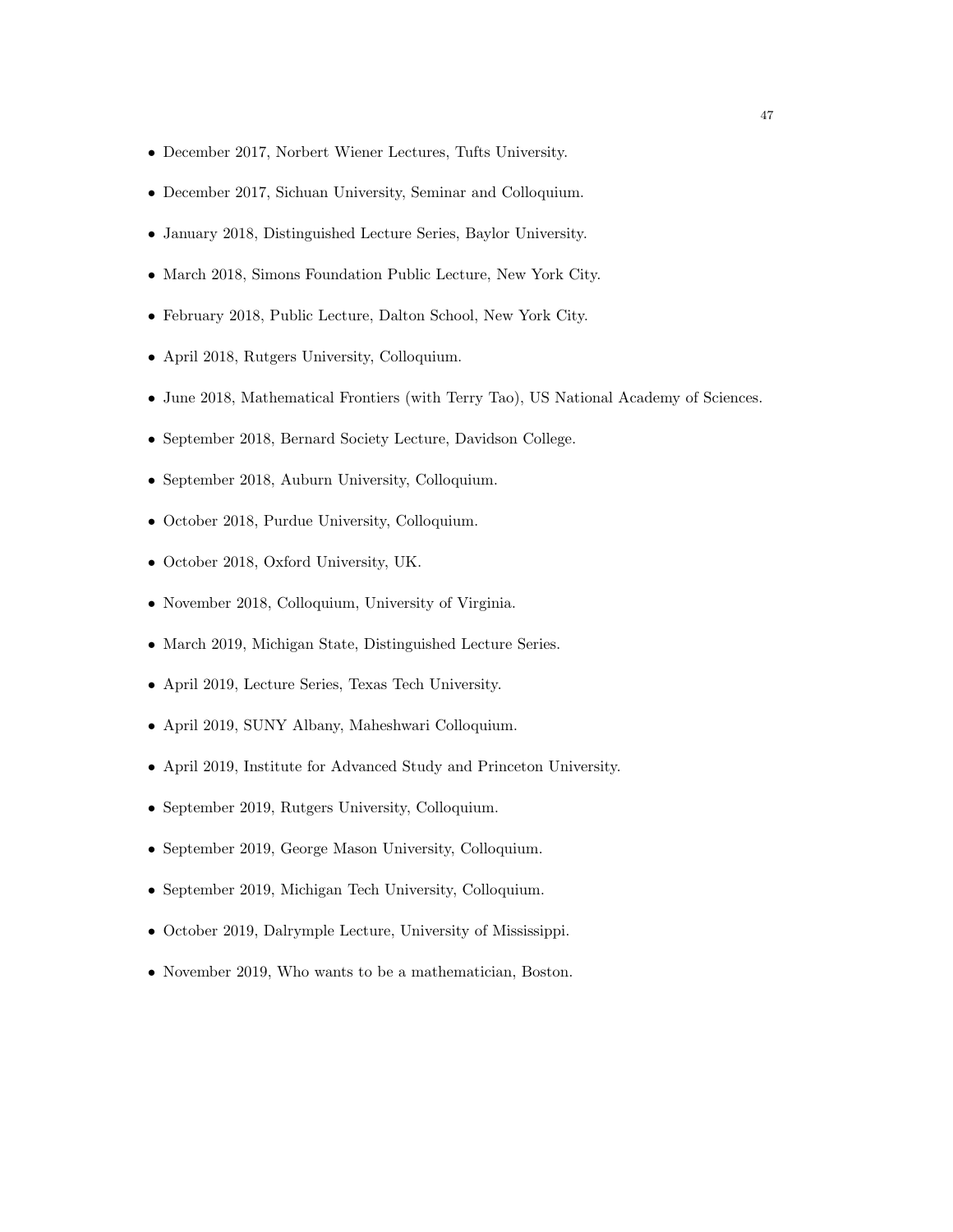- December 2019, Indian Academy of Sciences Jubilee Professor Lecture Tour, (13 talks across India), University of Delhi, Anand University, Tata Institute for Fundamental Research, Indian Institute for Technology (Guwahati), Harish Chandra Research Institute, MES College, Ramanujan Mathematics Park, Indian Institute for Science, Chennai Mathematical Sciences Institute, SASTRA University.
- March 2020, NYU Courant Colloquium.
- April 2020, U. Florida Zoom Number Theory Seminar.
- May 2020, Vigyan Prasar National Zoom Seminar, India.
- June 2020, International Science and Technology Online Lecture Series, AICE.
- September 2020, St. Petersburg State University, Number Theory Seminar (Virtual).
- October 2020, Nueva School, San Mateo, California.
- November 2020, Trinity College Maths Society.
- February 2021, Public Lecture, Ahmedabad University.
- April 2021, Virginia Commonwealth University, Lecture Series (Public Lecture and Colloquium).
- May 2021, University of Cologne, Number Theory Seminar.
- September 2021, University of Cologne, Number Theory Seminar.
- September 2021, Colloquium, American University in Beirut.
- September 2021, Colloquium, University of Connecticut.
- October 2021, Colloquium, Howard University.
- November 2021, Number Theory Seminar, Indiana University.
- November 2021, Number Theory Seminar, IIT Guwahati.
- December 2021, Number Theory Seminar, University of Connecticut.
- December 2021, Department Colloquium, Cochin University, India.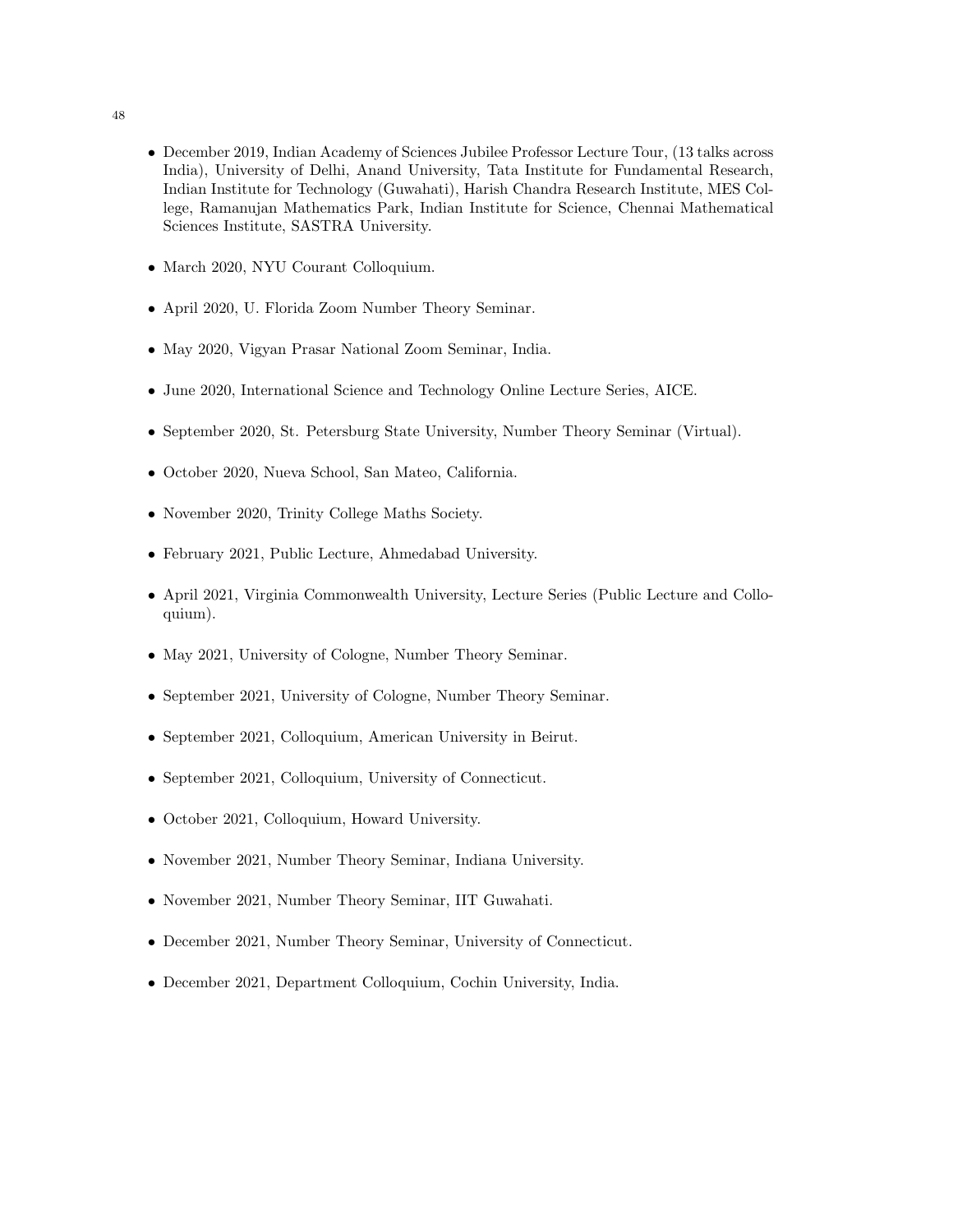- December 2021, Number Theory Seminar, IIT Rookree.
- February 2022, Number Theory Seminar, IIT Guwahati.
- February 2022, Mathematics Colloquium, University of Nevada at Reno.
- February 2022, Mathematics Colloquium, University of North Carolina (Chapel Hill).
- March 2022, Johannes Kepler University, RISC Institute Colloquium.
- March 2022, Johannes Kepler University, RISC Institute Seminar.
- March 2022, University of Puerto Rico, Francis N. Castro Montalvo Colloquium.
- March 2022, University of Puerto Rico, Computer Science Seminar.
- April 2022, Discover Science Lecture Series, University of Nevada, Reno.
- April 2022, Pi Mu Epsilon Lecture, University of Nebraska (Lincoln).
- August 2022, Seminar on Pure Maths, UNSW, Sydney, Australia.
- October 2022, Cal Tech, Number Theory Seminar.

#### Other Professional Activities:

- April 1994 Judge,  $46^{th}$  Georgia Science and Engineering Fair, Athens, Georgia
- May 1994 Judge, International Science and Engineering Fair, Birmingham, Alabama
- July August 1997 "Topics in Number Theory Conference", Co-organizer with G. Andrews, Penn State University.
- October 24-25, 1998 AMS Special Session on "Partitions and q-series", Co-organizer with S. Ahlgren and G. Andrews, State College, Pennsylvania.
- July 1998 Invited Lecturer, "National Youth Science Foundation"
- March 1999 Seaway Number Theory Conference, Co-organizer with S. Ahlgren, State College, Pennsylvania.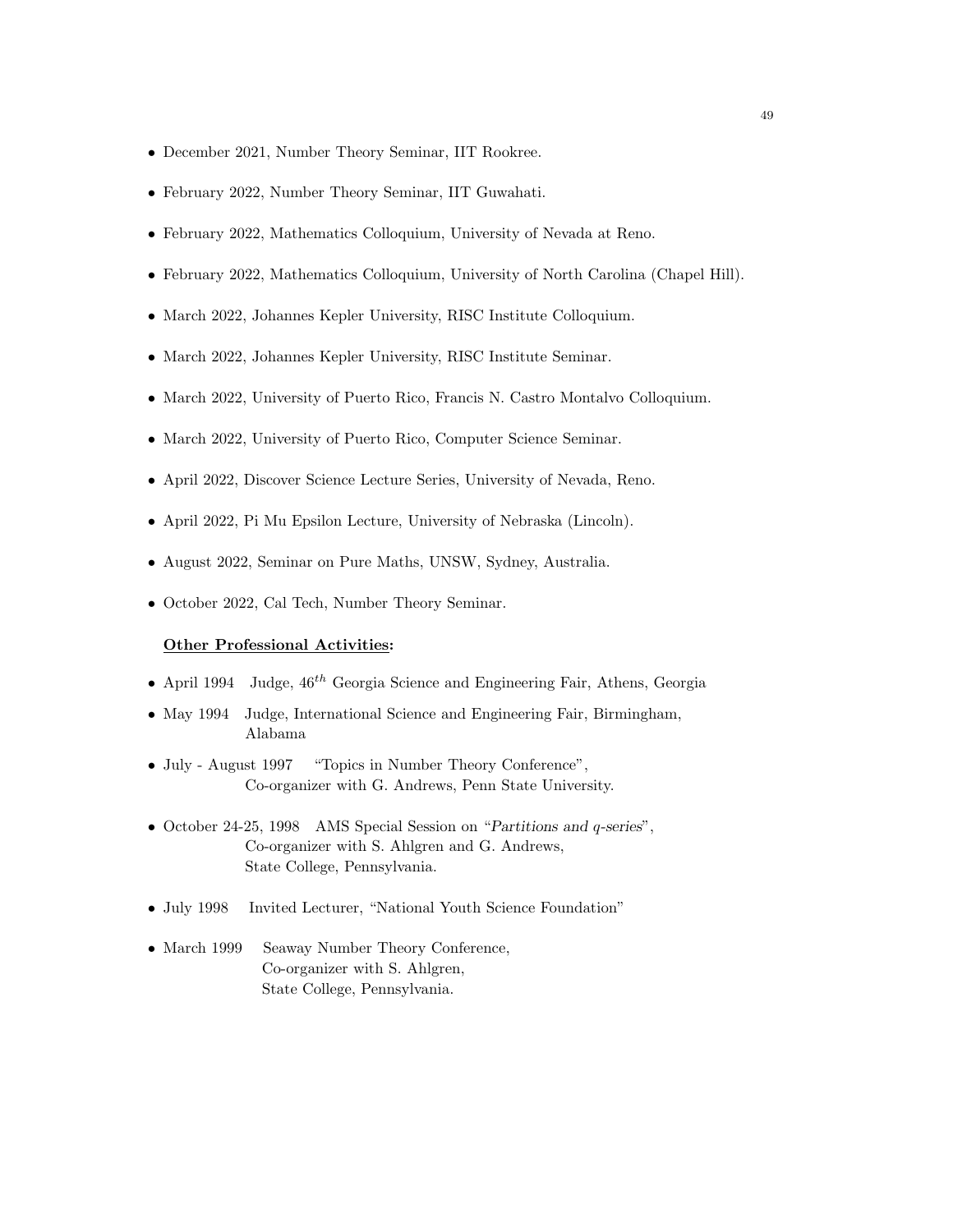• July 1999

Invited Lecturer and Group Study Leader, "National Youth Science Foundation" National Youth Science Camp, West Virginia.

• July 2000

Invited Lecturer and Group Study Leader, "National Youth Science Foundation" National Youth Science Camp, West Virginia.

• October 26-28, 2000 "q-series with Applications to Combinatorics, Number Theory and Physics,"

Co-organizer with B. Berndt, Urbana, Illinois.

- May 2000 April 2001 "NSF50, Where Discoveries Begin" Keynote scientist participating in the "Scientists and Engineers in the Schools" program.
- September 25-29, 2000 "NSF50, Back to School Campaign" One of ten keynote NSF award winning scientists chosen to promote science and engineering to middle school students nationwide.
- March 30-31, 2001 "Special Session on Number Theory", AMS Central Section Meeting, Co-organizer with C. Popescu and T. Yang, Lawrence, Kansas.
- May 2001 "NSF50, Missoula, Montana Site Visit," Taught classes at Big Sky High School with Leon Lederman (1988 Nobel laureate in Physics).
- July 31- August 5, 2001 MAA Short Course: "Number Theory: The Legacy of Ramanujan",

MAA MathFest, Madison, Wisconsin, Organizer.

- Member, Department Graduate Admissions Committee (2000 present)
- Member, Department Hiring Committee (2001 2002).
- Member, College of Letters and Sciences, University of Wisconsin Undergraduate Curriculum Committee, September 2001- May 2004.
- Member of Organizing Committee,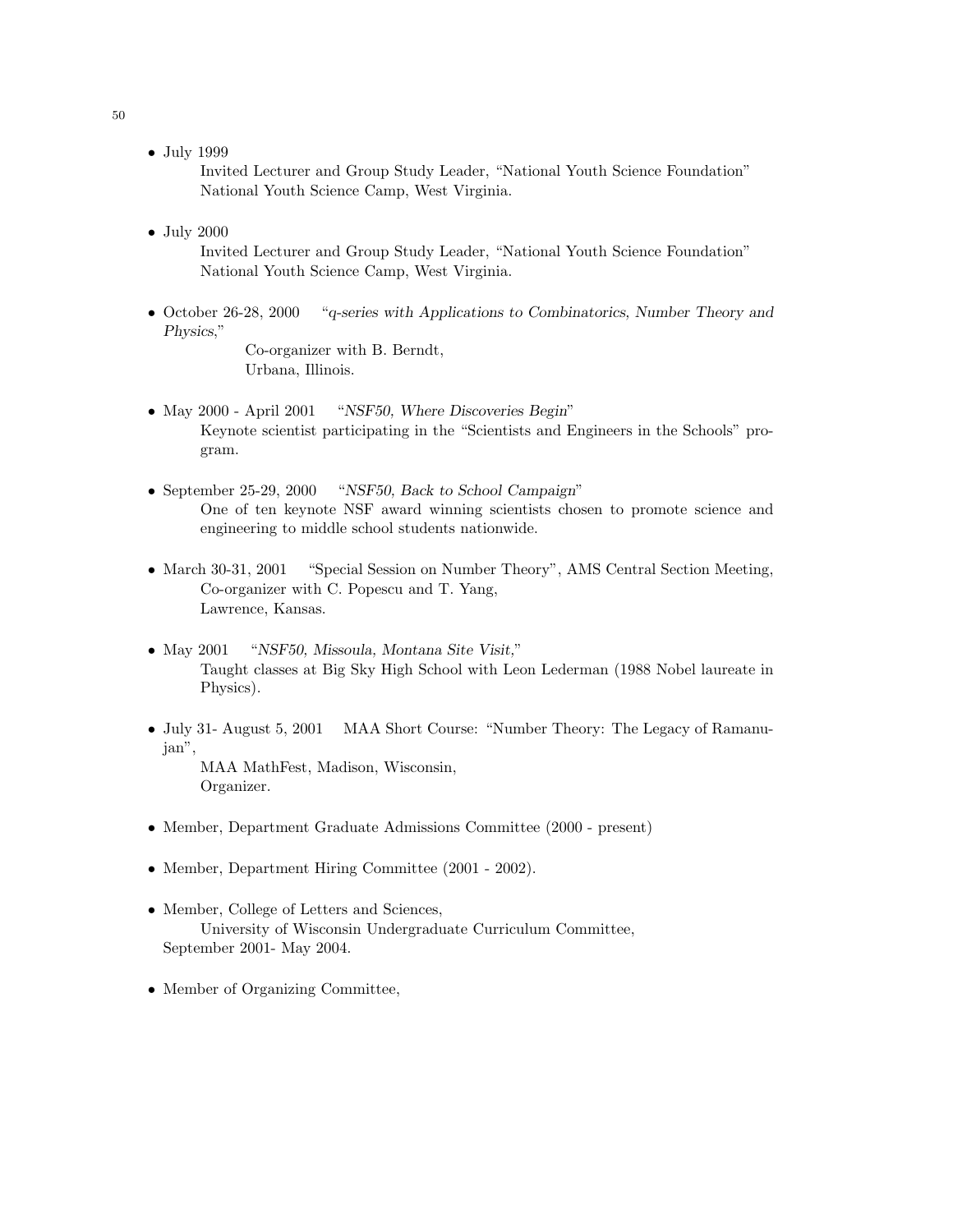5th Annual Chinese-American Frontiers of Science Symposium

Sponsored by the U.S. National Academy of Science and the Chinese Academy of Science.

- "Special Session on Arithmetic Geometry," AMS Fall 2002 Sectional Meeting, Madison, Wisconsin, Co-organizer with Tonghai Yang.
- VIGRE Co-Chair with R. Brualdi, 2002-2003.
- VIGRE Co-Chair with A. Adem, 2003-2004.
- Organizer: NSF REU in Number Theory, June 13 July 31, 2003.
- NEC Foundation Launch, September 23, 2003, National Press Club, Washington D. C.
- Invited speaker, Who wants to be a mathematician?, American Mathematical Society sponsored competition for high school students, April 16, 2004, Madison, Wisconsin.
- Graduate Coordinator, Department of Mathematics, University of Wisconsin (2004-2010).
- May 2004 "NSF-NEC Extreme Science, Missoula, Montana Site Visit," Taught classes at Target Range Middle School with Leon Lederman (1988 Nobel laureate in Physics).
- VIGRE Co-PI along with A. Adem and P. Milewski (2004-present).
- Organizer: NSF REU in Number Theory, June August, 2005.
- Member at Large, Council of the American Mathematical Society, February 1, 2006- January 31, 2009.
- Organizer: UW Madison Mega Math Meet, May 2006 ( $198$  5th and 6th graders competed for prizes).
- Organizer: NSF REU in Number Theory, June-July 2006.
- Scientific Advisor, Davidson Institute, 2006, 2007.
- Chair, AMS Committee Evaluating Primary AMS Research Journals, 2006.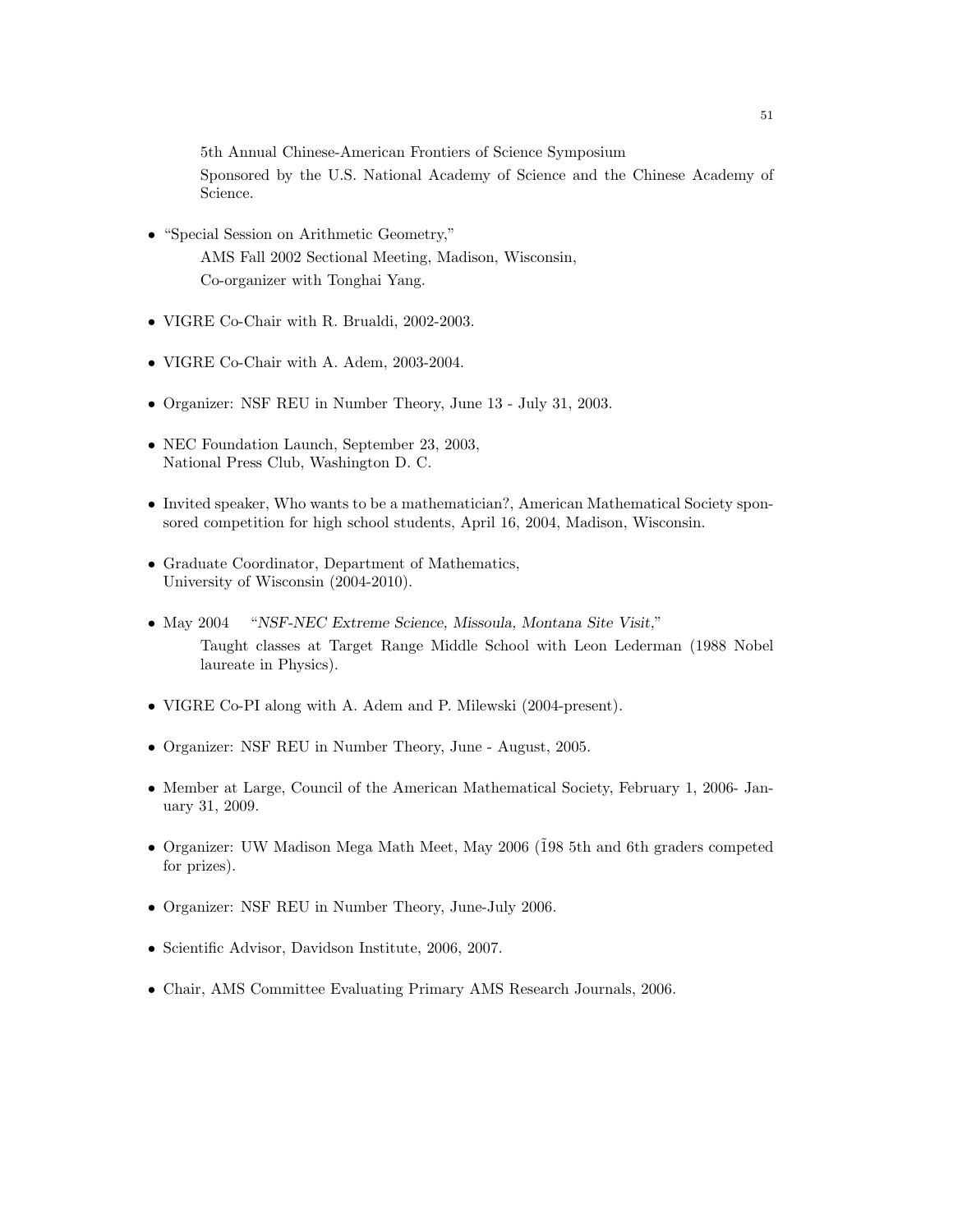- Member, UW Madison Letters and Science Undergraduate Scholarship Committee, 2006- 2007.
- Organizer: NSF REU in Number Theory, June-July 2007.
- Co-Chair (with Beverly Diamond), Committee on Publications, American Mathematical Society, February 2007-January 2008.
- Member, Advisory Board, Institute for Mathematics and Education, University of Arizona, 2007-present.
- Member, Letters and Science Student Academic Affairs Faculty Advisory Board, University of Wisconsin, 2007-2009.
- Chair, Committee on Publications, American Mathematical Society, February 1, 2008 January 31, 2009.
- Associate Member, Pohang Mathematics Institute, POSTECH, South Korea.
- NSF REU Organizer, Summer 2008.
- Member of the American Mathematical Society's "Committee on Committees", January 31, 2009 - January 31, 2011.
- NSF REU Organizer, Summer 2009.
- Co-organizer (with Kathrin Bringmann and Sander Zwegers), 2010 AIM Workshop on mock modular forms.
- Member, Scientific Advisory Board, Banff International Research Station, 2009-present.
- Member, AMS Mathematics Research Communities Advisory Board, 2010-2013.
- Co-organized with K. Bringmann and S. Zwegers the American Institute for Mathematics (AIM) "Workshop on mock modular forms", March 2010.
- Member, U.S. National Committee for Mathematics, 2010-2022.
- Member, SASTRA Ramanujan Prize Committee, 2010-2011.
- Organized 2010 REU in Number Theory.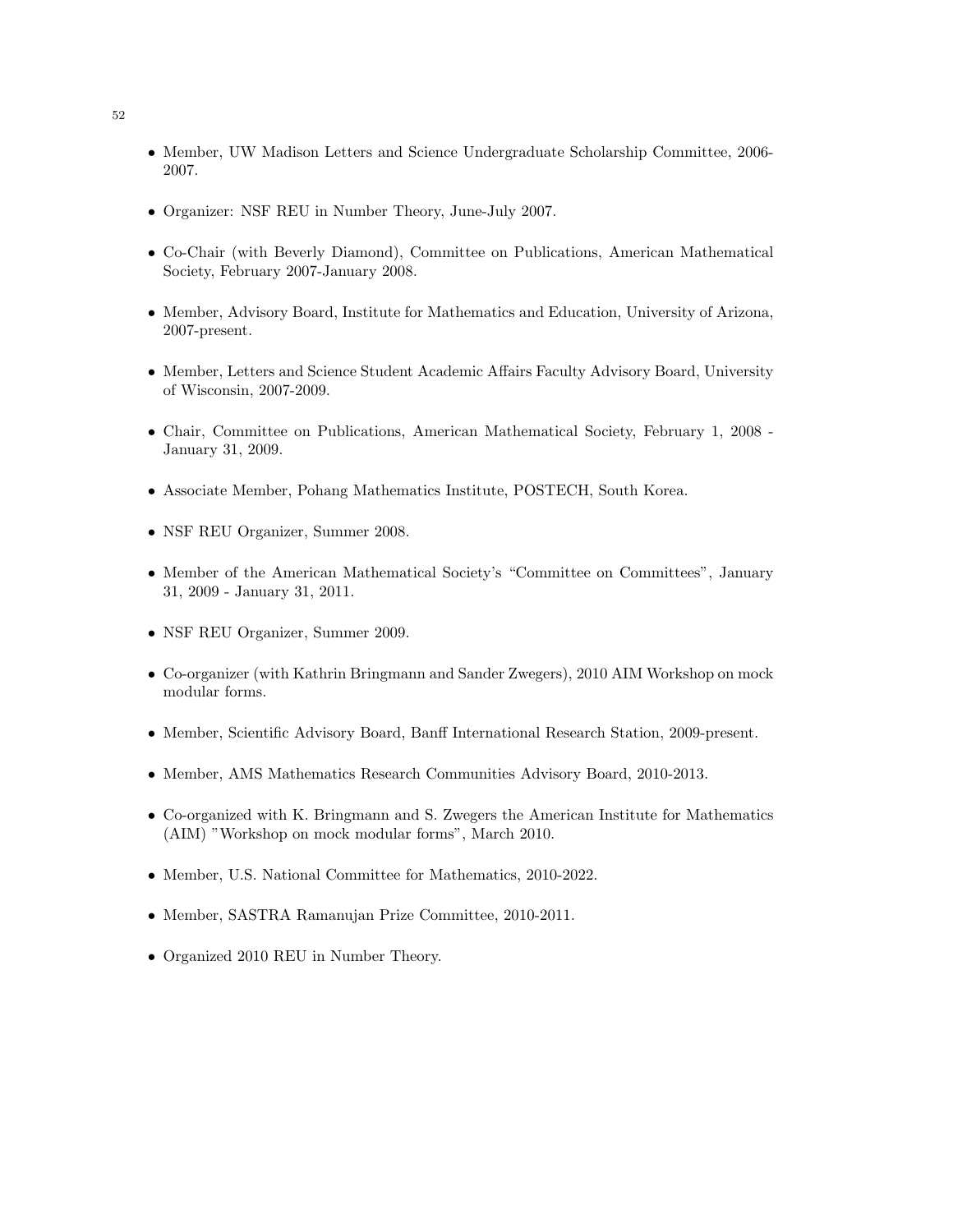- Member, External Evaluation Committee of the Department of Mathematics at the University of Pittsburgh, 2011.
- Member, Department Graduate Admissions Committee, 2010-2011.
- Organized 2011 REU in Number Theory.
- Hiring Committee, Emory University 2011-2012.
- Member, Department Graduate Admissions Committee, 2011-2012.
- Member, Emory Scholars Undergraduate Admissions Committee, 2011-2012.
- Organized 2012 REU in NUmber Theory.
- Simons Foundations Grant Panelist, 2012.
- AMS Nominating Committee, 2013-2016.
- MAA Committee on the Status of the Profession, 2013-2016.
- Organized 2013 REU in Number Theory.
- Organized 2014 REU in Number Theory.
- 2014-2017, Emory University Honorary Degree Committee, Member.
- Organizer 2015 REU in NUmber Theory.
- 2015 Committee to Award Named and Chaired Professorships, Emory University.
- 2016-2019 AMS-MAA-SIAM Morgan Prize Committee.
- Organizer 2016 Emory REU in Number Theory.
- McMullan Award Committee 2016.
- Infinity Film Foundation, Board Member, 2016.
- Simons Foundation Conference Series (Co-organizer with John Duncan, Jeff Harvey, and Shamit Kachru), 2017-2019.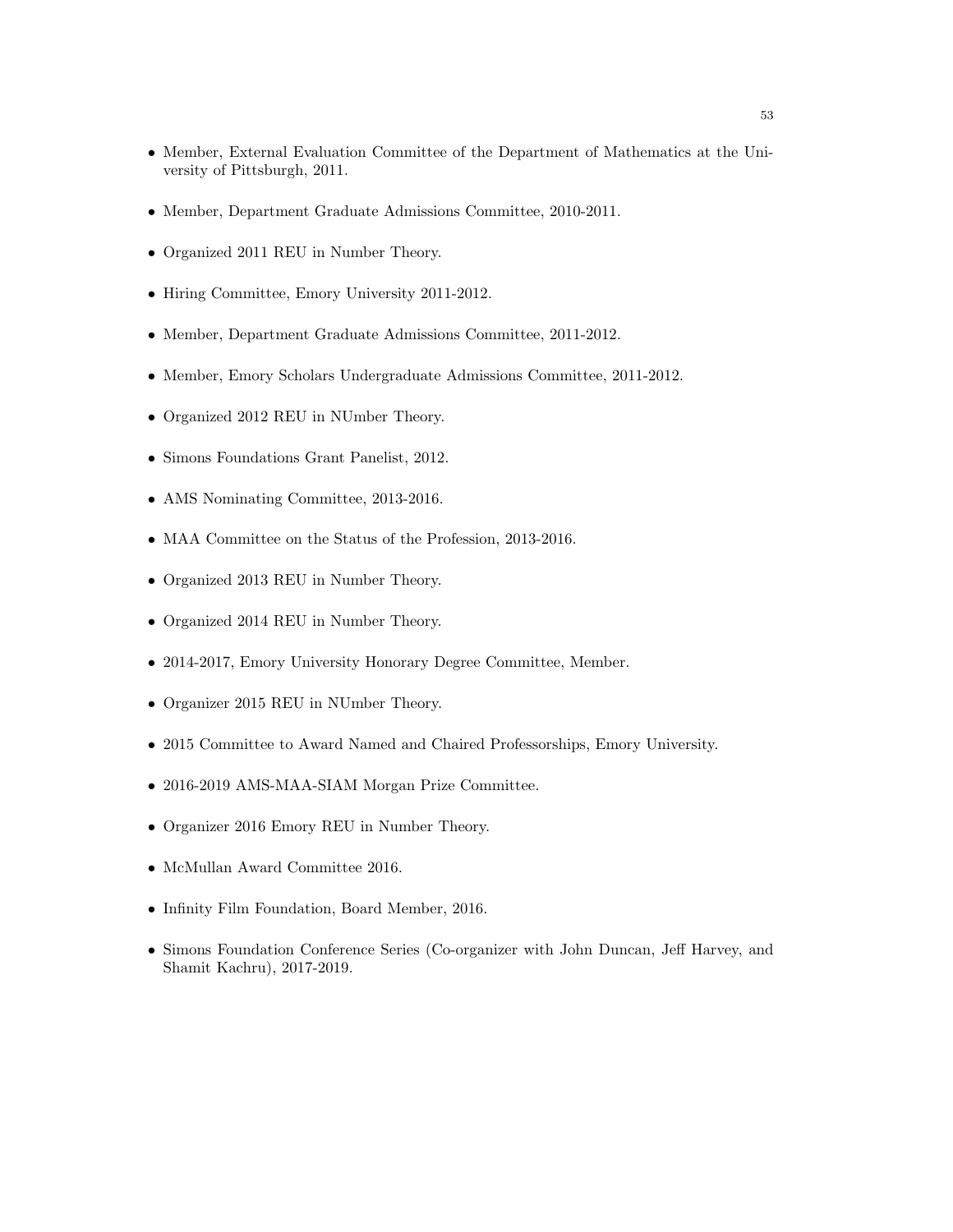- AMS "Campaign for the Next Generation", Steering Committee, 2017-2-19.
- Organizer 2017 Emory REU in Number Theory.
- Co-organizer with George Andrews, Manjul Bhargava, and Bob Vaughan, Centenary Celebration of Ramanujan's Election as Fellow of the Royal Society, London.
- Vice President, American Mathematical Society, 2018-2021.
- Member, American Mathematical Society Committee on Publications, 2018-2021.
- U.S. Delegate, International Mathematical Union General Assembly, 2018 ICM.
- Senator, Faculty Senate, Emory University, 2018-2019.
- Advisory Board, Conference Board of the Mathematical Sciences, 2018-2023.
- Member, American Mathematical Society Ross Lecturer Selection Committee, 2019-2022.
- Member, Emory Undergraduate Research Committee, 2018-2019.
- Co-organizer with Amanda Folsom, Pavel Guerzhoy, and Masanobu Kaneko, AMS Special Session on "Modular forms", Honolulu, Hawaii.
- REU Organizer, Emory University, 2019.
- Member, Arnold Ross Lecture Committee, American Mathematical Society, 2019-2022.
- Member, Graduate Admissions Committee, University of Virginia, 2019-2020.
- Co-Chair, U. Virginia Department of Mathematics Hiring Committee, 2019-2020.
- Co-Organizer with Evangelia Gazaki, AMS Special Session, 2020 Spring AMS Sectional Meeting.
- UVA REU Organizer, 2020.
- Kavli Institute for Theoretical Physics, Special Semester Organizer (with S. Gukov, S. Harrison, and J. Harvey), Fall 2020.
- Section Chair (Mathematics), American Association for the Advancement of Science, 2020-2023.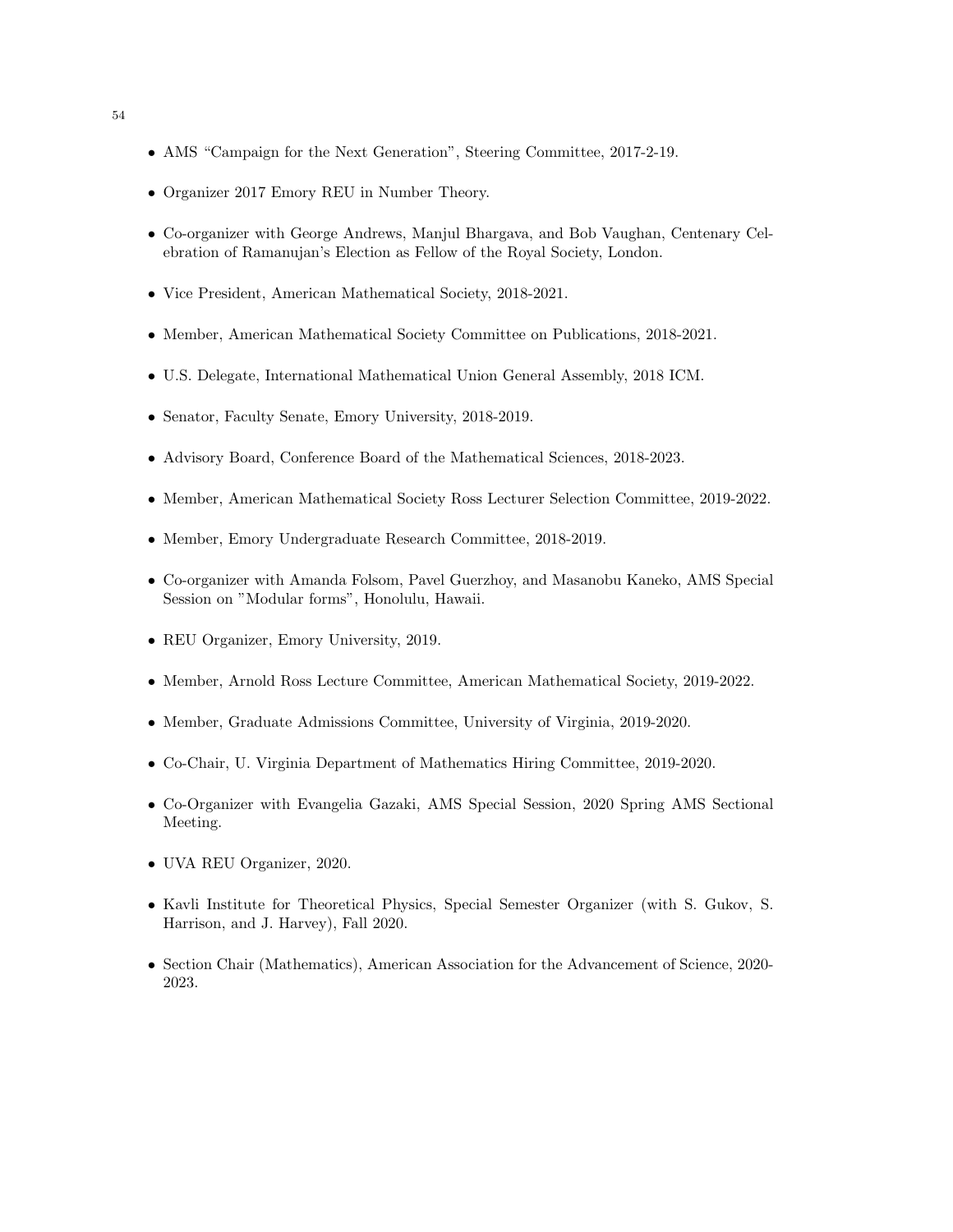- UVA REU Organizer, 2021.
- Member, SASTRA Ramanujan Prize Committee, 2021-2022.
- E. H. Moore Prize Committee (Chair 2021-2024), American Mathematical Society, 2021- 2027.
- 2022-2025 AMS-MAA-SIAM Morgan Prize Committee.
- 2021-present Advisory Board, Center for Advanced Mathematical Sciences at the American University in Beirut, Number Theory Research Unit.
- 2022-2025 AAAS-AMS Invited Address Selection Committee, Chair.
- UVA REU Organizer, 2022.
- "Algebraic Groups and Arithmetic Geometry" (conference planned for May 2023), Co-organizer with Valia Gazaki and Andrei Rapinchuk.

# Advising:

#### Post-doctoral Fellows and Visiting Assistant Professors:

| • $(1997-1999)$ | Scott Ahlgren (Ph.D. 1996, U. Colorado)<br>Present Position: Professor, University of Illinois at Urbana-Champaign                                                                                                      |
|-----------------|-------------------------------------------------------------------------------------------------------------------------------------------------------------------------------------------------------------------------|
| • $(1998-1999)$ | James Haglund - NSF Postdoctoral Fellow (Ph.D. 1995, U. Georgia)<br>Present Position: Professor, University of Pennsylvania.                                                                                            |
| • $(1997-2000)$ | Kevin James (Ph.D. 1997, U. Georgia)<br>Present Position: Professor, Clemson University.                                                                                                                                |
| • $(1998-2000)$ | David Penniston (Ph.D. 1998, U. Georgia).<br>Present Position: Associate Professor, University of Wisconsin, Green Bay.                                                                                                 |
| • $(1998-2000)$ | Matt Papanikolas (Ph.D. 1998, Brown U.).<br>Present Position: Professor, Texas A & M Univ.                                                                                                                              |
| • $(2000-2001)$ | Jan Hendrik Bruinier (Ph.D. 1999, U. Heidelberg),<br>Number Theory Foundation Postdoctoral Fellow,<br>Present Position: Technische Universitt Darmstadt (Professor).<br>Future Position: Professor, University of Bonn. |
| • $(2000-2003)$ | Jeremy Lovejoy (Ph.D. 2000, Penn State),<br>NSF VIGRE - Van Vleck Assistant Professor,<br>Present Position: Univ. Paris (Juissieu), Tenured CNRS Researcher.                                                            |
| • $(2000-2002)$ | Gwynneth Coogan (Ph.D. 1999, U. Colorado).<br>NSF PECASE Postdoctoral Fellow.                                                                                                                                           |
| • $(2001-2003)$ | William McGraw (Ph.D. 2001, U. Maryland).                                                                                                                                                                               |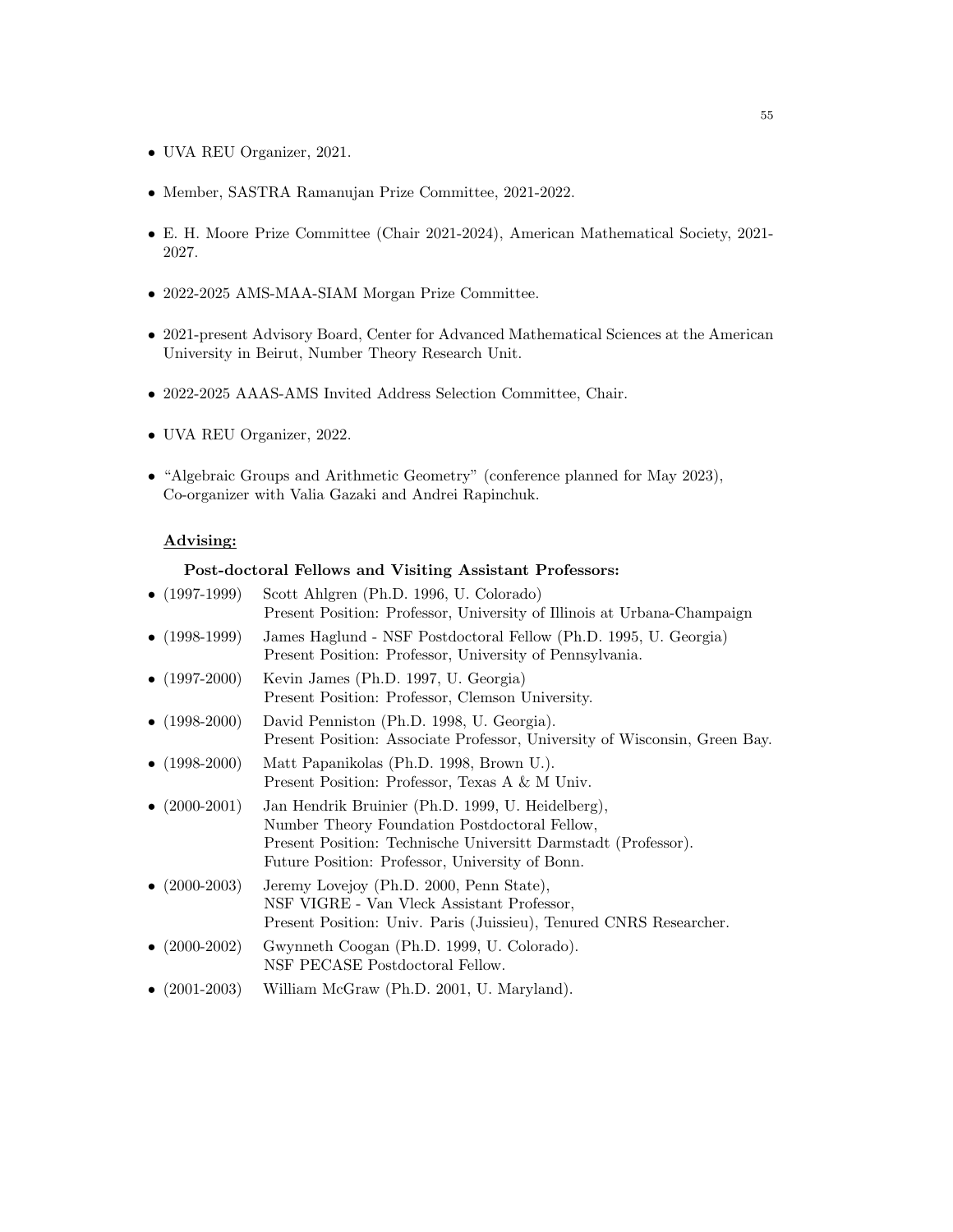|                       | Number Theory Foundation Postdoctoral Fellow,                                                                                                                                                                                                                                                                                                                   |
|-----------------------|-----------------------------------------------------------------------------------------------------------------------------------------------------------------------------------------------------------------------------------------------------------------------------------------------------------------------------------------------------------------|
| $\bullet$ (2004-2007) | Kathrin Bringmann (Ph.D. 2004, U. Heidelberg).<br>Van Vleck Assistant Professor.<br>Present Position: Professor, U. Cologne.                                                                                                                                                                                                                                    |
| $\bullet$ (2007-2010) | Amanda Folsom (Ph.D. 2006, UCLA).<br>Van Vleck Assistant Professor and NSF Postdoctoral Fellow.<br>Present Position: Professor, Amherst College.                                                                                                                                                                                                                |
| • $(2008-2010)$       | Riad Masri (Ph. D. 2005, U. Texas, Austin)<br>Van Vleck Assistant Professor (Co-advised by T. Yang).<br>Present Position: Professor, Texas A&M U.                                                                                                                                                                                                               |
| $\bullet$ (2010-2012) | Zach Kent (Ph.D. 2010, U. Hawaii)<br>Emory Fellow.                                                                                                                                                                                                                                                                                                              |
| • $(2015-2016)$       | Michael Mertens (Ph.D. 2014, U. Cologne)<br>Emory Postdoctoral Fellow.<br>Present Position: Lecturer, University of Liverpool.                                                                                                                                                                                                                                  |
| • $(2019)$            | David de Laat (Ph.D. 2014, Delft University of Technology)<br>Emory Visiting Assistant Professor.<br>Present Position: Assistant Professor, TU Delft.                                                                                                                                                                                                           |
| $\bullet$ (2020-2023) | Wei-Lun Tsai (Ph.D. 2020, Texas A&M)<br>University of Virginia, Postdoctoral Fellow.                                                                                                                                                                                                                                                                            |
| $\bullet$ (2021-2022) | Neelam Saikia (Ph.D. 2016, Indian Institute of Technology, Delhi)<br>University of Virginia, Fulbright-Nehru Postdoctoral Fellow.                                                                                                                                                                                                                               |
| <b>MA</b> Students:   |                                                                                                                                                                                                                                                                                                                                                                 |
| .                     | $\mathbf{y}$ $\mathbf{y}$ $\mathbf{y}$ $\mathbf{y}$ $\mathbf{z}$ $\mathbf{z}$ $\mathbf{z}$ $\mathbf{z}$ $\mathbf{z}$ $\mathbf{z}$ $\mathbf{z}$ $\mathbf{z}$ $\mathbf{z}$ $\mathbf{z}$ $\mathbf{z}$ $\mathbf{z}$ $\mathbf{z}$ $\mathbf{z}$ $\mathbf{z}$ $\mathbf{z}$ $\mathbf{z}$ $\mathbf{z}$ $\mathbf{z}$ $\mathbf{z}$ $\mathbf{$<br>$\mathbf{r}$ $\mathbf{r}$ |

## • Maki Murata: q-series identities and the modularity of certain K3 surfaces, Penn State M.A., Winter 1999. First Job: Panasonic, Tokyo Japan (Research Scientist).

- Claudia Alfes: Congruences for Ramanujan's mock theta function  $\omega(q)$ (Co-advisor: Aloys Krieg) U. Aachen, Winter 2009.
- Ethan Alwaise: Inverting the j-function, Emory University, M.A., 2017.
- Casia Siegel Tamagawa products for elliptic curves, University of Virginia, M.A., 2022.

# PhD Students:

• Lawrence Sze: On the combinatorial and number theoretic properties of  $(r, e)$ -core partitions, Penn State Ph.D. - Spring 1998 First Job: Cal Poly SLO (Tenure Track Assistant Professor).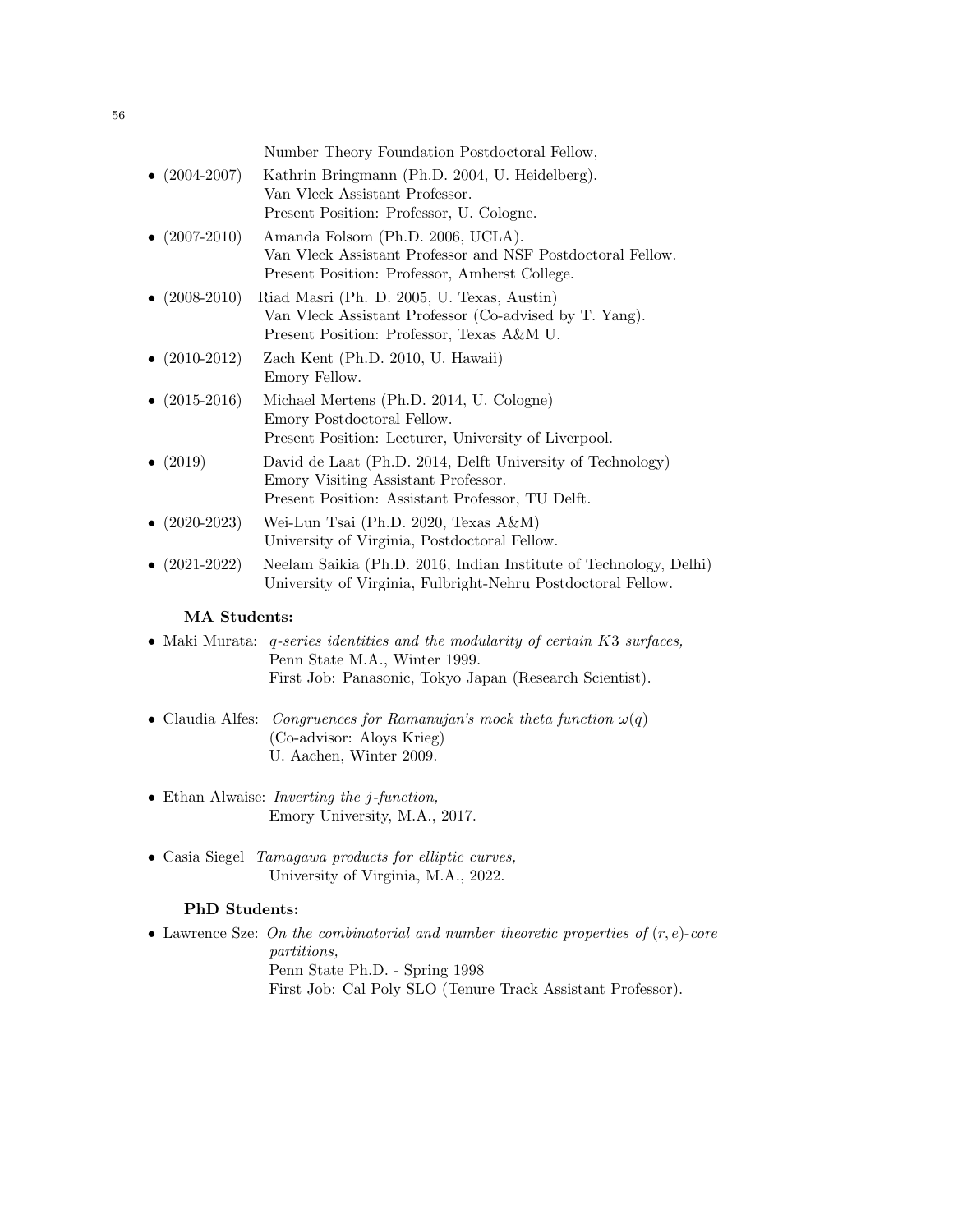• Jeremy Lovejoy: Arithmetic and Combinatorial Properties of Partition functions, Co-advisor: George Andrews, Penn State Ph.D. - Spring 2000. First Job: Van Vleck Assistant Professor, University of Wisconsin. Present Position: CNRS, U. Paris (Juissieu).

• Matthew Boylan, PhD student, University of Wisconsin, PhD. Summer 2002, First Job: NSF VIGRE Postdoctoral Fellowship, University of Illinois at Urbana-Champaign. Present Position: Associate Professor of Mathematics, University of South Carolina.

- Emre Alkan, PhD student, University of Wisconsin. UW Madison PhD. 2003, First Job: J. L. Doob Assistant Professorship, University of Illinois at Urbana-Champaign. Permanent Job: Associate Professor, Koc University, Istanbul, Turkey.
- Eric Mortenson, PhD student, University of Wisconsin. UW Madison PhD. 2003, First Jobs: Post doc, Max Planck Institute at Bonn, S. Chowla Assistant Professor, Penn State University. Postdoc Position: U. Queensland (Mentor: Ole Warnaar). Present Position: St. Petersburg State U. (Russia), Associate Professor.
- Ahmad El-Guindy, PhD Student, University of Wisconsin. UW Madison PhD. 2004, First Job: 3 year Assistant Professor, Texas A & M University. Present Job: Professor, U. Cairo, and TAMU Qatar.
- Rohit Chatterjee, PhD student, University of Wisconsin. UW Madison Ph.D. 2005, First Job: Analyst, Interactive Brokers, Greenwich, Ct.
- Holly Swisher, PhD Student, University of Wisconsin. Ph.D. 2005. First Job: VIGRE Ross Asst. Prof., Ohio State Present Job: Professor, Oregon State.
- Paul Jenkins, PhD Student, University of Wisconsin. Ph.D. 2006. First Jobs: NSF Postdoc and Hedrick Asst. Prof., UCLA,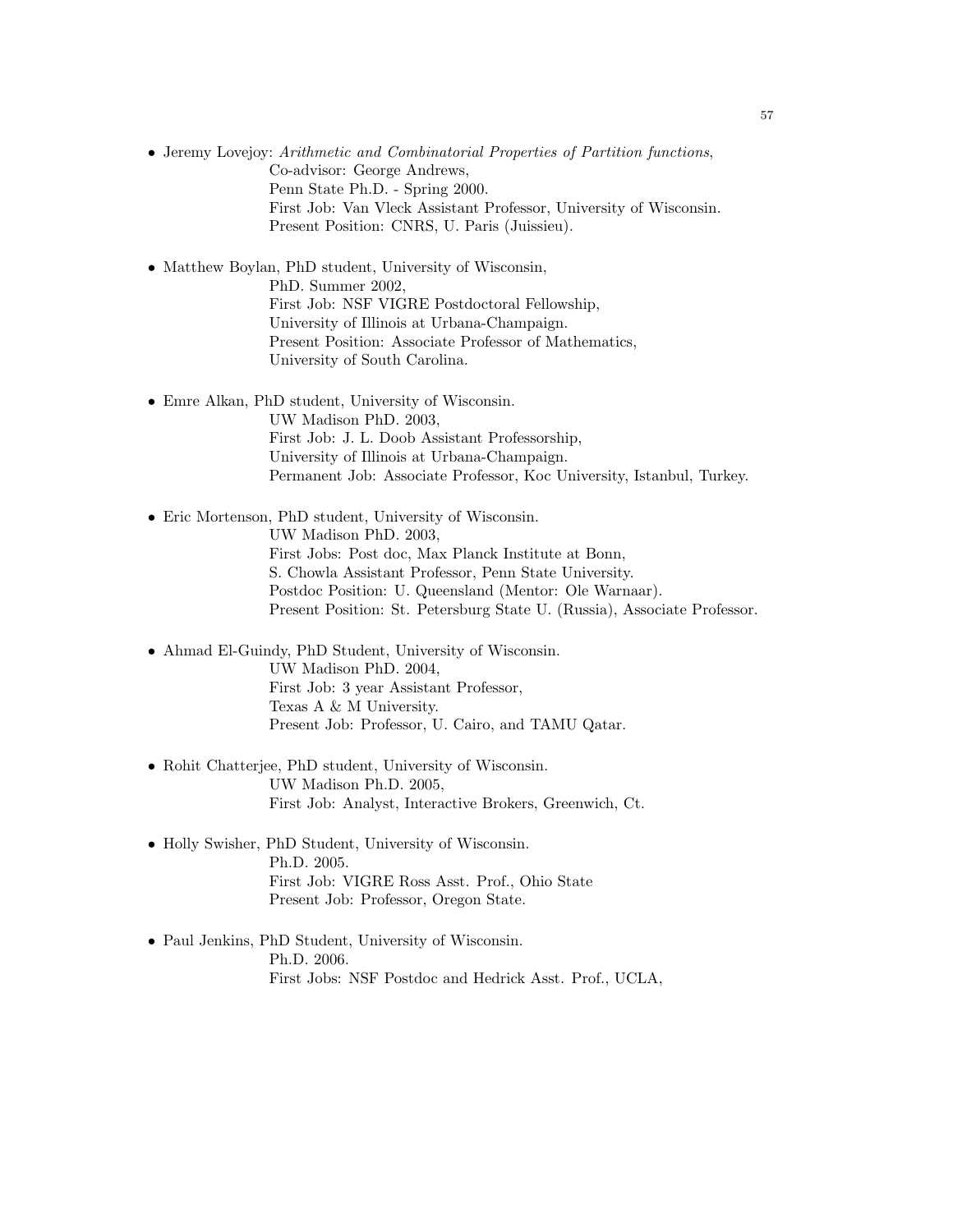Professor, Brigham Young U.

- Jaclyn Anderson, PhD Student, University of Wisconsin. Ph.D. 2006.
- Karl Mahlburg, PhD Student, University of Wisconsin. Ph.D. 2006. First Job: C.L.E. Moore Instructor, MIT. Second Job: Postdoc, Princeton University. Present Position: Professor, LSU.
- Jayce Getz, PhD Student, University of Wisconsin. Ph.D. Summer 2007. First Job: Veblen Asst. Prof., Princeton U. & Inst. for Advanced Study. Present Job: Associate Professor, Duke University.
- Jeremy Rouse, PhD Student, University of Wisconsin. Ph.D. 2007, First Job: J. L. Doob Assistant Professor, University of Illinois at Urbana-Champaign. Professor, Wake Forest U.
- Sharon Garthwaite, PhD Student, University of Wisconsin. Ph.D. 2007, Present Job: Associate Professor, Bucknell University.
- Frank Thorne, PhD Student, University of Wisconsin. Ph.D. 2008, First Jobs: NSF Postdoc at Stanford (Mentor: K. Soundararajan), and Present Position: Associate Prof. at U. South Carolina.
- Robert Rhoades, PhD Student, University of Wisconsin. Ph.D. 2008, First Job: Postdoc, Ecole Poly. Federale de Lausanne (Mentor: P. Michel). Second Job: NSF Postdoc, Stanford (Mentor. A. Venkatesh).
- Matija Kazalicki, PhD Student, University of Wisconsin, Ph.D. 2010. First Job: University of Zagreb, Croatia.
- Christelle Vincent, PhD Student, University of Wisconsin, Ph.D. 2012, First Job: Postdoc at Stanford. Present Position: Tenure Track Assistant Professor, U. Vermont.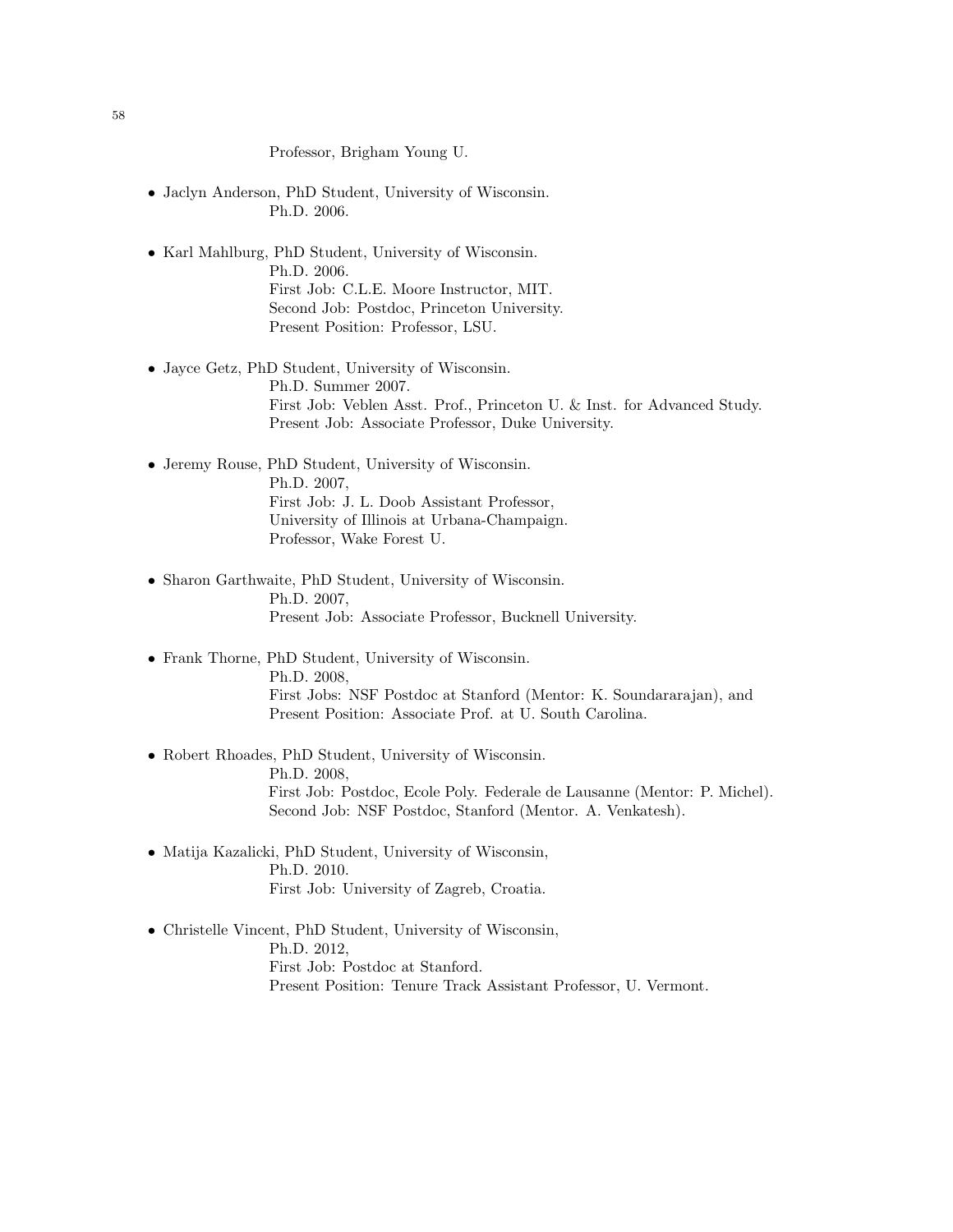- Robert Lemke Oliver, PhD Student, Emory University, Ph.D. 2013, First Job: NSF Postdoc at Stanford. Present Position: Tenure track Assistant Professor, Tufts U.
- Larry Rolen, PhD Student, Emory University, Ph.D. 2013, First Job: Postdoc at U. Cologne. Present Position: Tenure Track Asst. Prof. at Vanderbilt U.
- Marie Jameson, PhD Student, Emory University. Ph.D. 2014, First Job: Associate Prof. at U. Tennessee at Knoxville.
- Michael Griffin, PhD Student, Emory University. NSF Graduate Fellow and National Physical Sciences Consortium Fellow, Ph.D. 2015, First Job: NSF Postdoc at Princeton. Present Position: Tenure Track Asst. Prof., Brigham Young University.
- Jesse Thorner, PhD Student, Emory University, Ph.D. 2016, First Job: NSF Postdoc at Stanford. Present Position. Tenure Track Asst. Prof. at U. Florida and U. Illinois (Urbana-Champaign) beginning in August 2020.
- Amanda Clemm, PhD Student, Emory University. Ph.D. 2016, First Job: Consultant, McKinsey Consulting.
- Wenjun Ma, PhD Student, Shandong University. Ph.D. 2017 (Co-Advisedwith Guangshi Liu). First Job: Tianjin University.
- Olivia Beckwith, PhD Student, Emory University. Ph.D. 2018. First Jobs: Heilbronn Fellowship, University of Bristol J. Doob Assistant Professor, U. Illinois (Urbana-Champaign). Tenure Track Assistant Professor, Tulane University.
- Sarah Trebat-Leder, PhD Student, Emory University. Ph.D. 2018. NSF Graduate Fellow. First Job: CPO Art of Problem Solving.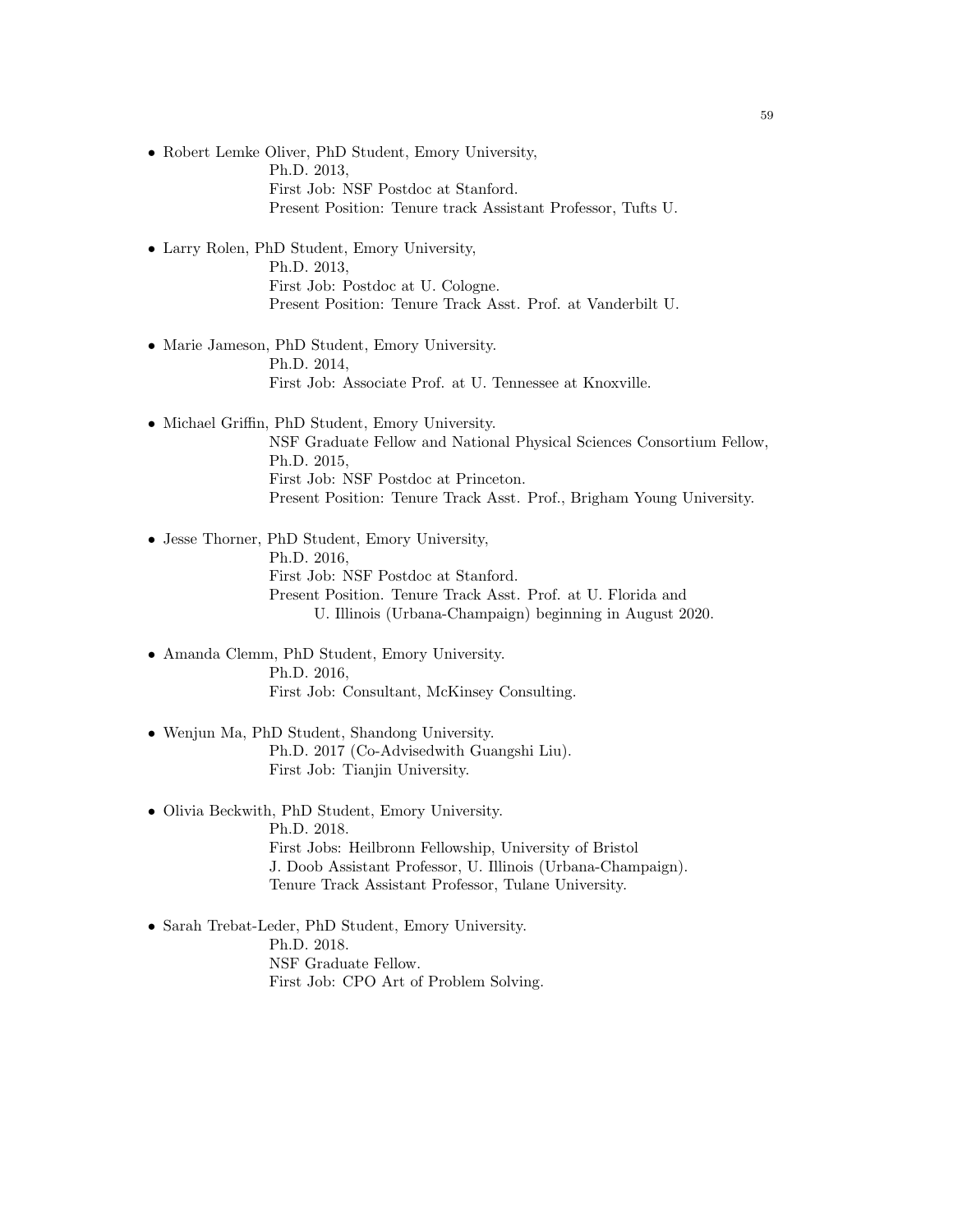- Robert Schneider, PhD Student, Emory University. Ph.D. 2018. Woodruff Fellow. First Job: Lecturer, University of Georgia. Current Job: Tenure Track Asst. Prof., Michigan Tech University.
- Ian Wagner, PhD Student, Emory University. Ph.D. 2019. First Job: Postdoc, Vanderbilt University. Current Job: Postdoc, University of Cologne.
- Madeline Locus, PhD Student, Emory University. Ph.D. 2019. First Job: Tenure track Asst. Professor, University of Texas, Tyler.
- William Craig (Ph.D expected in December 2022), PhD Student, University of Virginia.
- Badri Vishal Pandey (Ph.D expected in December 2022), PhD Student, University of Virginia.
- Alejandro De Las Penas Castano, Ph.D Student, University of Virginia.
- Hasan Saad, Ph.D Student, University of Virginia.
- Eleanor McSpirit, Ph.D. Student, University of Virginia.

## Selected Undergraduate Students:

- Jerry Lu University of Virginia, 2022, Research Intern MIT for Graduate School.
- Letong (Carina) Hong MIT, 2022, Alice T. Schafer Prize (Winner). 2022 Rhodes Scholar.
- Alexandra Hoey MIT, 2022, Alice T. Schafer Prize (Honorable Mention)
- Vanshika Jain MIT, 2021, Alice T. Schafer Prize (Honorable Mention)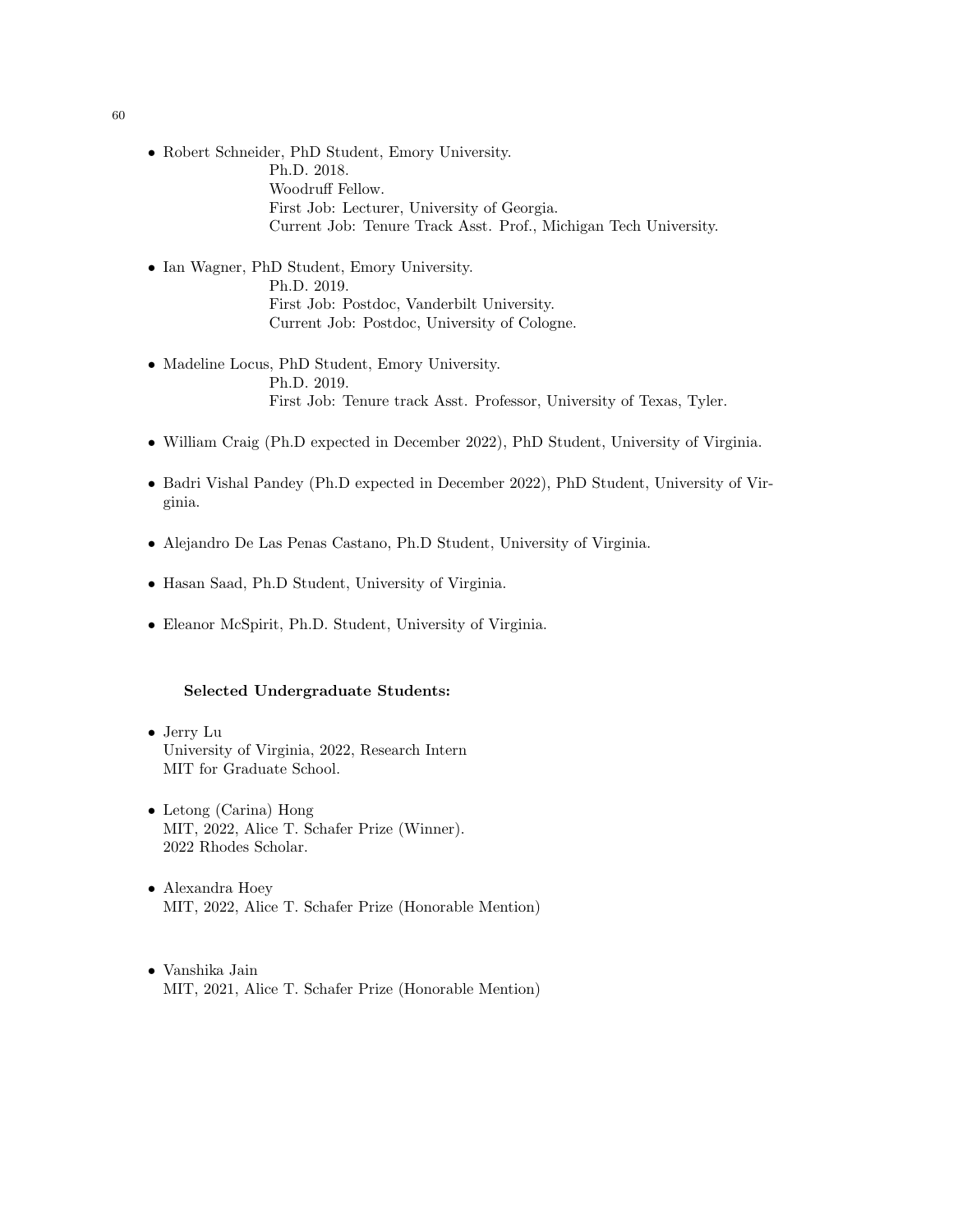- Ashwin Sah, MIT, 2021 Morgan Prize (Co-Winner).
- Jerry Lu University of Virginia (2020-2022), Research Assistant.
- Ashwin Sah MIT, 2020 Morgan Prize, Honorable Mention.
- Alice Lin Princeton University, 2020 Churchill Fellow.
- Ryan Chen, Princeton University, 2019 Churchill Fellow.
- Katherine Gallagher, Notre Dame University, 2019 Marshall Scholar.
- Naomi Sweeting, University of Chicago, 2019 Alice T. Schafer Prize.
- Nitya Mani, Stanford University, 2019 Alice T. Schafer Prize, Honorable Mention.
- Xaviver Gonzalez, Harvard University, 2018 Rhodes Scholar.
- Ethan Alwaise, Emory University, 2017 Honors Thesis Student.
- Shuo Li, Emory University, 2017 Honors Thesis Student.
- Tessa Cotron, Emory University, 2017 Honors Thesis Student.
- Letian Wang, Emory University, 2017 Honors Thesis Student.
- Andrew Wilson, Emory University, 2017 Honors Thesis Student.
- Hannah Larson,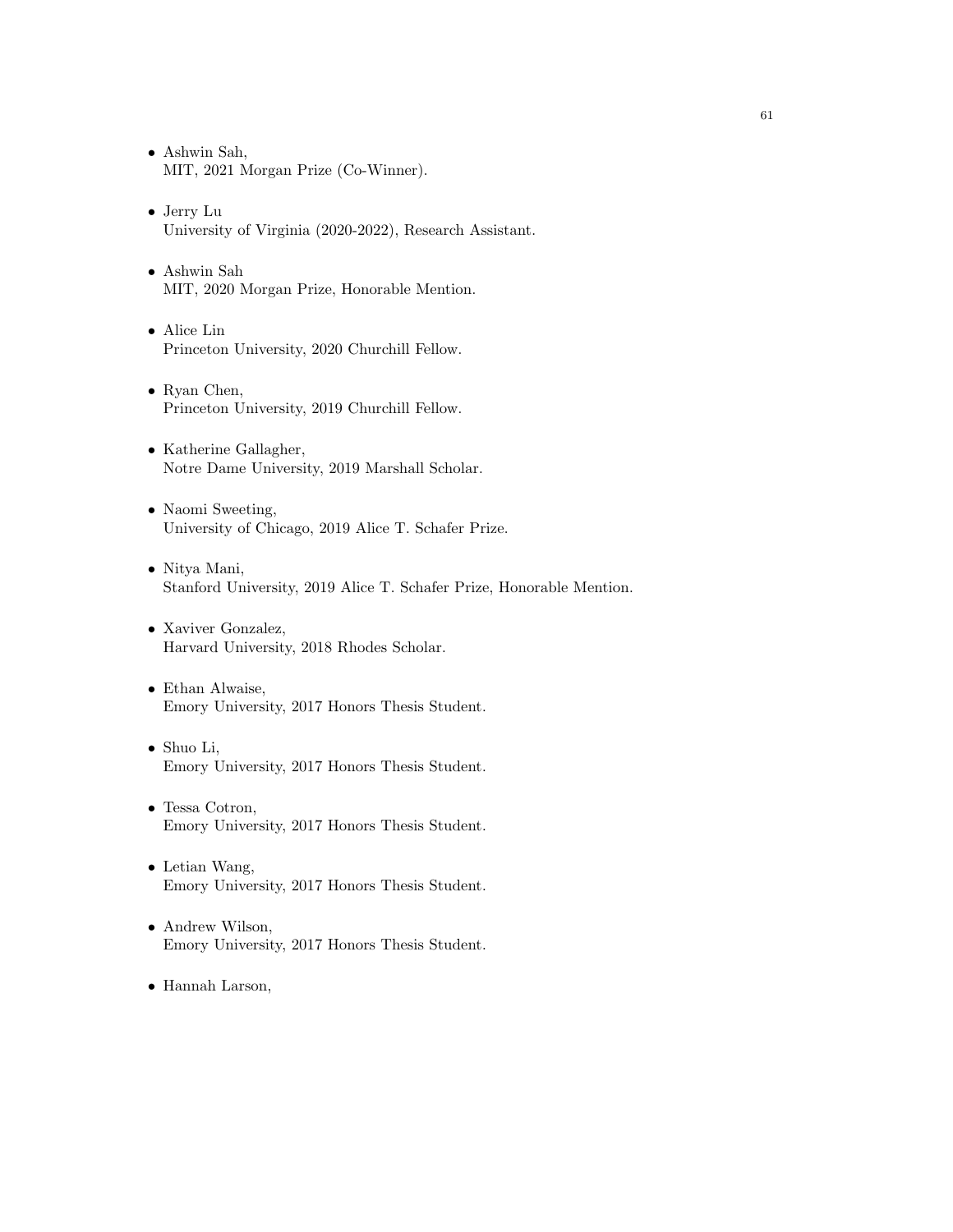Emory REU Student and 2017 Schafer Prize Winner.

- David Yang, Emory REU Student and 2017 Morgan Prize Winner.
- Meena Jagadeesan, Emory REU Student and 2016 Davidson Fellow.
- Yan Sheng Emory University, 2016 Honor Thesis.
- Sarah Pitman Emory University, 2014 Honors Thesis.
- Eric Larson Harvard University, 2014 Morgan Prize Winner.
- Sarah Peluse University of Chicago, 2014 Alice T. Schafer Prize Winner.
- Jiaqi Guo Emory University, 2013 Honors Thesis in Analytic Number Theory.
- Maria Monks MIT, REU 2008 participant Winner, 2009 Alice T. Schafer Prize, 2010 Morgan Prize runner-up, 2011 Morgan Prize Winner.
- Doris Dobi MIT, REU 2007 participant Runner up, 2009 Alice T. Schafer Prize
- Aaron Pixton Princeton, REU 2006 participant Winner, 2009 Morgan Prize Winner, 3 time Putnam Fellow.
- Alison Miller Harvard, REU 2006 participant Winner, 2008 Alice T. Schafer Prize.
- Brian Rice Harvey Mudd College, REU 2006 participant 2007 Goldwater Scholar.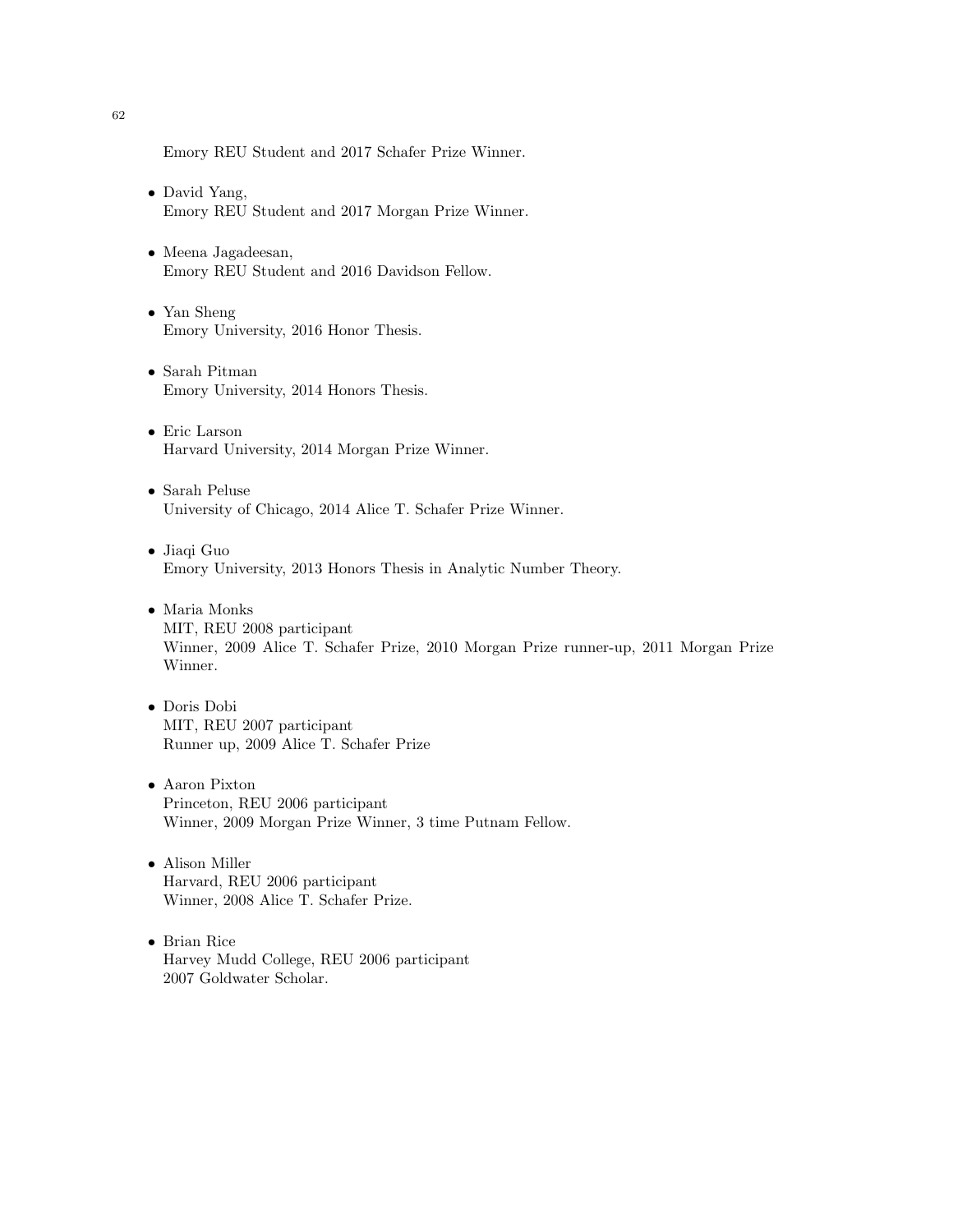- Carl Erickson Stanford, REU 2006 participant 2007 Churchill Fellow
- Yaim Cooper MIT, REU 2006 participant 1st runner up, 2007 Alice T. Schafer Prize.
- Daniel Kane MIT, 2006 Morgan Prize Winner, 3 time Putnam Fellow.
- Sam Lachterman, University of Wisconsin, Sophomore - Senior years (2004-2006).
- Rhiannon Schayer, Northwestern University, Junior (Summer 2004 and B.A. Thesis).
- Brendan Younger, University of Wisconsin, Senior (Summer 2004).
- Jayce Getz, Harvard University, (2001-2004).
- Rhiannon Weaver: Finding new congruences for the partition function, Penn State Honors Thesis (Spring 2000), 2000 Schreyer Honors College Dean's Award for Research or Creative Achievement, Penn State University.

### Selected High School Students:

- Yunseo Choi: 2021 Regeneron Science Talent Search, 1st place.
- Keenan Monks: 2010 REU participant, and 2010 Siemans Science Talent Search Semi-Finalist, 2010 International S.-T. Yau High School Mathematics Research, Honorable Mention (top 3 in US), 2011 Intel Science Talent Search (6th place).
- Matt Wage: 2007 REU participant, and Wisconsin Talent Search winner, 2008 Intel Science Talent Search Finalist (top 40, only finalist from Wisconsin).
- Sally Wolfe: 2007 REU participant, published a paper in *Involve*.
- Nick Wage: 2005 REU participant, and Wisconsin Talent Search winner, 2005 Finalist, Siemens-Westinghouse Science Competition (30 finalists nationwide), 2006 Intel Science Talent Search Finalist (4th place overall).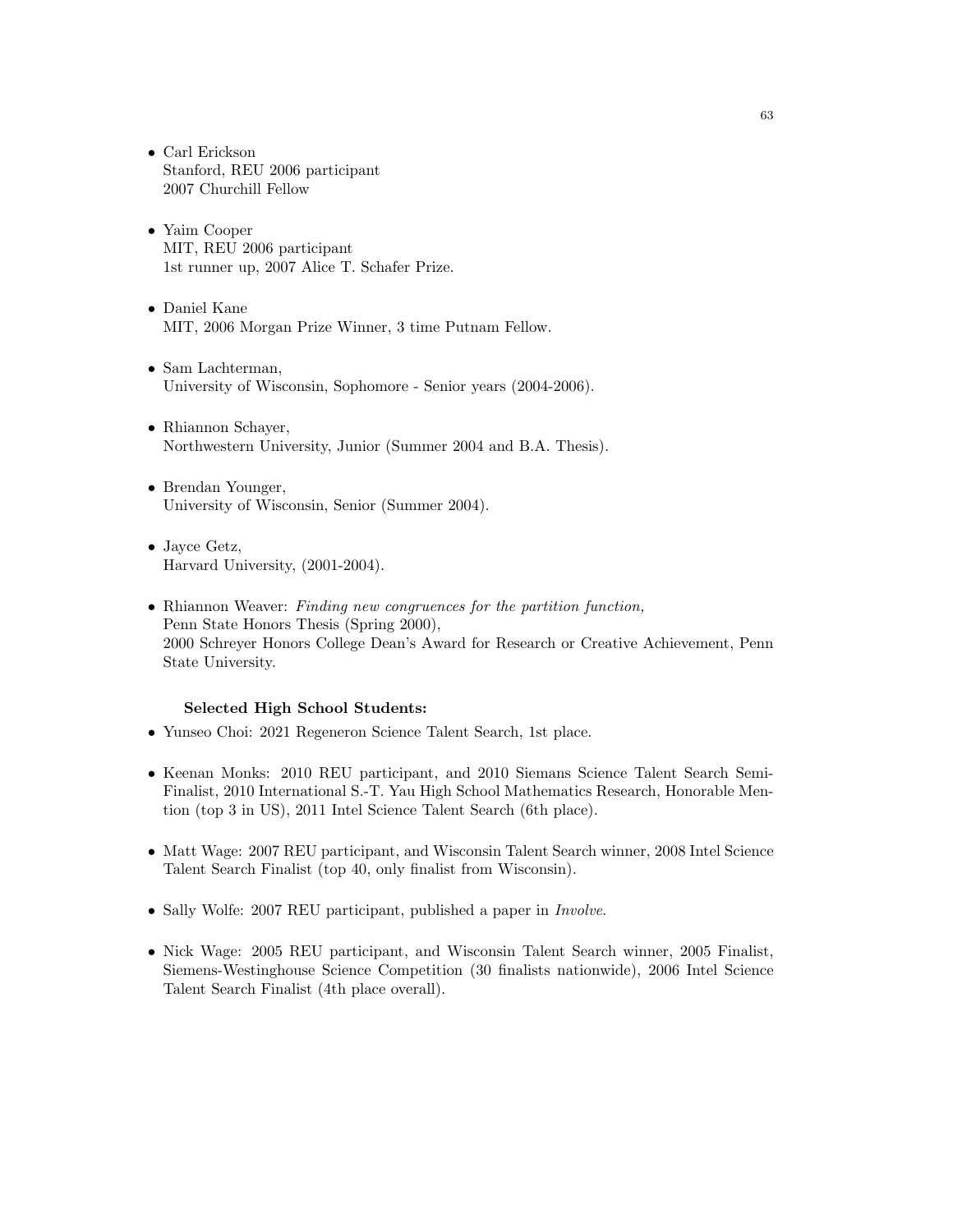- Daniel Kane: 2003 USA International Mathematics Olympiad Team Member and IMO Gold Medalist, Winner of 2003 Davidson Foundation Fellowship \$50, 000, published three research papers.
- Daniel Kane: 2002 USA International Mathematics Olympiad Team Member and IMO Gold Medalist.
- Daniel Kane: Alternate, 2001 USA International Mathematics Olympiad Team.
- Jayce Getz: 2nd place (\$75,000) 2000 Intel Science Talent Search (Note: This was formerly known as the Westinghouse Talent Search), 2nd place overall, 2000 International Science and Engineering Fair, 1st place in Mathematics, 2000 International Science and Engineering Fair.
- Brittany Kirkland: 1st place 2000 Rocky Mountain Science Symposium, 3rd place in Mathematics, 2000 International Science and Engineering Fair.
- Jayce Getz: Finalist 1999 International Science and Engineering Fair.
- Jayce Getz: Finalist 1998 International Science and Engineering Fair.
- Nick Eriksson: 3rd place \$20,000-1997 Westinghouse Talent Search 2nd place in Mathematics-1997 International Science and Engineering Fair.
- Nick Eriksson: 2nd place in Mathematics -1996 International Science and Engineering Fair.
- Sarah Lord: 2nd place in Mathematics 1994 International Science and Engineering Fair.
- Sarah Lord: 2nd place in Mathematics -1993 International Science and Engineering Fair.

### Reviewing, Refereeing, Editorial Work, Advisory Boards etc.:

- Member of Visiting Scholar Committee, Phi Beta Kappa, (2022-present).
- Editor, Electronic Journal of Combinatorics, (2021-present).
- Editor, Hardy-Ramanujan Journal, (2022-present).
- Editor, Contributions to Discrete Mathematics, 2018-present.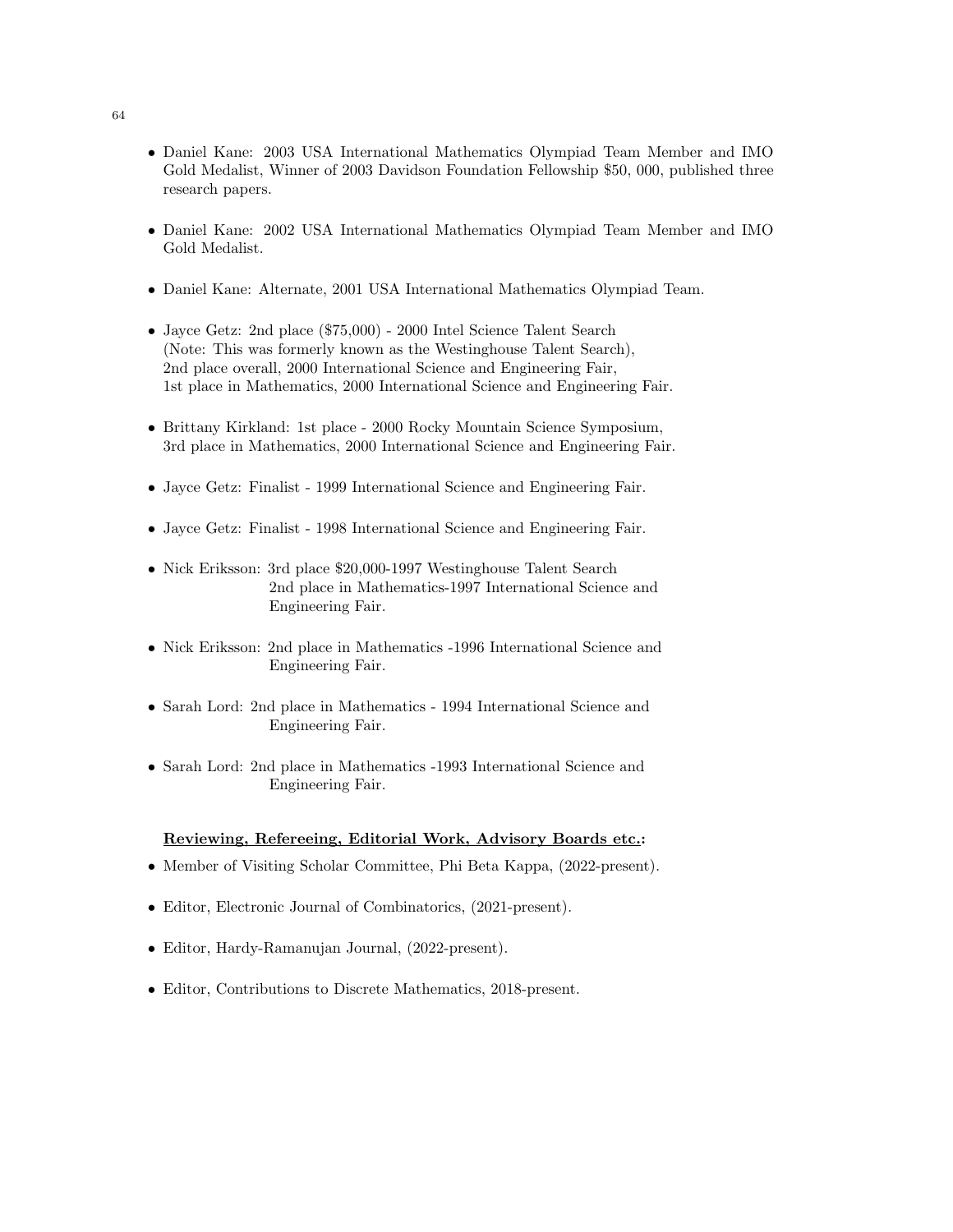- Consultant, Notices of the American Mathematical Society, 2018-present.
- Associate Producer and Consultant, "The man who knew infinity" (Starring Jeremy Irons and Dev Patel), 2014-2015.
- Associate Editor, Royal Society Open Science (2015-2017).
- Correspondent, Mathematical Intelligencer (as of February 2015).
- Editor, Springer Graduate Texts in Mathematics (2015-2021).
- Editor-in-Chief, Research in Number Theory (as of August 2014).
- Editor, Annals of Combinatorics (as of March 2014).
- Editor-in-Chief, Research in the Mathematical Sciences (as of January 2014).
- Editor, Mathematics (January 2013-December 2017).
- Managing Editor, Proceedings of the American Mathematical Society (as of February 2010).
- Member, Editorial Board, Journal of Combinatorics and Number Theory, February 2008-present.
- Associate Member, Pohang Mathematics Institute, POSTECH, South Korea.
- Member, Advisory Board, Institute for Mathematics and Education, University of Arizona, June 2007- present.
- Member, Editorial Board, International Journal of Modern Mathematics, March 2007-December 2017.
- Member, Editorial Board, Involve, August 2006-present.
- Associate Editor, Book reviews for the Bulletin of the American Mathematical Society. 2005-2024.
- Member, Editorial Board, Communications in Number Theory and Physics (2008-present).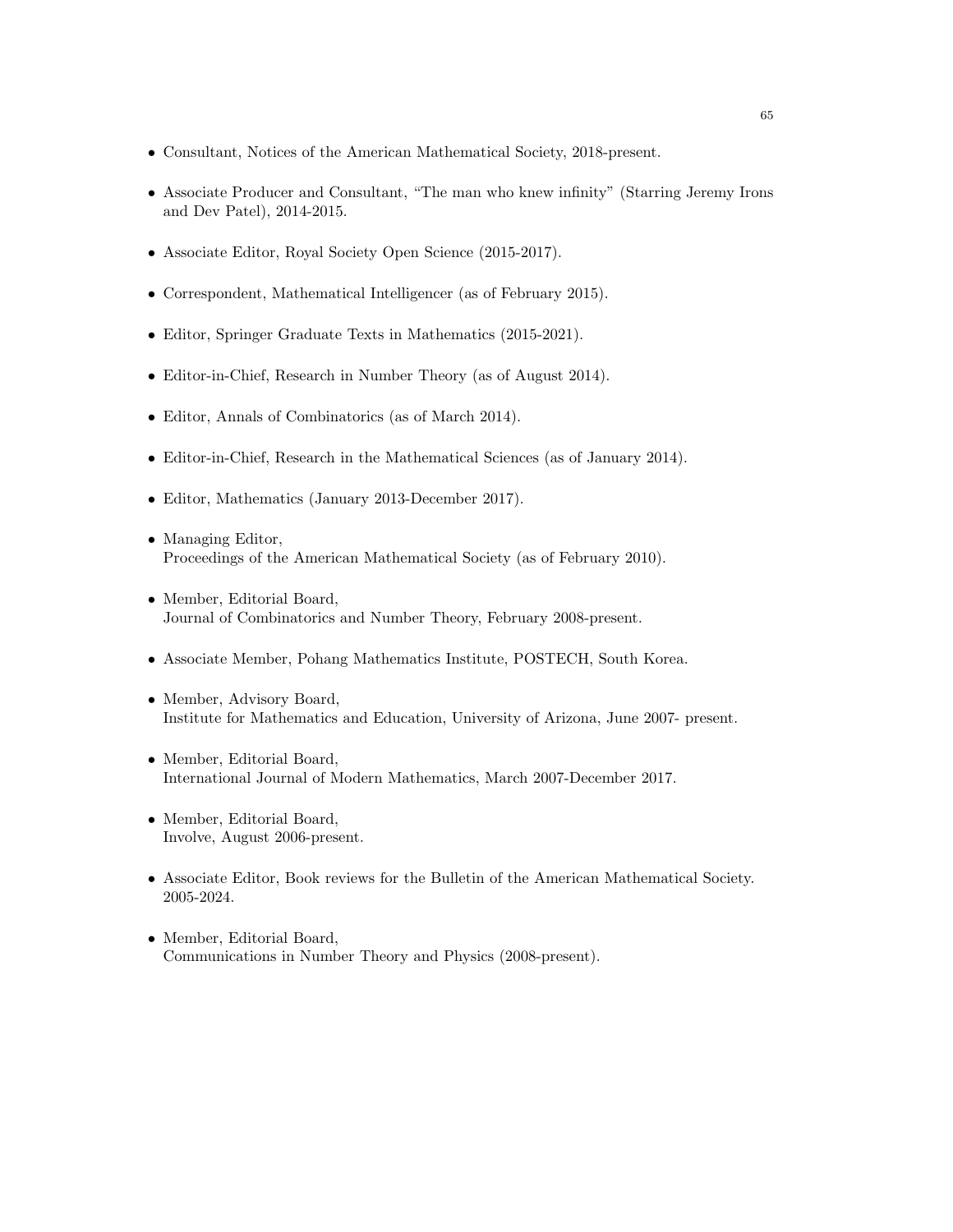- Member, Editorial Board, Online Journal of Analytic Combinatorics, January 2006 - 2017.
- Smithsonian Institution, Advisor, Science and Technology Forum, 2005-2007.
- NSA Advisory Panel, 2005-present.
- Member, Editorial Board, Proceedings of the American Mathematical Society, June 2005 - present.
- Member, Editorial Board, International Journal of Number Theory January 2005 - present.
- 2003-present Member, Editorial Board, Integers.
- 2001-present Member, Editorial Board, The Ramanujan Journal.
- 2000 NSF Grant Panelist.
- 2000-present Member, Editorial Board, The International Mathematical Forum.
- 1995-present Reviewer of National Science Foundation (NSF) grants
- 1997, 2000, 2002 Reviewer for National Sciences and Engineering Research Council of Canada (NSERC) grants
- 1998-02 Reviewer of National Security Agency Grants
- 2003 NSF Grant Panelist.
- 2004 NSF Grant Panelist.
- 2006 NSA Grant Panelist.
- Referee work: Referee approximately 20 articles annually.
- Review work: Mathematical Reviews (1995-present)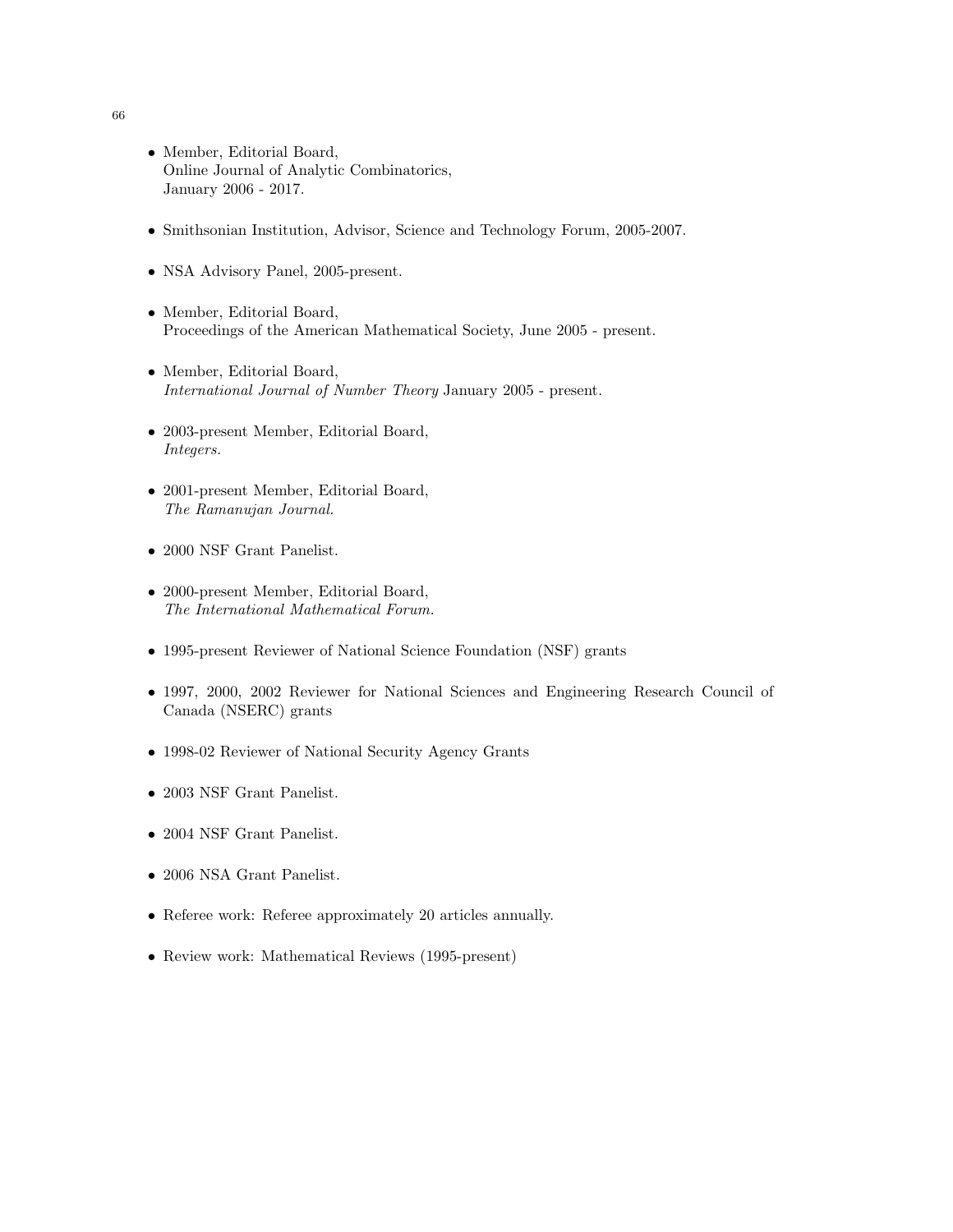- Review work: The Plenum Publishing Co., Addison- Wesley Publishing Co., Springer-Verlag.
- 1995 International Committee Member: Korea Science and Engineering Foundation

#### Professional Awards, Grants and Honors:

- 2022-2025 NSF REU Grant (\$415,796), DMS-2147273.
- 2022 NSA REU Grant (\$125,000), H98230-22-1-0020.
- 2021-2024 NSF Standard Grant (\$275,975), DMS-2055118.
- 2021 NSA REU Grant (\$80,437), H98230-21-1-0059.
- 2020 University of Virginia Distinguished Spotlight Researcher Award.
- 2021-2022 Honorary Professor, Indian Institute of Technology, Guwahati.
- 2019 University of Virginia Research Award.
- 2020 NSA REU Grant (\$80,000).
- 2020-2022 NSF REU Grant (\$292,305), DMS 2002265.
- 2020-21 Phi Beta Kappa Distinguished Scholar.
- 2019, Rhodes Trust, Inspirational Educator Award.
- 2019, Popular Mechanics magazine's "Top Mathematics Breakthrough in 2019."
- 2019-2022, NSF REU Grant (\$360,628).
- 2019, NSA REU Grant (\$70,000).
- Member, Sigma Xi, 2018.
- Templeton World Charity Foundation Grant, 2018-2023, \$550,000.
- Jubilee Professor, Indian Academy of Sciences, 2019.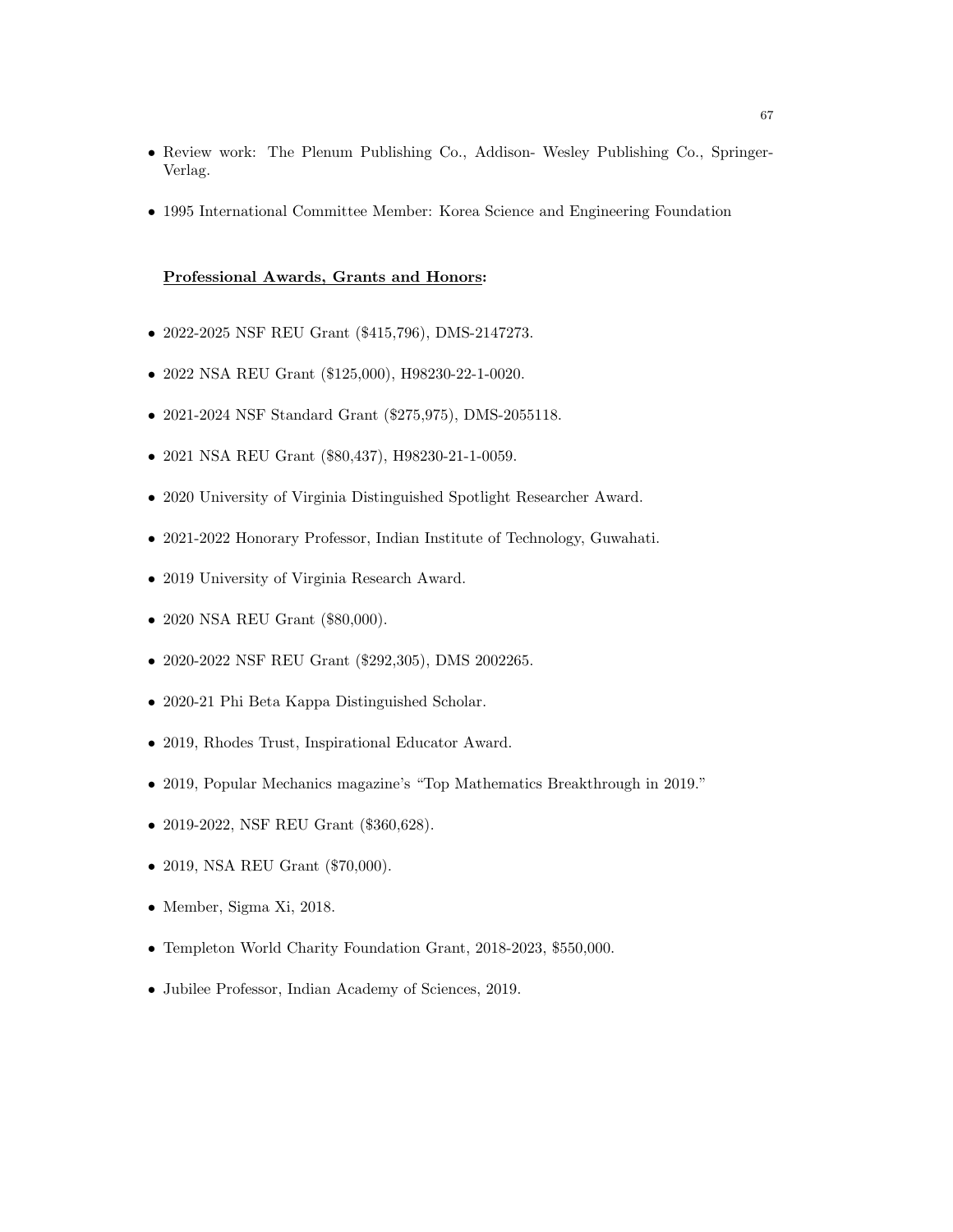- Prose Award (Best Scholarly Book in Mathematics), Association of American Publishers, 2018.
- DST International Film Festival, Best Film Prize, 2017.
- Eleanor Main Graduate Mentoring Award, Emory University, 2017.
- National Science Film Festival, Technical Excellence Award, 2017.
- AMS-NZMS Maclaurin Lectureship, 2017.
- Green Honors Lectures, TCU University, 2017.
- 2016-2019 NSF Standard Grant (co-PI: John Duncan), \$355,000.
- Templeton World Charity Foundation Grant, 2016-2018 \$100,000.
- MAA Polya Distinguished Lecturer, 2016-2017.
- Discover magazine's 50th Best Science Story of 2015.
- 2015 Oliver Lecture and Class of 60s Lecture, Williams College.
- Discover magazine's 15th Best Science Story of 2014.
- 2014 Albert E. Levy Scientific Research Award.
- 2013-2016 NSF REU Grant (DMS 1250467), \$324,000.
- 2012, Fellow of the American Mathematical Society.
- $\bullet$  October 2012, AMS Erdös Memorial Lecture.
- April 2012, Distinguished Lecture Series, Georgia Southern U.
- February 2012, Marian Miner Cook Athenaeum, Claremont McKenna College.
- January 2012, Dressler Lectures, Kansas State U.
- September 2011, Plenary Address, DMV National Meeting, Cologne, Germany.
- May 2011, Paul Cohen Lectures, University of Chicago.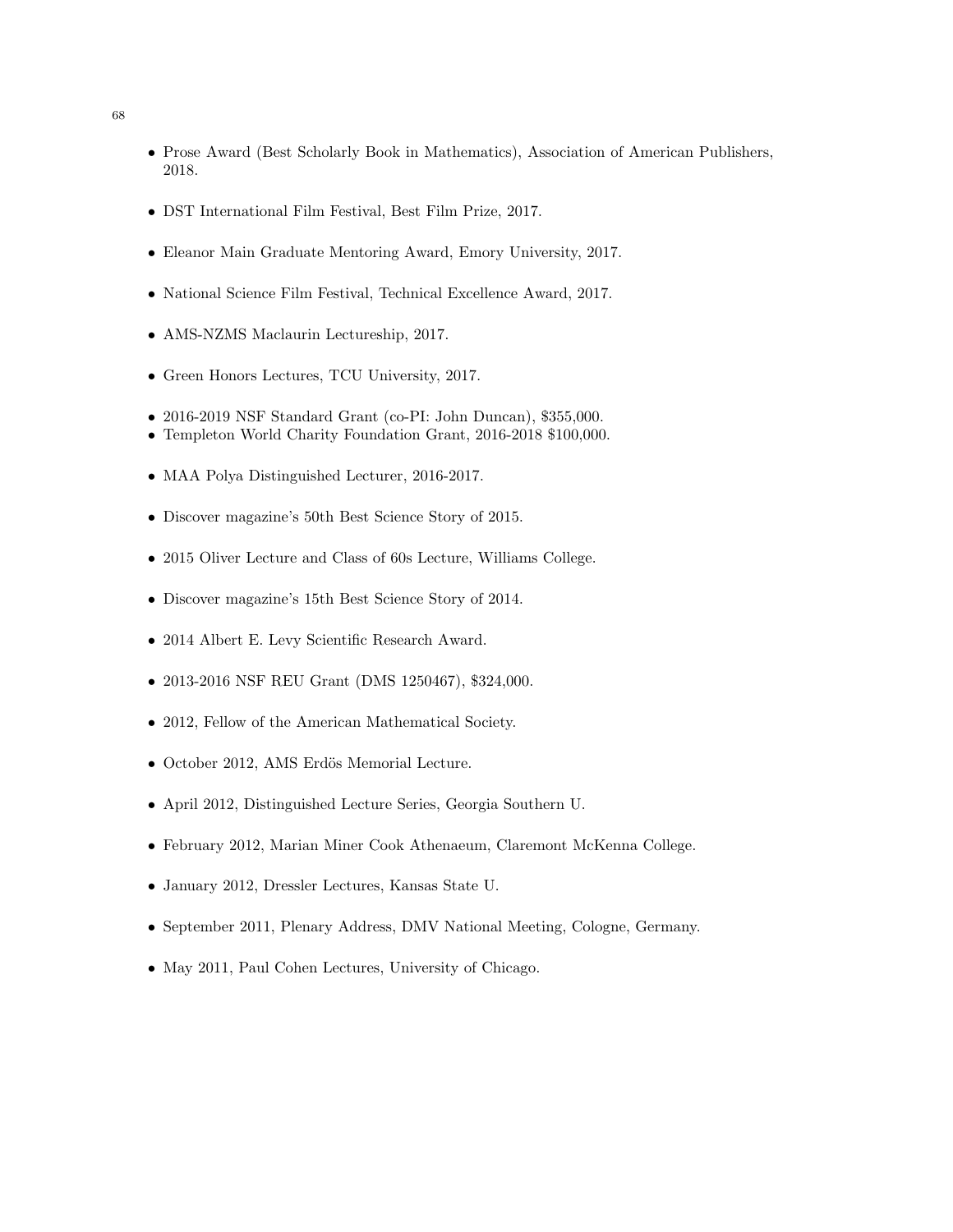- February 2011, Julian Clancy Frazier Lecture, US Naval Academy.
- NSF Standard grant 2010-2014 (DMS 0964844), \$285,000.
- Fall 2009, Honored Instructor Award, Division of University Housing, University of Wisconsin.
- Spring 2010, Distinguished Lecture Series, UCLA.
- December 2009, C. S. Subramaniam Memorial Centenary Lecture, Indian Institute of Technology, Chennai.
- NSF RTG Grant 2009-2014 (Ellenberg, Co-PI) (DMS 0838210) \$1.3 million
- NSF REU Grant 2009-2011 (DMS 842560) \$237,709.
- April 2009, George Kempf Distinguished Lectures, Johns Hopkins University.
- February 2009, Distinguished Visiting Lecturer, University of Hawaii.
- January 2009, AMS Invited Address, Joint AMS-MAA National Meeting, Washington, DC.
- November 2008, Plenary Lecturer, Harvard-MIT Current Developments in Mathematics Conference.
- November 2008, Prosser Lecturer, Dartmouth College.
- October 2008, Gentry Lecturer, Wake Forest University.
- June 2008, Named Hilldale Professor of Mathematics, University of Wisconsin at Madison.
- 2008, Maxson Lecture Series, Texas A&M University.
- 2008, Hari Shankar Distinguished Lecturer, University of Northern Iowa.
- 2007, Favorite Instructor Award, University of Wisconsin Residence Halls.
- 2007-2010, NSF Grant, \$225, 999.
- 2006, Winifred Asprey Distinguished Lecturer, Vassar College.
- 2006, Distinguished Visitor (4 lectures), University of Iowa.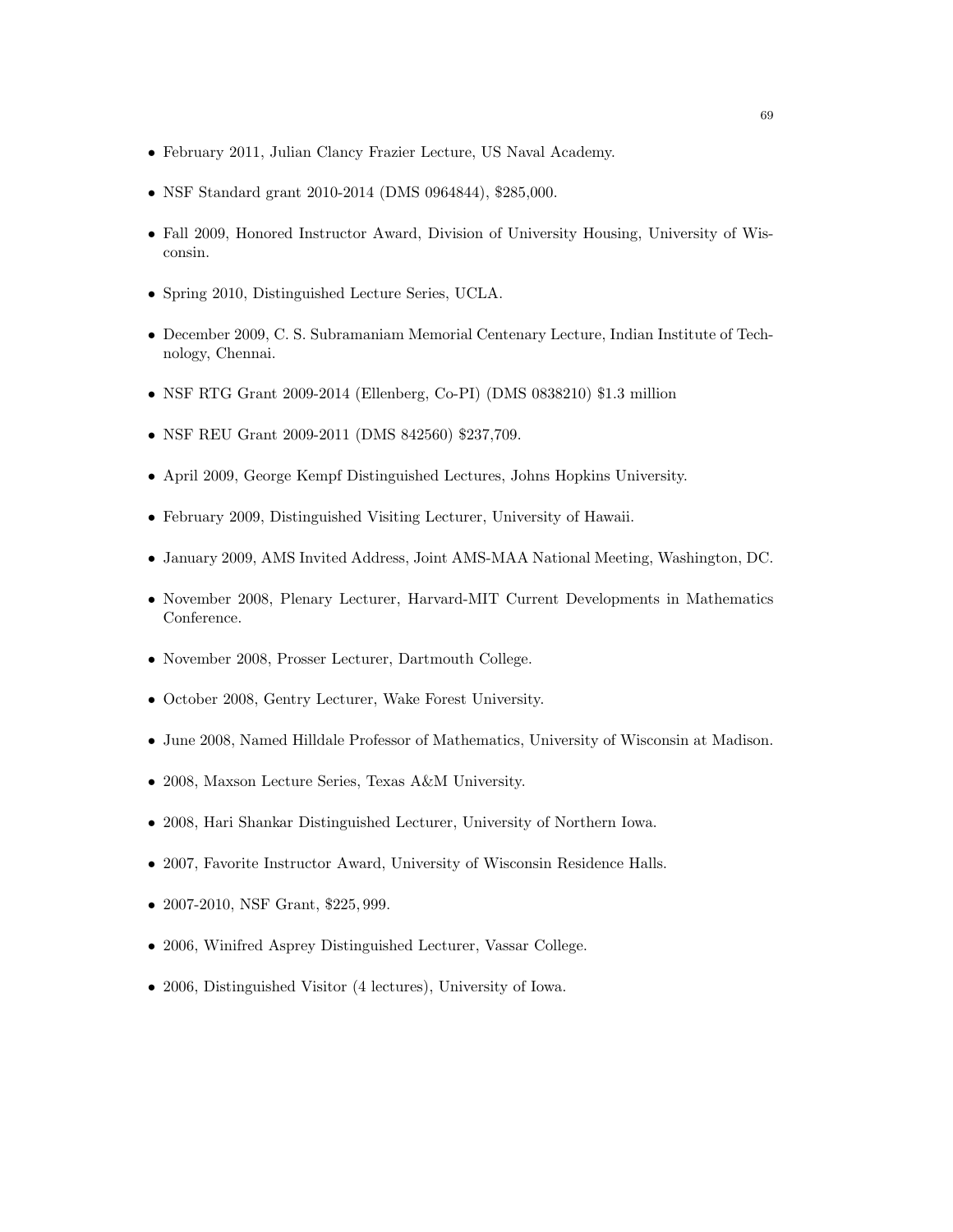- 2005, National Science Foundation Director's Distinguished Teaching Scholar Award, \$305,000.
- 2005, F. Wendell Miller Lecturer, Iowa State University.
- 2004-2007 NSF FRG Grant, \$333, 000, Co-PI with (S. Kudla, T. Yang, and S. Zhang).
- 2004-2009 NSF VIGRE Grant, \$2.5 million, Co-PI with (A. Adem and P. Milewski),
- 2004-2011 Solle P. and Margaret Manasse Professor of Letters and Science.
- 2003 John S. Guggenheim Foundation Fellowship.
- 2003 NSF REU Grant. \$71991. DMS Grant 0243604.
- 2003 Milton Brockett Porter Lectures, Rice University.
- 2003 NSF-CBMS Distinguished Conference Lecturer.
- 2002 H. I. Romnes Fellowship. \$50,000.
- 2000-2003 Number Theory Foundation Grant \$51,000 for Jan Bruinier's and Bill McGraw's Postdoctoral Fellowship.
- Fall 2000, Prospects in Mathematics Lecture Series, Utah State University, Logan, Utah.
- 2000 Presidential Early Career Award for Scientists and Engineers DMS-0196355 \$500,000
- 1999 David and Lucile Packard Fellowship \$625,000
- 1999-2000 Louis Martarano Professor of Mathematics, Endowed Chair for Junior Faculty at Penn State University.
- 1999-2001 Alfred P. Sloan Foundation Research Fellow \$35,000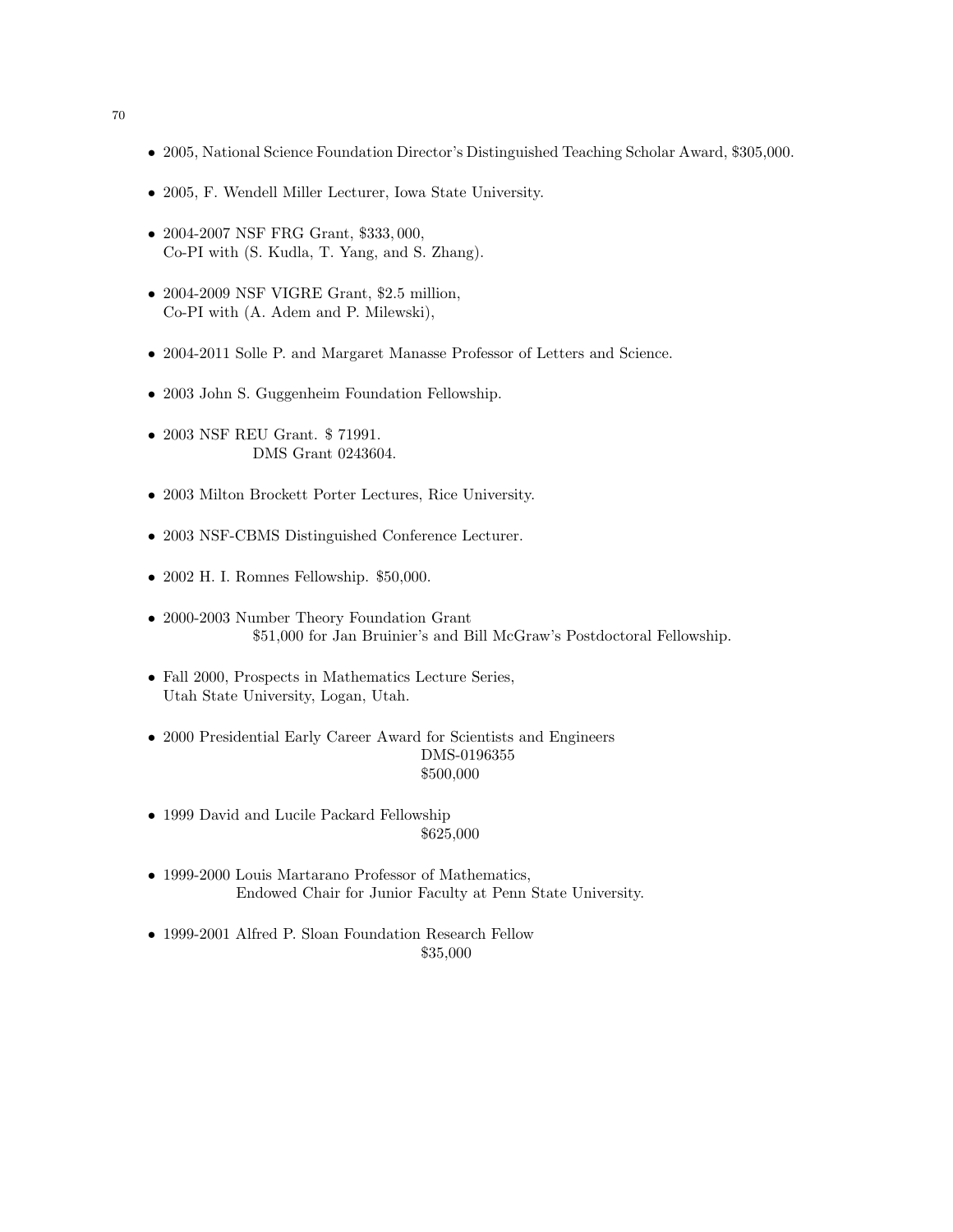• 1998-2004 NSF CAREER

# DMS-9874947 \$200,000

- 1998 AMS-NSF Berlin ICM Travel Grant \$1,950.
- 1997-1999 National Security Agency: Young Investigator \$38,500 Grant Number MSPR-97Y012
- July August 1997 "Topics in Number Theory Conference", Co-organizer with G. Andrews, Penn State University.

National Science Foundation \$10,000 Grant DMS 9711159

Institute for Mathematics and its Applications Grant \$3,000

Penn State Continuing and Distance Education Grant \$2,300

• 1995-1999 National Science Foundation Postdoctoral Fellow: \$75,000 Grant Number DMS-9508976

• 1994 AMS-NSF Zurich ICM Travel Grant \$1,500.

### Professional Positions:

| • $8/2021 - 8/2026$    | Chairman, Department of Mathematics, U. Virginia.                        |
|------------------------|--------------------------------------------------------------------------|
| $\bullet$ 2019-present | Thomas Jefferson Professor of Mathematics<br>University of Virginia.     |
| $\bullet$ 2010-present | Asa Griggs Candler Professor of Mathematics<br>Emory University.         |
| $\bullet$ 2008 - 2011  | Hilldale Professor of Mathematics<br>University of Wisconsin at Madison. |